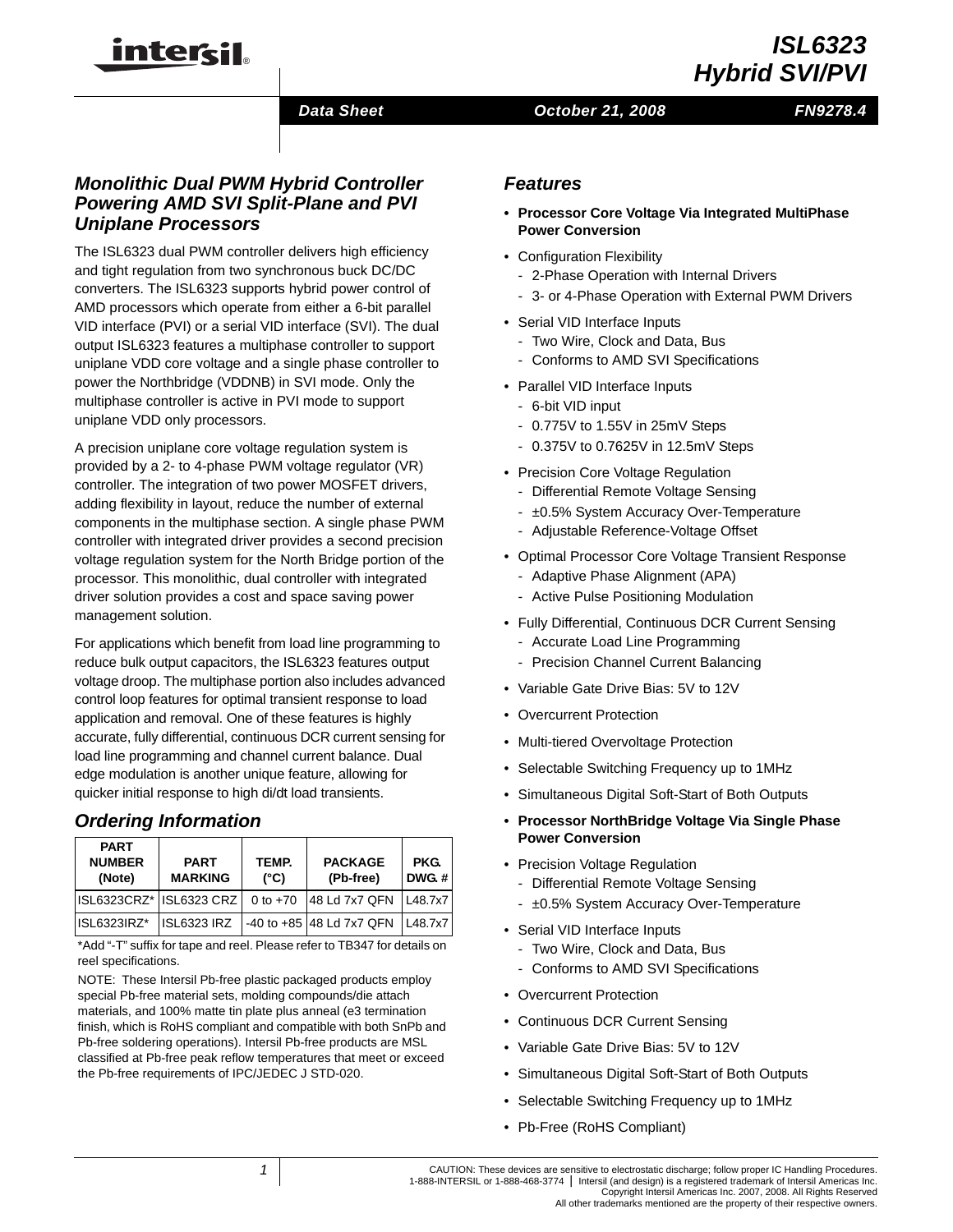



*Integrated Driver Block Diagram*

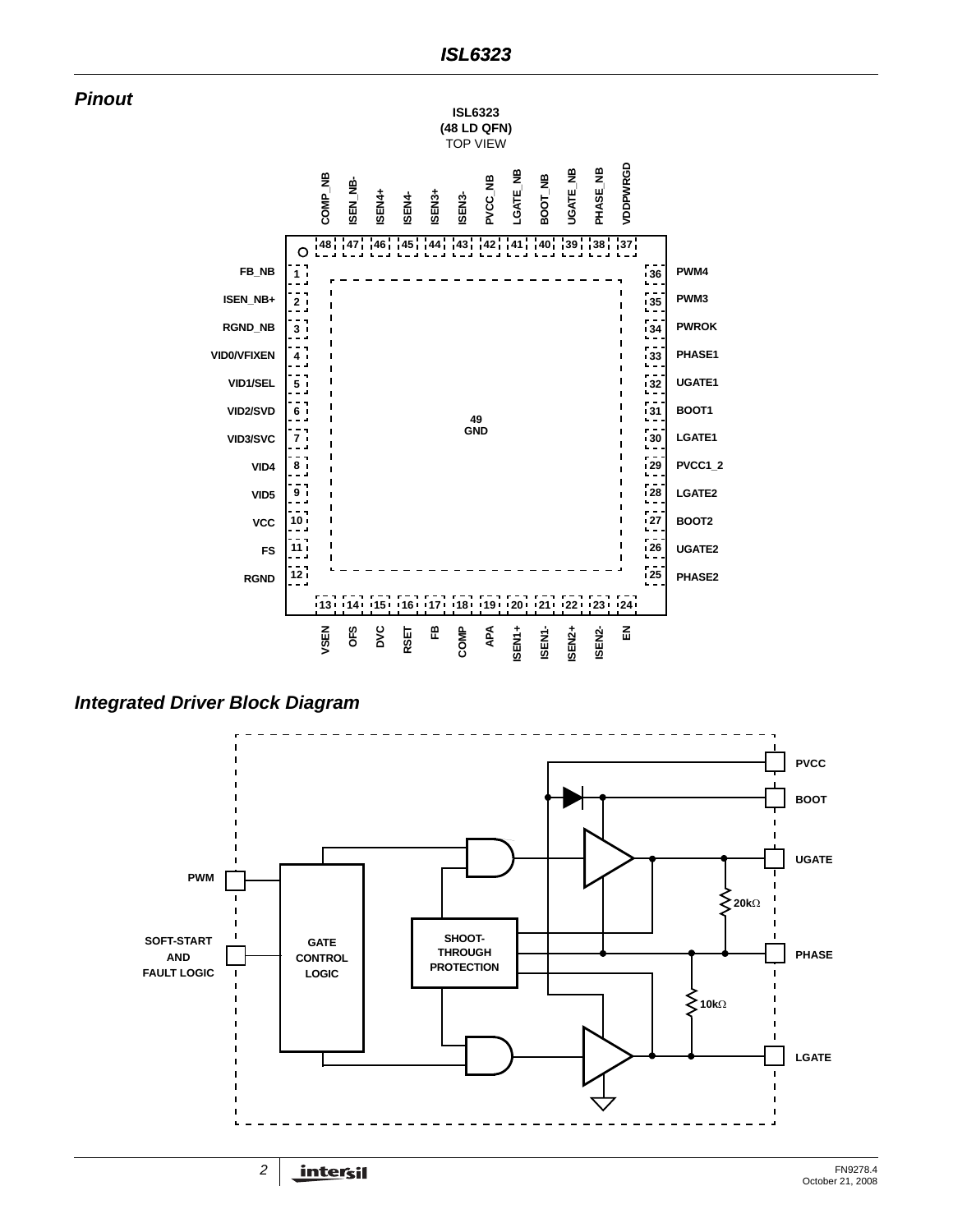#### $RGND_NB$ <br> $\blacksquare$ **FB\_NB COMP\_NB NB\_REF** ∑ **BOOT\_NB E/A NB\_CS UGATE\_NB** ⊓ **MOSFET UV OV ISEN\_NB+ DRIVER PHASE\_NB LOGIC LOGIC CURRENT SENSE RAMP ISEN\_NB-LGATE\_NB VDDPWRGD EN\_12V PVCC\_NB** ♠ **APA APA APA NB FAULT ENABLE EN LOGIC LOGIC COMP VCC** П **POWER-ON RESET OFS OFFSET PVCC1\_2 SOFT-START AND FB E/A FAULT LOGIC DVC 2X** П **BOOT1 RGND DROOP** J **CONTROL UGATE1 MOSFET LOAD APPLY DRIVER PWROK PHASE1** ᆛ **TRANSIENT ENHANCEMENT VID0/VFIXEN SVI LGATE1 VID1/SEL SLAVE**  $\blacksquare$ **BUS CLOCK AND VID2/SVD AND TRIANGLE WAVE** Ò **FS VID3/SVC PVI GENERATOR**  $\overline{\phantom{a}}$ **DAC VID4**  $\blacksquare$  $VID5$ <sup>-1</sup> **PWM1** ∑ **NB\_REF** 白 **BOOT2 OV PWM2 UGATE2 LOGIC**  $\mathcal{L}$ **MOSFET** ∑  $\blacksquare$ **DRIVER VSEN PHASE2** J. ī **UV**  $\blacksquare$ **LOGIC PWM3** ד **LGATE2** ∑ **NB\_CS OC** RSET **RESISTOR MATCHING PH3/PH4 PWM4 POR**  ∑ **ISEN1+ I\_TRIP I\_AVG EN\_12V CH1 CURRENT SENSE ISEN1- CHANNEL DETECT ISEN3- ISEN4- ISEN2+ CURRENT SENSE CHANNEL I\_AVG ISEN2- 1 CURRENT BALANCE N**  $ISEN3+$ **PWM3 SIGNAL LOGIC PWM3** П **CURRENT SENSE ISEN3- ISEN3-** ∑  $\blacksquare$  $ISEN4+$ Г **PWM4 SIGNAL LOGIC CURRENT SENSE PWM4** m **ISEN4- ISEN4-**П  $\blacksquare$  $\blacksquare$ Н ÷. **GND**

### <span id="page-2-0"></span>*Controller Block Diagram*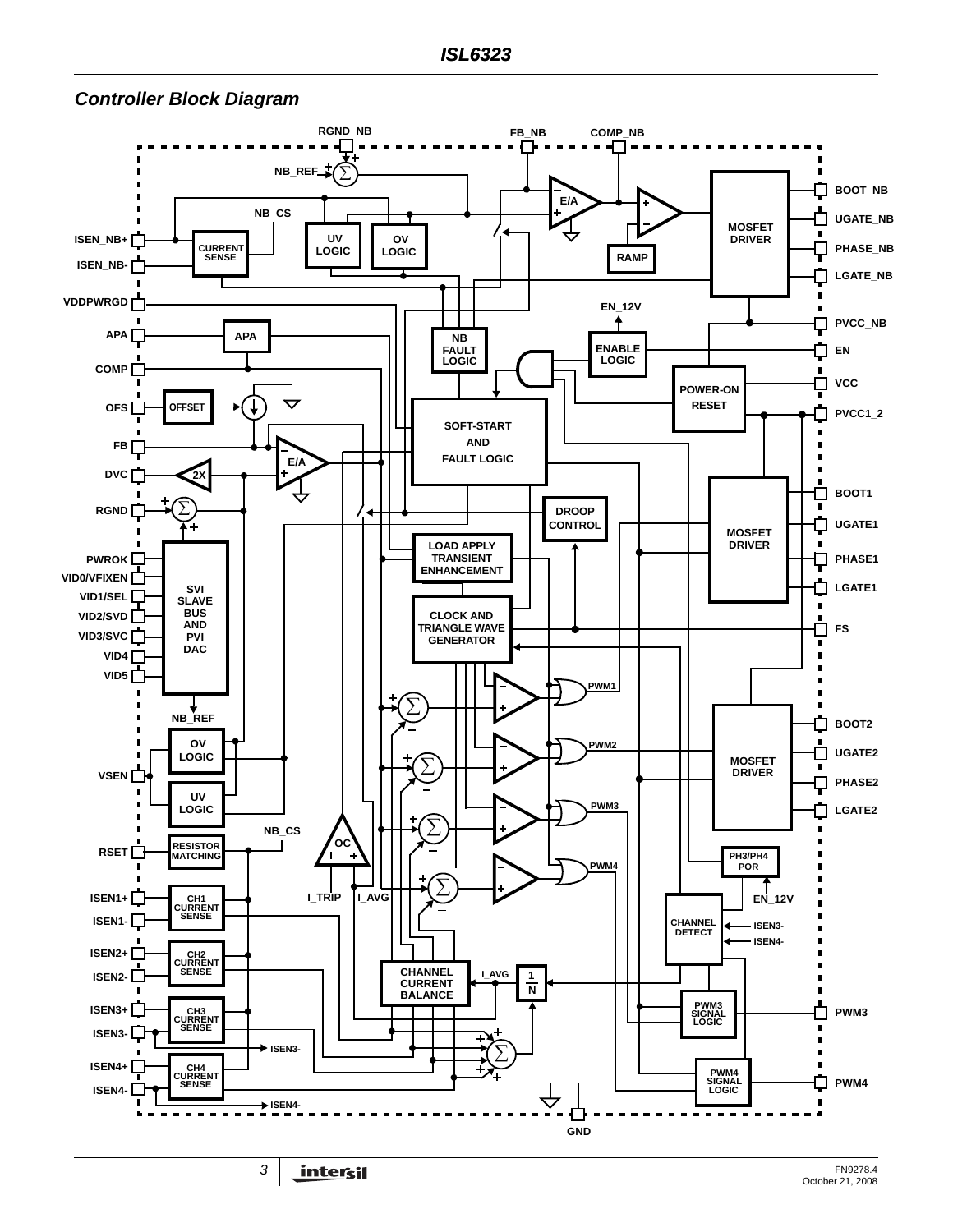*Typical Application - SVI Mode*

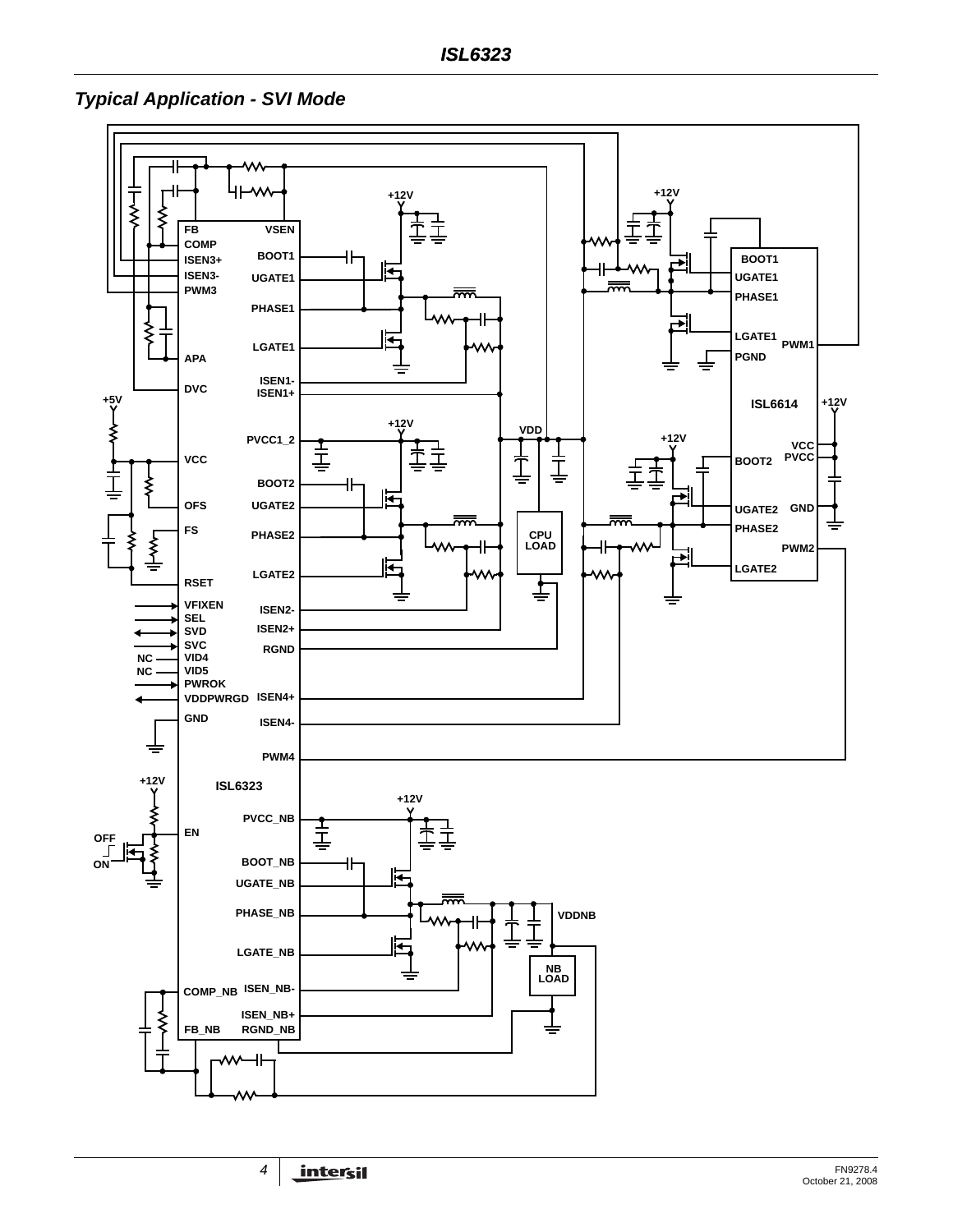*Typical Application - PVI Mode*

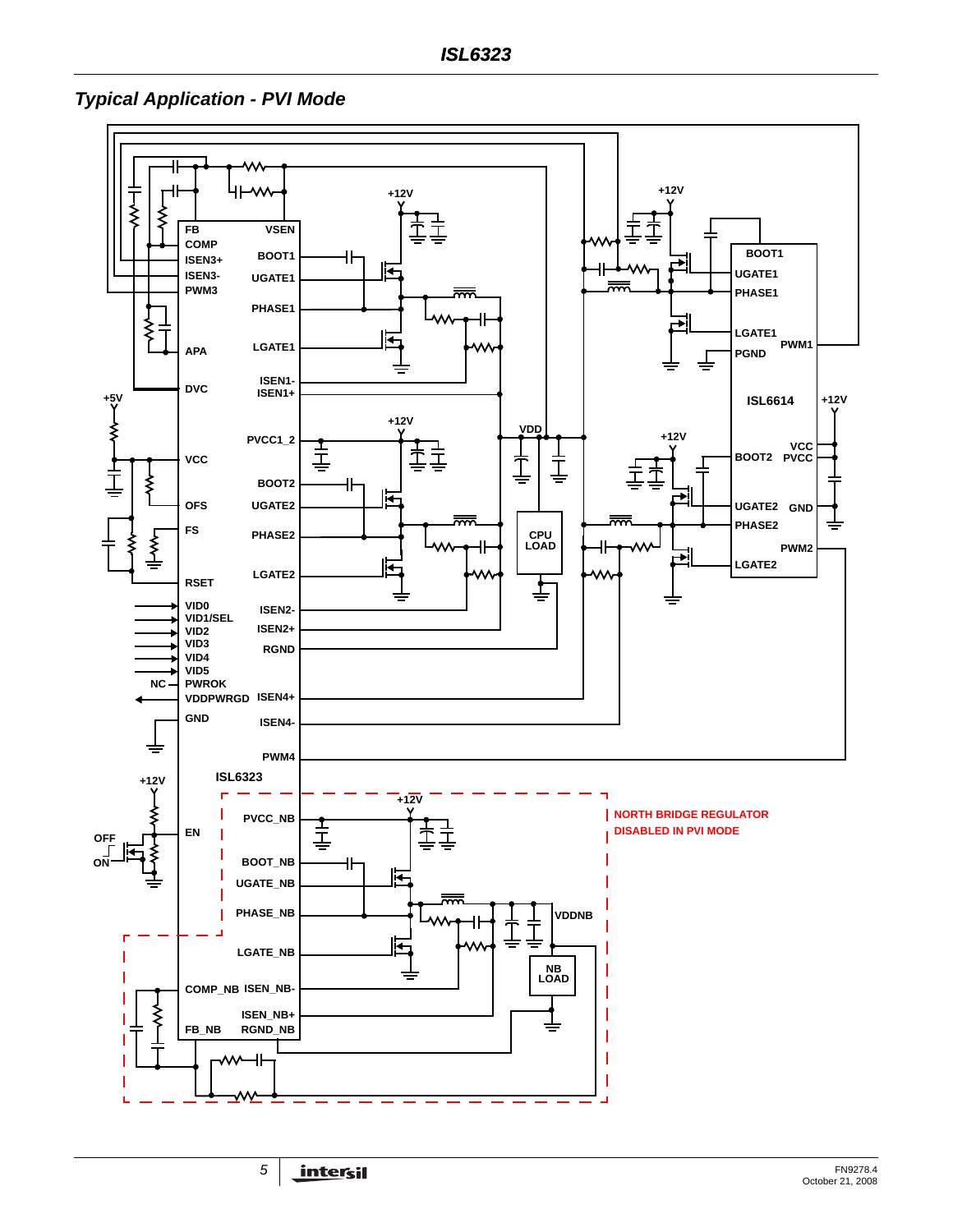#### Absolute Maximum Ratings **Thermal Information**

| Absolute Boot Voltage (V <sub>BOOT</sub> ). GND - 0.3V to GND + 36V             |
|---------------------------------------------------------------------------------|
| Phase Voltage $(VPHASE)$ GND - 0.3V to 15V (PVCC = 12)                          |
| GND - 8V (<400ns, 20µJ) to 24V (<200ns, $V_{\text{BOOT-PHASE}}$ = 12V)          |
| Upper Gate Voltage ( $V_{UGATE}$ ) $V_{PHASE}$ - 0.3V to $V_{BOOT}$ + 0.3V      |
| $V_{\text{PHASE}}$ - 3.5V (<100ns Pulse Width, 2µJ) to $V_{\text{BOOT}}$ + 0.3V |
| Lower Gate Voltage (V <sub>LGATE</sub> ) GND - 0.3V to PVCC + 0.3V              |
| GND - 5V (<100ns Pulse Width, 2uJ) to PVCC+ 0.3V                                |
| Input, Output, or I/O Voltage GND - 0.3V to VCC + 0.3V                          |

| <b>Thermal Resistance</b>                         |      | $\theta$ IA (°C/W) $\theta$ IC (°C/W) |
|---------------------------------------------------|------|---------------------------------------|
| QFN Package (Notes 1, 2)                          | - 30 |                                       |
|                                                   |      |                                       |
| Maximum Storage Temperature Range -65°C to +150°C |      |                                       |
|                                                   |      |                                       |
| http://www.intersil.com/pbfree/Pb-FreeReflow.asp  |      |                                       |

#### **Recommended Operating Conditions**

| VCC Supply Voltage $\ldots \ldots \ldots \ldots \ldots \ldots \ldots \ldots \ldots \ldots +5V \pm 5\%$                                                                  |
|-------------------------------------------------------------------------------------------------------------------------------------------------------------------------|
| PVCC Supply Voltage $\ldots \ldots \ldots \ldots \ldots \ldots \ldots +5V$ to 12V $\pm 5\%$                                                                             |
|                                                                                                                                                                         |
|                                                                                                                                                                         |
| $\mathsf{ISL}6323\mathsf{IRZ}\ldots\ldots\ldots\ldots\ldots\ldots\ldots\ldots\ldots\ldots\ldots\ldots\mathsf{40}^{\circ}\mathsf{C}$ to $\mathsf{+85}^{\circ}\mathsf{C}$ |
|                                                                                                                                                                         |

*CAUTION: Do not operate at or near the maximum ratings listed for extended periods of time. Exposure to such conditions may adversely impact product reliability and result in failures not covered by warranty.*

#### NOTES:

- 1.  $\theta_{JA}$  is measured in free air with the component mounted on a high effective thermal conductivity test board with "direct attach" features. See Tech Brief TB379.
- 2. For  $\theta_{\text{JC}}$ , the "case temp" location is the center of the exposed metal pad on the package underside.
- <span id="page-5-0"></span>3. Limits should be considered typical and are not production tested.

<span id="page-5-1"></span>

| <b>Electrical Specifications</b> | Recommended Operating Conditions (0°C to +70°C), Unless Otherwise Specified. Parameters with MIN and/or<br>MAX limits are 100% tested at +25°C, unless otherwise specified. Temperature limits established by |
|----------------------------------|---------------------------------------------------------------------------------------------------------------------------------------------------------------------------------------------------------------|
|                                  | characterization and are not production tested.                                                                                                                                                               |

| <b>PARAMETER</b>                                       | <b>TEST CONDITIONS</b>                                                        | <b>MIN</b> | <b>TYP</b> | <b>MAX</b> | <b>UNITS</b> |
|--------------------------------------------------------|-------------------------------------------------------------------------------|------------|------------|------------|--------------|
| <b>BIAS SUPPLIES</b>                                   |                                                                               |            |            |            |              |
| Input Bias Supply Current                              | $I_{VCC}$ ; EN = high                                                         | 15         | 22         | 30         | mA           |
| Gate Drive Bias Current - PVCC1 2 Pin                  | $I_{\text{PVCC1}}$ 2; EN = high                                               | 1          | 1.8        | 3          | mA           |
| Gate Drive Bias Current - PVCC NB Pin                  | $I_{\text{PVCC\_NB}}$ ; EN = high                                             | 0.3        | 0.9        | 2          | mA           |
| VCC POR (Power-On Reset) Threshold                     | <b>VCC Rising</b>                                                             | 4.20       | 4.40       | 4.55       | $\vee$       |
|                                                        | <b>VCC Falling</b>                                                            | 3.70       | 3.90       | 4.10       | $\vee$       |
| PVCC POR (Power-On Reset) Threshold                    | <b>PVCC Rising</b>                                                            | 4.20       | 4.40       | 4.55       | $\vee$       |
|                                                        | <b>PVCC Falling</b>                                                           | 3.70       | 3.90       | 4.10       | $\vee$       |
| <b>PWM MODULATOR</b>                                   |                                                                               |            |            |            |              |
| Oscillator Frequency Accuracy, fsw                     | $R_T = 100k\Omega$ (±0.1%) to Ground, $T_A = +25^{\circ}C$<br>(Droop Enabled) | 225        | 250        | 275        | kHz          |
|                                                        | $R_T = 100k\Omega$ (±0.1%) to VCC, $T_A = +25$ °C<br>(Droop Disabled)         | 240        | 270        | 300        | kHz          |
| <b>Typical Adjustment Range of Switching Frequency</b> | (Note 3)                                                                      | 0.08       |            | 1.0        | <b>MHz</b>   |
| Oscillator Ramp Amplitude, V <sub>P-P</sub>            | (Note 3)                                                                      |            | 1.50       |            | $\vee$       |
| <b>CONTROL THRESHOLDS</b>                              |                                                                               |            |            |            |              |
| <b>EN Rising Threshold</b>                             |                                                                               | 0.80       | 0.88       | 0.92       | $\vee$       |
| <b>EN Hysteresis</b>                                   |                                                                               | 70         | 130        | 190        | mV           |
| PWROK Input HIGH Threshold                             |                                                                               |            | 1.1        |            | $\vee$       |
| PWROK Input LOW Threshold                              |                                                                               |            | 0.95       |            | $\vee$       |
| <b>VDDPWRGD Sink Current</b>                           | Open drain, V_VDDPWRGD = 400mV                                                |            |            | 4          | mA           |
| <b>PWM Channel Disable Threshold</b>                   | VISEN3-, VISEN4-                                                              | 4.4        |            |            | $\vee$       |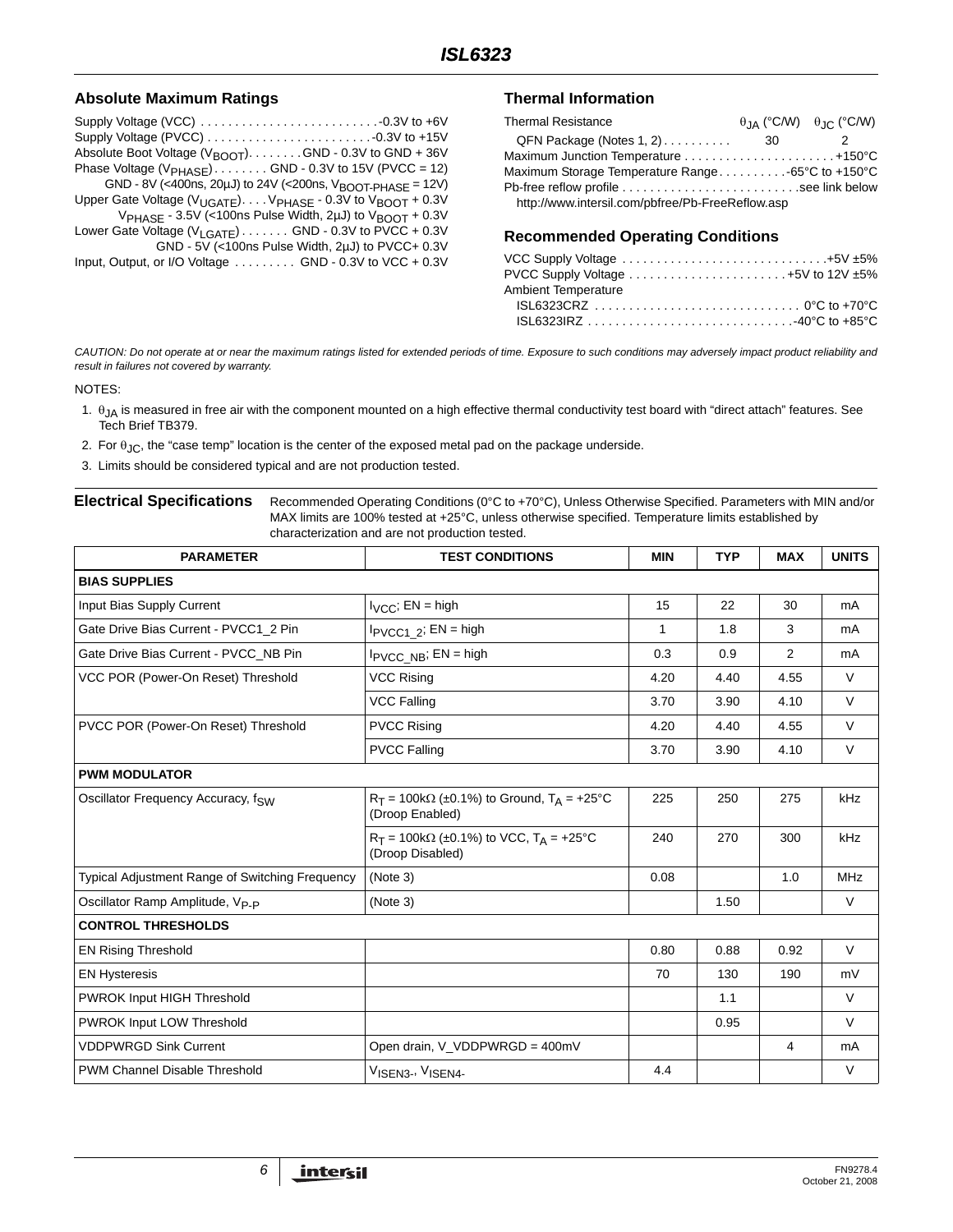**Electrical Specifications** Recommended Operating Conditions (0°C to +70°C), Unless Otherwise Specified. Parameters with MIN and/or MAX limits are 100% tested at +25°C, unless otherwise specified. Temperature limits established by characterization and are not production tested. **(Continued)**

| <b>PARAMETER</b>                                                      | <b>TEST CONDITIONS</b>                         | <b>MIN</b>              | <b>TYP</b>        | MAX             | <b>UNITS</b> |
|-----------------------------------------------------------------------|------------------------------------------------|-------------------------|-------------------|-----------------|--------------|
| PIN_ADJUSTABLE OFFSET                                                 |                                                |                         |                   |                 |              |
| OFS Source Current Accuracy (Positive Offset)                         | $ROFS = 10k\Omega$ (±0.1%) from OFS to GND     | 27.5                    | 31                | 34.5            | μA           |
| OFS Sink Current Accuracy (Negative Offset)                           | $ROFS = 30k\Omega$ (±0.1%) from OFS to VCC     | 50.5                    | 53.5              | 56.5            | μA           |
| <b>REFERENCE AND DAC</b>                                              |                                                |                         |                   |                 |              |
| System Accuracy (VDAC > 1.000V)                                       |                                                | $-0.6$                  |                   | 0.6             | $\%$         |
| System Accuracy (0.600V < VDAC < 1.000V)                              |                                                | $-1.0$                  |                   | 1.0             | %            |
| System Accuracy (VDAC < 0.600V)                                       |                                                | $-2.0$                  |                   | 2.0             | %            |
| DVC Voltage Gain                                                      | $VDAC = 1V$                                    |                         | 2.0               |                 | $\vee$       |
| <b>APA Current Tolerance</b>                                          | $VAPA = 1V$                                    | 90                      | 100               | 108             | μA           |
| <b>ERROR AMPLIFIER</b>                                                |                                                |                         |                   |                 |              |
| DC Gain                                                               | $R_L$ = 10k to ground, (Note 3)                |                         | 96                |                 | dB           |
| Gain-Bandwidth Product (Note 3)                                       | $C_L$ = 100pF, $R_L$ = 10k to ground, (Note 3) |                         | 20                |                 | MHz          |
| Slew Rate (Note 3)                                                    | $C_L$ = 100pF, Load = ±400µA, (Note 3)         |                         | 8                 |                 | $V/\mu s$    |
| Maximum Output Voltage                                                | $Load = 1mA$                                   | 3.80                    | 4.20              |                 | V            |
| Minimum Output Voltage                                                | $Load = -1mA$                                  |                         | 1.3               | 1.6             | V            |
| <b>SOFT-START RAMP</b>                                                |                                                |                         |                   |                 |              |
| Soft-Start Ramp Rate                                                  |                                                | 2.2                     | 3.0               | 4.0             | $mV/\mu s$   |
| <b>PWM OUTPUTS</b>                                                    |                                                |                         |                   |                 |              |
| PWM Output Voltage LOW Threshold                                      | $I_{LOAD} = \pm 500 \mu A$                     |                         |                   | 0.5             | V            |
| PWM Output Voltage HIGH Threshold                                     | $I_{LOAD} = \pm 500 \mu A$                     | 4.5                     |                   |                 | V            |
| <b>CURRENT SENSING - CORE CONTROLLER</b>                              |                                                |                         |                   |                 |              |
| Current Sense Resistance, RISEN (Internal)<br>(Note 3)                | $T_A = +25$ °C                                 |                         | 2400              |                 | Ω            |
| Average Sensed and Droop Current Tolerance                            | $ISEN1+ = ISEN2+ = ISEN3+ = ISEN4+ = 77µA$     | 68                      | 77                | 87              | μA           |
| <b>CURRENT SENSING - NB CONTROLLER</b>                                |                                                |                         |                   |                 |              |
| Current Sense Resistance, R <sub>ISEN NB</sub> (Internal)<br>(Note 3) | $T_A = +25$ °C                                 |                         | 2400              |                 | Ω            |
| <b>Sensed Current Tolerance</b>                                       | $ISBN$ <sub>NB</sub> = $80\mu$ A               |                         | 80                |                 | μA           |
| <b>OVERCURRENT PROTECTION</b>                                         |                                                |                         |                   |                 |              |
| Overcurrent Trip Level - Average Channel                              | Normal Operation                               | 83                      | 100               | 111             | μA           |
|                                                                       | Dynamic VID Change (Note 3)                    |                         | 130               |                 | μA           |
| Overcurrent Trip Level - Individual Channel                           | Normal Operation                               |                         | 142               |                 | μA           |
|                                                                       | Dynamic VID Change (Note 3)                    |                         | 190               |                 | μA           |
| <b>POWER GOOD</b>                                                     |                                                |                         |                   |                 |              |
| Overvoltage Threshold                                                 | VSEN Rising (Core and North Bridge)            | <b>VDAC</b><br>$+225mV$ | $VDAC +$<br>250mV | VDAC+<br>275mV  | V            |
| Undervoltage Threshold                                                | <b>VSEN Falling (Core)</b>                     | VDAC -<br>325mV         | VDAC -<br>300mV   | VDAC -<br>275mV | mV           |
|                                                                       | VSEN Falling (North Bridge)                    | VDAC -<br>310mV         | VDAC -<br>275mV   | VDAC -<br>245mV | mV           |
| Power Good Hysteresis                                                 |                                                |                         | 50                |                 | mV           |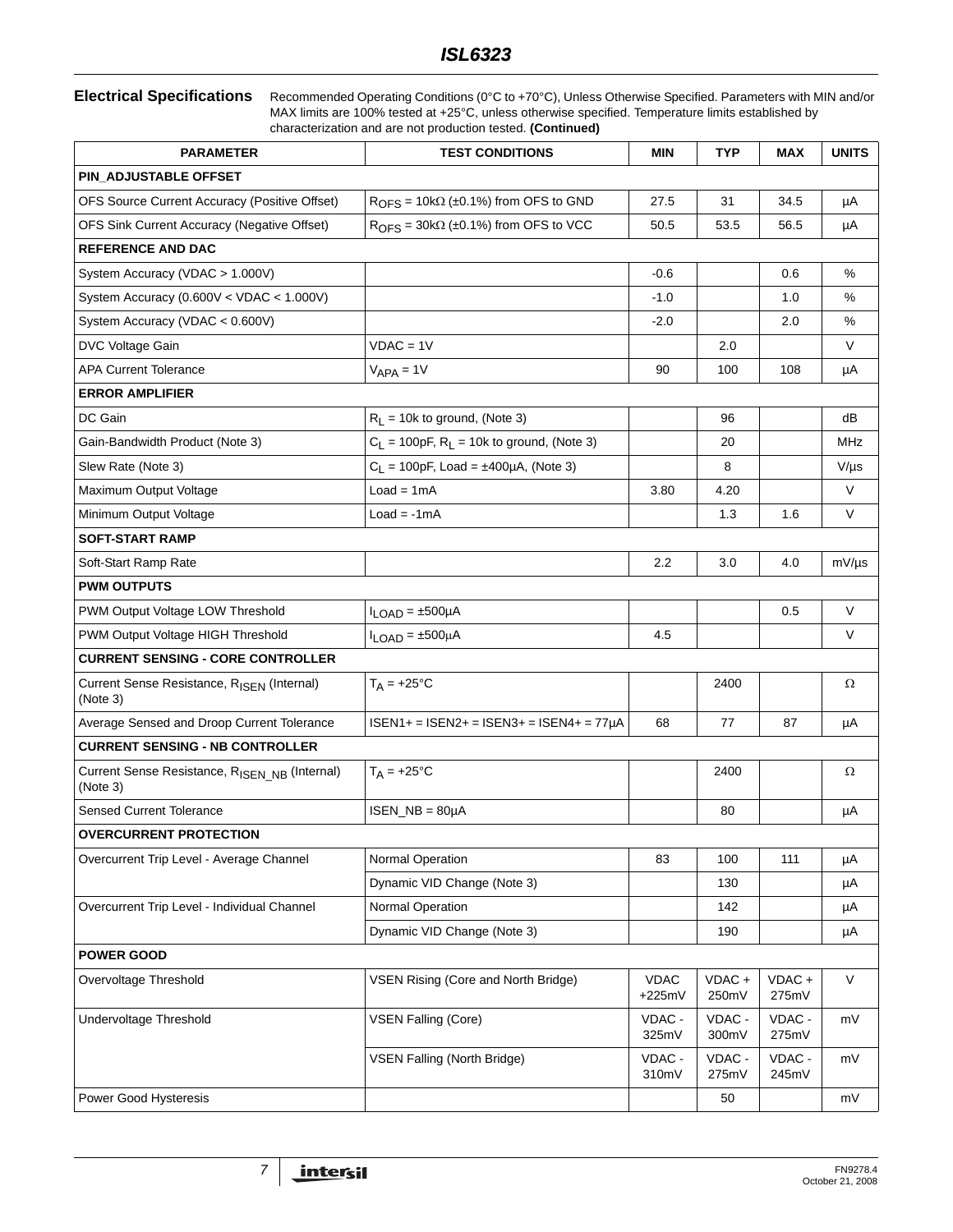**Electrical Specifications** Recommended Operating Conditions (0°C to +70°C), Unless Otherwise Specified. Parameters with MIN and/or MAX limits are 100% tested at +25°C, unless otherwise specified. Temperature limits established by characterization and are not production tested. **(Continued)**

| <b>PARAMETER</b>                                         | <b>TEST CONDITIONS</b>                                              | <b>MIN</b> | <b>TYP</b> | <b>MAX</b> | <b>UNITS</b> |
|----------------------------------------------------------|---------------------------------------------------------------------|------------|------------|------------|--------------|
| <b>OVERVOLTAGE PROTECTION</b>                            |                                                                     |            |            |            |              |
| <b>OVP Trip Level</b>                                    |                                                                     | 1.73       | 1.80       | 1.84       | V            |
| OVP Lower Gate Release Threshold                         |                                                                     | 350        | 400        |            | mV           |
| SWITCHING TIME (Note 3) [See "Timing Diagram" on page 8] |                                                                     |            |            |            |              |
| <b>UGATE Rise Time</b>                                   | $t_{\text{RUGATE}}$ , $V_{\text{PVCC}}$ = 12V, 3nF Load, 10% to 90% |            | 26         |            | ns           |
| <b>LGATE Rise Time</b>                                   | t <sub>RLGATE;</sub> V <sub>PVCC</sub> = 12V, 3nF Load, 10% to 90%  |            | 18         |            | ns           |
| <b>UGATE Fall Time</b>                                   | t <sub>FUGATE;</sub> V <sub>PVCC</sub> = 12V, 3nF Load, 90% to 10%  |            | 18         |            | ns           |
| <b>LGATE Fall Time</b>                                   | t <sub>FLGATE;</sub> V <sub>PVCC</sub> = 12V, 3nF Load, 90% to 10%  |            | 12         |            | ns           |
| <b>UGATE Turn-On Non-overlap</b>                         | tpDHUGATE; VPVCC = 12V, 3nF Load, Adaptive                          |            | 10         |            | ns           |
| <b>LGATE Turn-On Non-overlap</b>                         | tpDHLGATE; VPVCC = 12V, 3nF Load, Adaptive                          |            | 10         |            | ns           |
| <b>GATE DRIVE RESISTANCE (Note 3)</b>                    |                                                                     |            |            |            |              |
| <b>Upper Drive Source Resistance</b>                     | V <sub>PVCC</sub> = 12V, 15mA Source Current                        |            | 2.0        |            | Ω            |
| <b>Upper Drive Sink Resistance</b>                       | V <sub>PVCC</sub> = 12V, 15mA Sink Current                          |            | 1.65       |            | Ω            |
| Lower Drive Source Resistance                            | V <sub>PVCC</sub> = 12V, 15mA Source Current                        |            | 1.25       |            | $\Omega$     |
| Lower Drive Sink Resistance                              | V <sub>PVCC</sub> = 12V, 15mA Sink Current                          |            | 0.80       |            | Ω            |
| <b>MODE SELECTION</b>                                    |                                                                     |            |            |            |              |
| VID1/SEL Input Low                                       | EN taken from HI to LO, $VDDIO = 1.5V$                              |            |            | 0.45       | V            |
| VID1/SEL Input High                                      | EN taken from LO to HI, VDDIO = 1.5V                                | 1.00       |            |            | V            |
| <b>PVI INTERFACE</b>                                     |                                                                     |            |            |            |              |
| <b>VIDx Pull-down</b>                                    | $VDDO = 1.5V$                                                       |            | 30         | 45         | μA           |
| <b>VIDx Input Low</b>                                    | $VDDIO = 1.5V$                                                      |            |            | 0.45       | V            |
| VIDx Input High                                          | $VDDO = 1.5V$                                                       | 1.00       |            |            | V            |
| <b>SVI INTERFACE</b>                                     |                                                                     |            |            |            |              |
| SVC, SVD Input LOW (VIL)                                 |                                                                     |            |            | 0.4        | V            |
| SVC, SVD Input HIGH (VIH)                                |                                                                     | 1.10       |            |            | V            |
| Schmitt Trigger Input Hysteresis                         |                                                                     | 0.14       | 0.35       | 0.55       | V            |
| SVD Low Level Output Voltage                             | 3mA Sink Current                                                    |            |            | 0.285      | V            |
| Maximum SVC, SVD Leakage (Note 3)                        |                                                                     |            | ±5         |            | $\mu A$      |

# <span id="page-7-0"></span>*Timing Diagram*

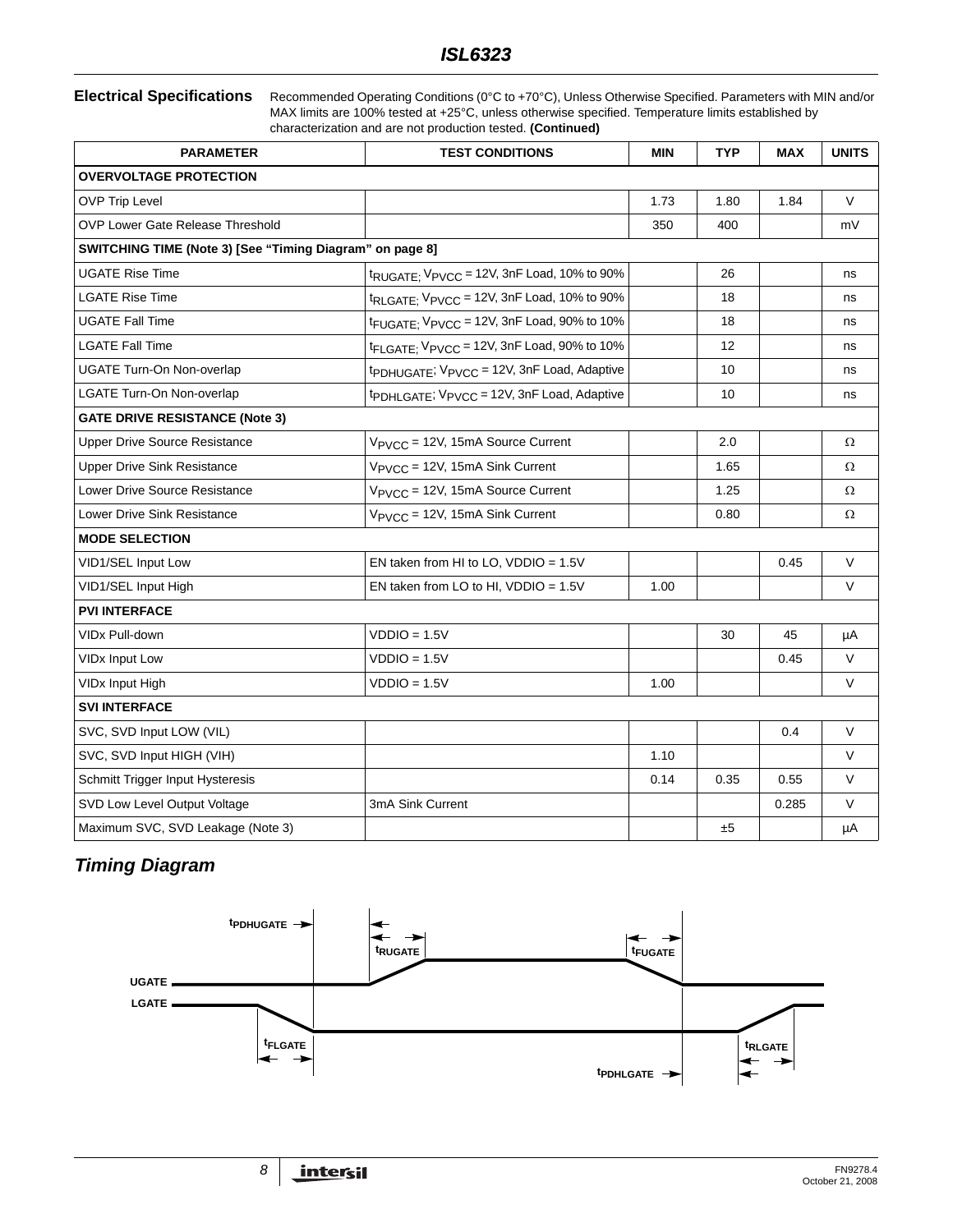# *Functional Pin Description*

## *VID1/SEL*

This pin selects SVI or PVI mode operation based on the state of the pin prior to enabling the ISL6323. If the pin is LO prior to enable, the ISL6323 is in SVI mode and the dual purpose pins [VID0/VFIXEN, VID2/SVC, VID3/SVD] use their SVI mode related functions. If the pin held HI prior to enable, the ISL6323 is in PVI mode and dual purpose pins use their VIDx related functions to decode the correct DAC code.

## *VID0/VFIXEN*

If VID1 is LO prior to enable [SVI Mode], the pin is functions as the VFIXEN selection input from the AMD processor for determining SVI mode versus VFIX mode of operation. If VID1 is HI prior to enable [PVI Mode], the pin is used as DAC input VID0. This pin has an internal 30µA pull-down current applied to it at all times.

## *VID2/SVD*

If VID1 is LO prior to enable [SVI Mode], this pin is the serial VID data bi-directional signal to and from the master device on AMD processor. If VID1 is HI prior to enable [PVI Mode], this pin is used to decode the programmed DAC code for the processor. In PVI mode, this pin has an internal 30µA pull-down current applied to it. There is no pull-down current in SVI mode.

## *VID3/SVC*

If VID1 is LO prior to enable [SVI Mode], this pin is the serial VID clock input from the AMD processor. If VID1 is HI prior to enable [PVI Mode], the ISL6323 is in PVI mode and this pin is used to decode the programmed DAC code for the processor. In PVI mode, this pin has an internal 30µA pull-down current applied to it. There is no pull-down current in SVI mode.

## *VID4*

This pin is active only when the ISL6323 is in PVI mode. When VID1 is HI prior to enable, the ISL6323 decodes the programmed DAC voltage required by the AMD processor. This pin has an internal 30µA pull-down current applied to it at all times.

## *VID5*

This pin is active only when the ISL6323 is in PVI mode. When VID1 is HI prior to enable, the ISL6323 decodes the programmed DAC voltage required by the AMD processor. This pin has an internal 30µA pull-down current applied to it at all times.

## *VCC*

VCC is the bias supply for the ICs small-signal circuitry. Connect this pin to a +5V supply and decouple using a quality 0.1µF ceramic capacitor.

## *PVCC1\_2*

The power supply pin for the multiphase internal MOSFET drivers. Connect this pin to any voltage from +5V to +12V

depending on the desired MOSFET gate-drive level. Decouple this pin with a quality 1.0µF ceramic capacitor.

## *PVCC\_NB*

The power supply pin for the internal MOSFET driver for the Northbridge controller. Connect this pin to any voltage from +5V to +12V depending on the desired MOSFET gate-drive level. Decouple this pin with a quality 1.0µF ceramic capacitor.

## *GND*

GND is the bias and reference ground for the IC. The GND connection for the ISL6323 is through the thermal pad on the bottom of the package.

## *EN*

This pin is a threshold-sensitive (approximately 0.85V) system enable input for the controller. Held low, this pin disables both CORE and NB controller operation. Pulled high, the pin enables both controllers for operation.

When the EN pin is pulled high, the ISL6323 will be placed in either SVI or PVI mode. The mode is determined by the latched value of VID1 on the rising edge of the EN signal.

A third function of this pin is to provide driver bias monitor for external drivers. A resistor divider with the center tap connected to this pin from the drive bias supply prevents enabling the controller before insufficient bias is provided to external driver. The resistors should be selected such that when the POR-trip point of the external driver is reached, the voltage at this pin meets the above mentioned threshold level.

# *FS*

A resistor, placed from FS to Ground or from FS to VCC, sets the switching frequency of both controllers. Refer to Equation [1](#page-8-0) for proper resistor calculation.

<span id="page-8-0"></span>
$$
R_T = 10^{[10.61 - 1.035\log(f_s)]}
$$
 (EQ. 1)

With the resistor tied from FS to Ground, Droop is enabled. With the resistor tied from FS to VCC, Droop is disabled.

## *VSEN and RGND*

VSEN and RGND are inputs to the core voltage regulator (VR) controller precision differential remote-sense amplifier and should be connected to the sense pins of the remote processor core(s), VDDFB[H,L].

## *FB and COMP*

These pins are the internal error amplifier inverting input and output respectively of the core VR controller. FB, VSEN and COMP are tied together through external R-C networks to compensate the regulator.

## *APA*

Adaptive Phase Alignment (APA) pin for setting trip level and adjusting time constant. A 100µA current flows into the APA pin and by tying a resistor from this pin to COMP the trip level for the Adaptive Phase Alignment circuitry can be set.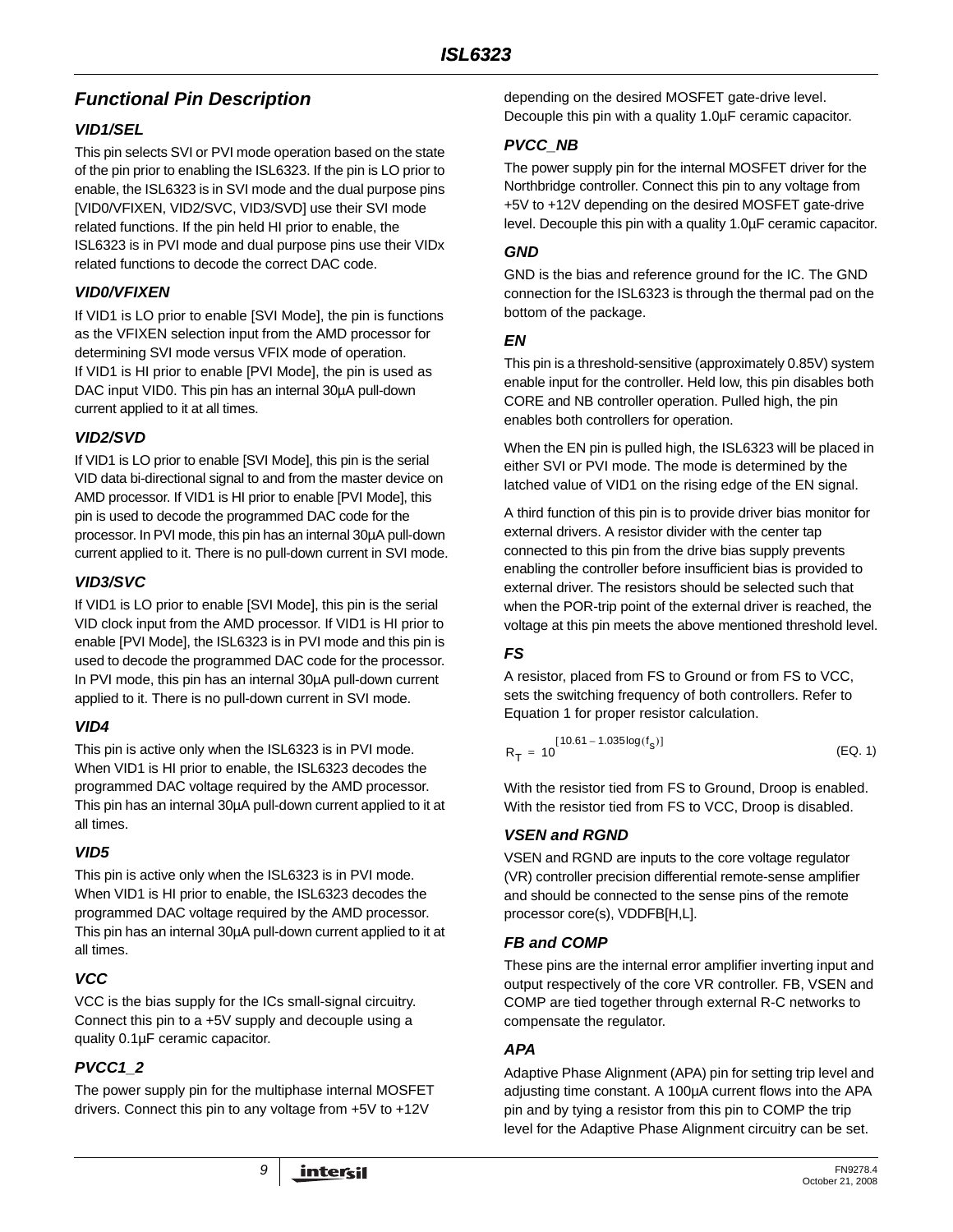## *OFS*

The OFS pin provides a means to program a DC current for generating an offset voltage across the resistor between FB and VSEN The offset current is generated via an external resistor and precision internal voltage references. The polarity of the offset is selected by connecting the resistor to GND or VCC. For no offset, the OFS pin should be left unconnected.

## *ISEN1-, ISEN1+, ISEN2-, ISEN2+, ISEN3-, ISEN3+, ISEN4-, and ISEN4+*

These pins are used for differentially sensing the corresponding channel output currents. The sensed currents are used for channel balancing, protection, and core load line regulation.

Connect ISEN1-, ISEN2-, ISEN3-, and ISEN4- to the node between the RC sense elements surrounding the inductor of their respective channel. Tie the ISEN+ pins to the VCORE side of their corresponding channel's sense capacitor.

## *UGATE1 and UGATE2*

Connect these pins to the corresponding upper MOSFET gates. These pins are used to control the upper MOSFETs and are monitored for shoot-through prevention purposes. Maximum individual channel duty cycle is limited to 93.3%.

## *BOOT1 and BOOT2*

These pins provide the bias voltage for the corresponding upper MOSFET drives. Connect these pins to appropriately chosen external bootstrap capacitors. Internal bootstrap diodes connected to the PVCC1\_2 pin provide the necessary bootstrap charge.

## *PHASE1 and PHASE2*

Connect these pins to the sources of the corresponding upper MOSFETs. These pins are the return path for the upper MOSFET drivers.

## *LGATE1 and LGATE2*

These pins are used to control the lower MOSFETs. Connect these pins to the corresponding lower MOSFETs' gates.

## *PWM3 and PWM4*

Pulse-width modulation outputs. Connect these pins to the PWM input pins of an Intersil driver IC if 3- or 4-phase operation is desired. Connect the ISEN- pins of the channels not desired to +5V to disable them and configure the core VR controller for 2-phase or 3-phase operation.

## *PWROK*

System wide Power Good signal. If this pin is low, the two SVI bits are decoded to determine the "metal VID". When the pin is high, the SVI is actively running its protocol.

## *RSET*

Connect this pin to the VCC pin through a resistor  $(R_{\text{SFT}})$  to set the effective value of the internal  $R_{\text{ISEN}}$  current sense resistors. The values of the  $R_{\text{SET}}$  resistor should be no less than 20kΩ and no more than 80kΩ. A 0.1µF capacitor should be placed in parallel to the  $R_{\text{SFT}}$  resistor.

## *VDDPWRGD*

During normal operation this pin indicates whether both output voltages are within specified overvoltage and undervoltage limits. If either output voltage exceeds these limits or a reset event occurs (such as an overcurrent event), the pin is pulled low. This pin is always low prior to the end of soft-start.

## *RGND\_NB*

This pin is an input to the NB VR controller precision differential remote-sense amplifier and should be connected to the sense pin of the North Bridge, VDDNBFBL.

## *DVC*

The DVC pin is a buffered version of the reference to the error amplifier. A series resistor and capacitor between the DVC pin and FB pin smooth the voltage transition during VID-on-the-fly operations.

## *FB\_NB and COMP\_NB*

These pins are the internal error amplifier inverting input and output respectively of the NB VR controller. FB\_NB, VDIFF\_NB, and COMP\_NB are tied together through external R-C networks to compensate the regulator.

## *ISEN\_NB-, ISEN\_NB+*

These pins are used for differentially sensing the North Bridge output current. The sensed current is used for protection and load line regulation if droop is enabled.

Connect ISEN\_NB- to the node between the RC sense element surrounding the inductor. Tie the ISEN\_NB+ pin to the VNB side of the sense capacitor.

## *UGATE\_NB*

Connect this pin to the corresponding upper MOSFET gate. This pin provides the PWM-controlled gate drive for the upper MOSFET and is monitored for shoot-through prevention purposes.

## *BOOT\_NB*

This pin provides the bias voltage for the corresponding upper MOSFET drive. Connect this pin to appropriately chosen external bootstrap capacitor. The internal bootstrap diode connected to the PVCC\_NB pin provides the necessary bootstrap charge.

## *PHASE\_NB*

Connect this pin to the source of the corresponding upper MOSFET. This pin is the return path for the upper MOSFET drive. This pin is used to monitor the voltage drop across the upper MOSFET for overcurrent protection.

## *LGATE\_NB*

Connect this pin to the corresponding MOSFET's gate. This pin provides the PWM-controlled gate drive for the lower MOSFET. This pin is also monitored by the adaptive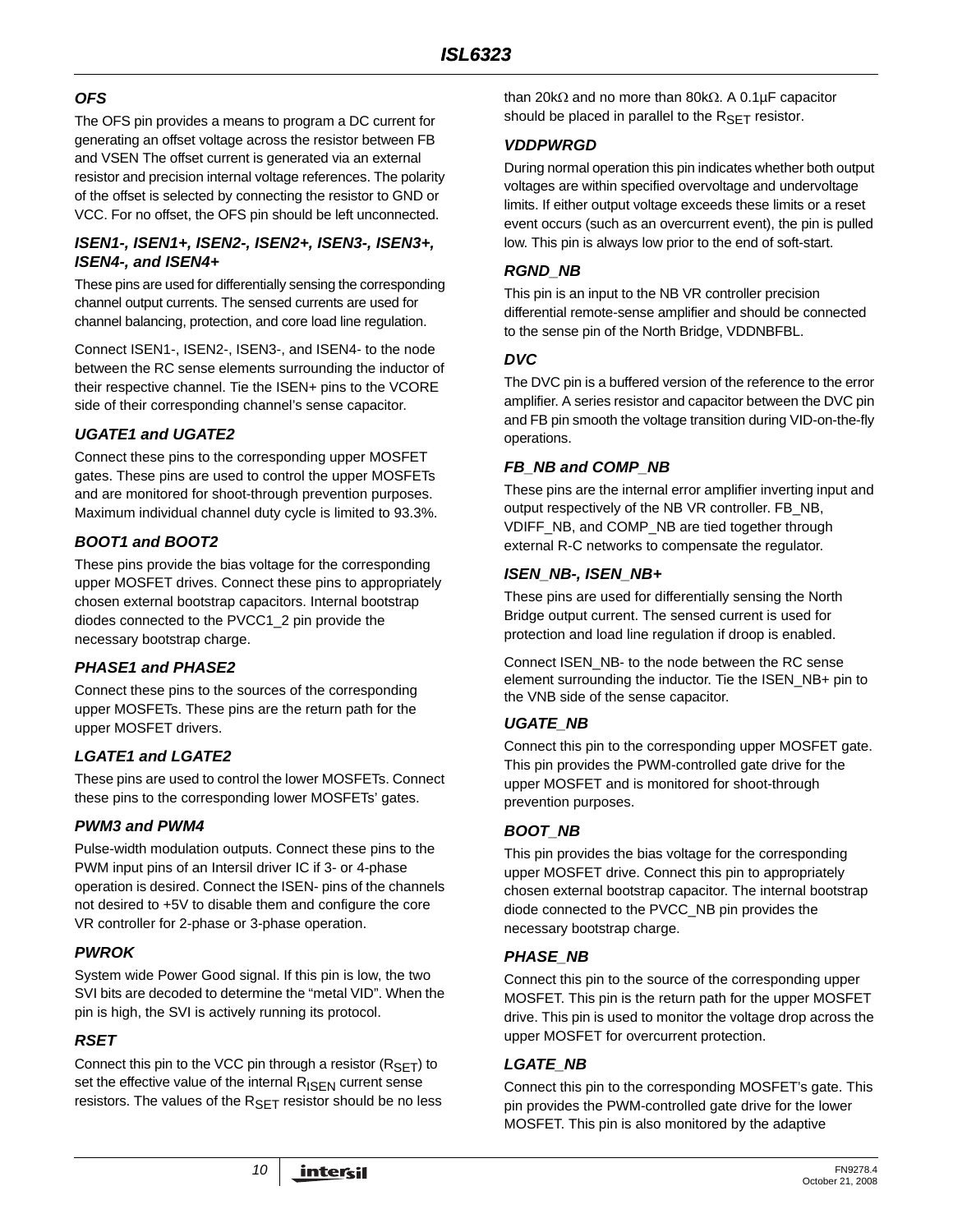shoot-through protection circuitry to determine when the lower MOSFET has turned off.

# *Operation*

The ISL6323 utilizes a multiphase architecture to provide a low cost, space saving power conversion solution for the processor core voltage. The controller also implements a simple single phase architecture to provide the Northbridge voltage on the same chip.

## *Multiphase Power Conversion*

Microprocessor load current profiles have changed to the point that the advantages of multiphase power conversion are impossible to ignore. The technical challenges associated with producing a single-phase converter that is both cost-effective and thermally viable have forced a change to the cost-saving approach of multiphase. The ISL6323 controller helps simplify implementation by integrating vital functions and requiring minimal external components. The ["Controller Block Diagram" on page 3](#page-2-0)  provides a top level view of the multiphase power conversion using the ISL6323 controller.

## *Interleaving*

The switching of each channel in a multiphase converter is timed to be symmetrically out-of-phase with each of the other channels. In a 3-phase converter, each channel switches 1/3 cycle after the previous channel and 1/3 cycle before the following channel. As a result, the 3-phase converter has a combined ripple frequency 3x greater than the ripple frequency of any one phase. In addition, the peak-to-peak amplitude of the combined inductor currents is reduced in proportion to the number of phases (Equations 2 and 3). Increased ripple frequency and lower ripple amplitude mean that the designer can use less per-channel inductance and lower total output capacitance for any performance specification.

Figure 1 illustrates the multiplicative effect on output ripple frequency. The 3-channel currents (IL1, IL2, and IL3) combine to form the AC ripple current and the DC load current. The ripple component has 3x the ripple frequency of each individual channel current. Each PWM pulse is terminated 1/3 of a cycle after the PWM pulse of the previous phase. The peak-to-peak current for each phase is about 7A, and the DC components of the inductor currents combine to feed the load.

To understand the reduction of ripple current amplitude in the multiphase circuit, examine the equation representing an individual channel peak-to-peak inductor current.

$$
I_{P-P} = \frac{(V_{1N} - V_{OUT})V_{OUT}}{Lf_{N}V_{IN}}
$$
 (EQ. 2)

In Equation 2,  $V_{IN}$  and  $V_{OUT}$  are the input and output voltages respectively, L is the single-channel inductor value, and  $f_S$  is the switching frequency.

The output capacitors conduct the ripple component of the inductor current. In the case of multiphase converters, the capacitor current is the sum of the ripple currents from each of the individual channels. Compare Equation 2 to the expression for the peak-to-peak current after the summation of N symmetrically phase-shifted inductor currents in Equation 3. Peak-to-peak ripple current decreases by an amount proportional to the number of channels. Output voltage ripple is a function of capacitance, capacitor equivalent series resistance (ESR), and inductor ripple current. Reducing the inductor ripple current allows the designer to use fewer or less costly output capacitors.

$$
I_{C(P-P)} = \frac{(V_{IN} - N V_{OUT}) V_{OUT}}{Lf_S V_{IN}}
$$
 (EQ. 3)

Another benefit of interleaving is to reduce input ripple current. Input capacitance is determined in part by the maximum input ripple current. Multiphase topologies can improve overall system cost and size by lowering input ripple current and allowing the designer to reduce the cost of input capacitance. The example in Figure [2](#page-11-0) illustrates input currents from a 3-phase converter combining to reduce the total input ripple current.

The converter depicted in Figure [2](#page-11-0) delivers 1.5V to a 36A load from a 12V input. The RMS input capacitor current is 5.9A. Compare this to a single-phase converter also stepping down 12V to 1.5V at 36A. The single-phase converter has 11.9A<sub>RMS</sub> input capacitor current. The single-phase converter must use an input capacitor bank with twice the RMS current capacity as the equivalent 3-phase converter.

Figures 25, 26 and 27 in the section entitled ["Input Capacitor](#page-30-0)  [Selection" on page 31](#page-30-0) can be used to determine the input capacitor RMS current based on load current, duty cycle, and the number of channels. They are provided as aids in determining the optimal input capacitor solution.



**FIGURE 1. PWM AND INDUCTOR-CURRENT WAVEFORMS FOR 3-PHASE CONVERTER**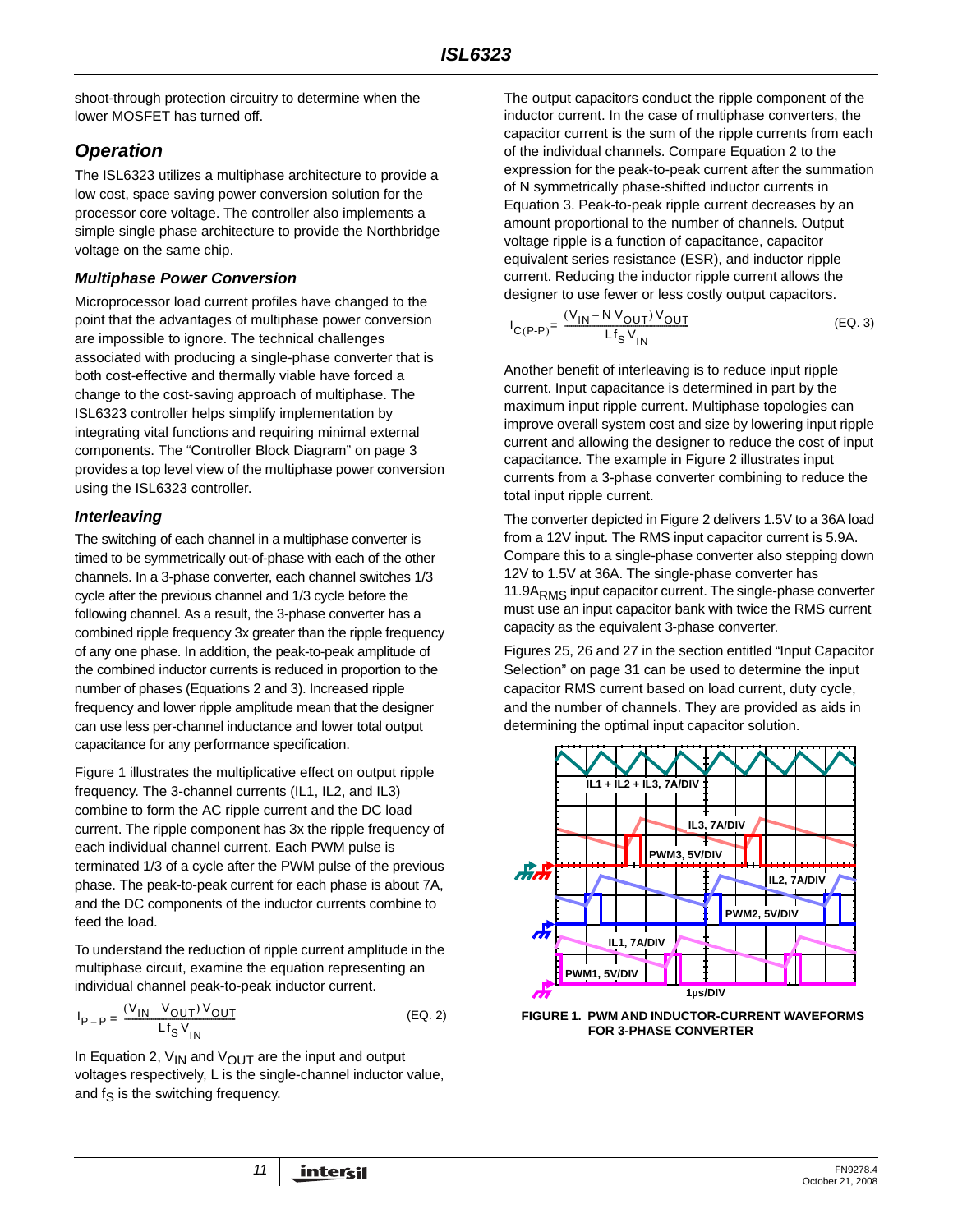

#### <span id="page-11-0"></span>*Active Pulse Positioning Modulated PWM Operation*

The ISL6323 uses a proprietary Active Pulse Positioning (APP) modulation scheme to control the internal PWM signals that command each channel's driver to turn their upper and lower MOSFETs on and off. The time interval in which a PWM signal can occur is generated by an internal clock, whose cycle time is the inverse of the switching frequency set by the resistor between the FS pin and ground. The advantage of Intersil's proprietary Active Pulse Positioning (APP) modulator is that the PWM signal has the ability to turn on at any point during this PWM time interval, and turn off immediately after the PWM signal has transitioned high. This is important because it allows the controller to quickly respond to output voltage drops associated with current load spikes, while avoiding the ring back affects associated with other modulation schemes.

The PWM output state is driven by the position of the error amplifier output signal,  $V_{\text{COMP}}$ , minus the current correction signal relative to the proprietary modulator ramp waveform as illustrated in Figure [3](#page-11-1). At the beginning of each PWM time interval, this modified  $V_{\text{COMP}}$  signal is compared to the internal modulator waveform. As long as the modified  $V_{\rm COMP}$ voltage is lower then the modulator waveform voltage, the PWM signal is commanded low. The internal MOSFET driver detects the low state of the PWM signal and turns off the upper MOSFET and turns on the lower synchronous MOSFET. When the modified  $V_{\text{COMP}}$  voltage crosses the modulator ramp, the PWM output transitions high, turning off the synchronous MOSFET and turning on the upper MOSFET. The PWM signal will remain high until the modified V<sub>COMP</sub> voltage crosses the modulator ramp again. When this occurs the PWM signal will transition low again.

During each PWM time interval the PWM signal can only transition high once. Once PWM transitions high it can not transition high again until the beginning of the next PWM time interval. This prevents the occurrence of double PWM pulses occurring during a single period.

To further improve the transient response, ISL6323 also implements Intersil's proprietary Adaptive Phase Alignment (APA) technique, which turns on all phases together under transient events with large step current. With both APP and APA control, ISL6323 can achieve excellent transient performance and reduce the demand on the output capacitors.

#### *Adaptive Phase Alignment (APA)*

To further improve the transient response, the ISL6323 also implements Intersil's proprietary Adaptive Phase Alignment (APA) technique, which turns on all of the channels together at the same time during large current step transient events. As Figure [3](#page-11-1) shows, the APA circuitry works by monitoring the voltage on the APA pin and comparing it to a filtered copy of the voltage on the COMP pin. The voltage on the APA pin is a copy of the COMP pin voltage that has been negatively offset. If the APA pin exceeds the filtered COMP pin voltage an APA event occurs and all of the channels are forced on.



<span id="page-11-1"></span>**FIGURE 3. ADAPTIVE PHASE ALIGNMENT DETECTION**

The APA trip level is the amount of DC offset between the COMP pin and the APA pin. This is the voltage excursion that the APA and COMP pins must have during a transient event to activate the Adaptive Phase Alignment circuitry. This APA trip level is set through a resistor,  $R_{APA}$ , that connects from the APA pin to the COMP pin. A 100µA current flows across  $R_{APA}$  into the APA pin to set the APA trip level as described in Equation [4.](#page-11-2) An APA trip level of 500mV is recommended for most applications. A 0.1µF capacitor,  $C_{APA}$ , should also be placed across the  $R_{APA}$ resistor to help with noise immunity.

<span id="page-11-2"></span>
$$
V_{APA, TRIP} = R_{APA} \cdot 100 \times 10^{-6}
$$
 (EQ. 4)

### <span id="page-11-3"></span>*PWM Operation*

The timing of each core channel is set by the number of active channels. Channel detection on the ISEN3- and ISEN4- pins selects 2-channel to 4-channel operation for the ISL6323. The switching cycle is defined as the time between PWM pulse termination signals of each channel. The cycle time of the pulse signal is the inverse of the switching frequency set by the resistor between the FS pin and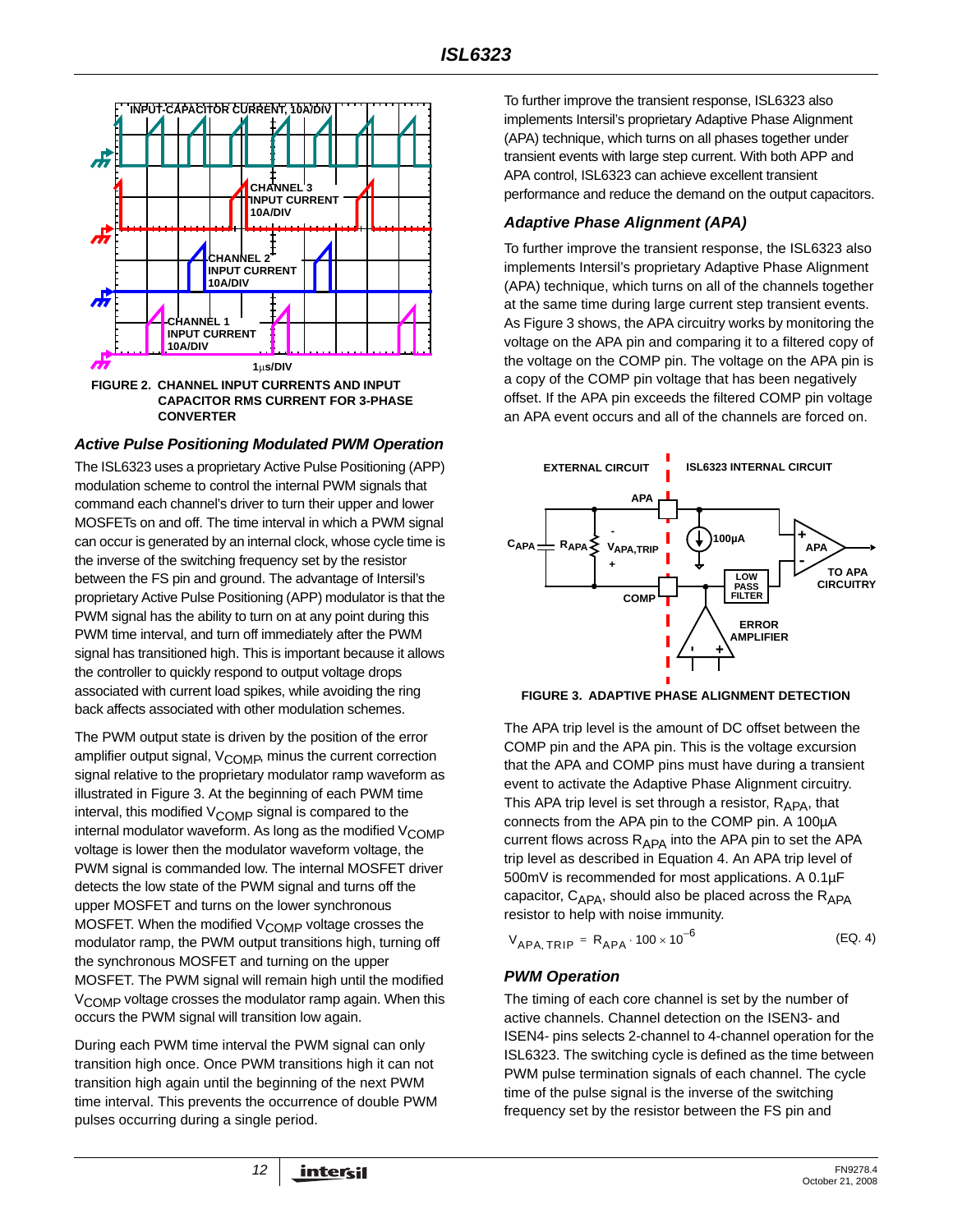ground. The PWM signals command the MOSFET driver to turn on/off the channel MOSFETs.

For 4-channel operation, the channel firing order is 4-3-2-1: PWM3 pulse happens 1/4 of a cycle after PWM4, PWM2 output follows another 1/4 of a cycle after PWM3, and PWM1 delays another 1/4 of a cycle after PWM2. For 3-channel operation, the channel firing order is 3-2-1.

Connecting ISEN4- to VCC selects 3-channel operation and the pulse times are spaced in 1/3 cycle increments. If ISEN3- is connected to VCC, 2-channel operation is selected and the PWM2 pulse happens 1/2 of a cycle after PWM1 pulse.

### <span id="page-12-4"></span>*Continuous Current Sampling*

In order to realize proper current-balance, the currents in each channel are sampled continuously every switching cycle. During this time, the current-sense amplifier uses the ISEN inputs to reproduce a signal proportional to the inductor current,  $I_1$ . This sensed current,  $I_{\text{SFN}}$ , is simply a scaled version of the inductor current.



**FIGURE 4. CONTINUOUS CURRENT SAMPLING**

The ISL6323 supports Inductor DCR current sensing to continuously sample each channel's current for channel-current balance. The internal circuitry, shown in Figure 6 represents Channel N of an N-Channel converter. This circuitry is repeated for each channel in the converter, but may not be active depending on how many channels are operating.

Inductor windings have a characteristic distributed resistance or DCR (Direct Current Resistance). For simplicity, the inductor DCR is considered as a separate lumped quantity, as shown in Figure 6. The channel current I<sub>Ln</sub>, flowing through the inductor, passes through the DCR. Equation [5](#page-12-1) shows the S-domain equivalent voltage,  $V_L$ , across the inductor.

$$
V_{L}(s) = I_{L_{n}} \cdot (s \cdot L + DCR)
$$
 (EQ. 5)

A simple R-C network across the inductor  $(R_1, R_2$  and C) extracts the DCR voltage, as shown in Figure 6. The voltage across the sense capacitor,  $V_C$ , can be shown to be proportional to the channel current  $I_{Ln}$ , shown in Equation [6.](#page-12-2)

<span id="page-12-2"></span>
$$
V_C(s) = \frac{\left(\frac{s \cdot L}{DCR} + 1\right)}{\left(s \cdot \frac{(R_1 \cdot R_2)}{R_1 + R_2} \cdot C + 1\right)} \cdot K \cdot DCR \cdot I_{L_n}
$$
(EQ. 6)

Where:

$$
K = \frac{R_2}{R_2 + R_1}
$$
 (EQ. 7)

<span id="page-12-3"></span>

**FIGURE 5. INDUCTOR DCR CURRENT SENSING CONFIGURATION**

If the R-C network components are selected such that the RC time constant matches the inductor L/DCR time constant (see Equation [8](#page-12-0)), then  $V_{\rm C}$  is equal to the voltage drop across the DCR multiplied by the ratio of the resistor divider, K. If a resistor divider is not being used, the value for K is 1.

<span id="page-12-0"></span>
$$
\frac{\mathsf{L}}{\mathsf{DCR}} = \frac{\mathsf{R}_1 \cdot \mathsf{R}_2}{\mathsf{R}_1 + \mathsf{R}_2} \cdot \mathsf{C}
$$
 (EQ. 8)

<span id="page-12-1"></span>The capacitor voltage  $V_C$ , is then replicated across the effective internal sense resistor, R<sub>ISEN</sub>. This develops a current through R<sub>ISEN</sub> which is proportional to the inductor current. This current, I<sub>SEN</sub>, is continuously sensed and is then used by the controller for load-line regulation, channel-current balancing, and overcurrent detection and limiting. Equation 9 shows that the proportion between the channel current,  $I_L$ , and the sensed current, I<sub>SEN</sub>, is driven by the value of the effective sense resistance,  $R_{\text{ISEN}}$ , and the DCR of the inductor.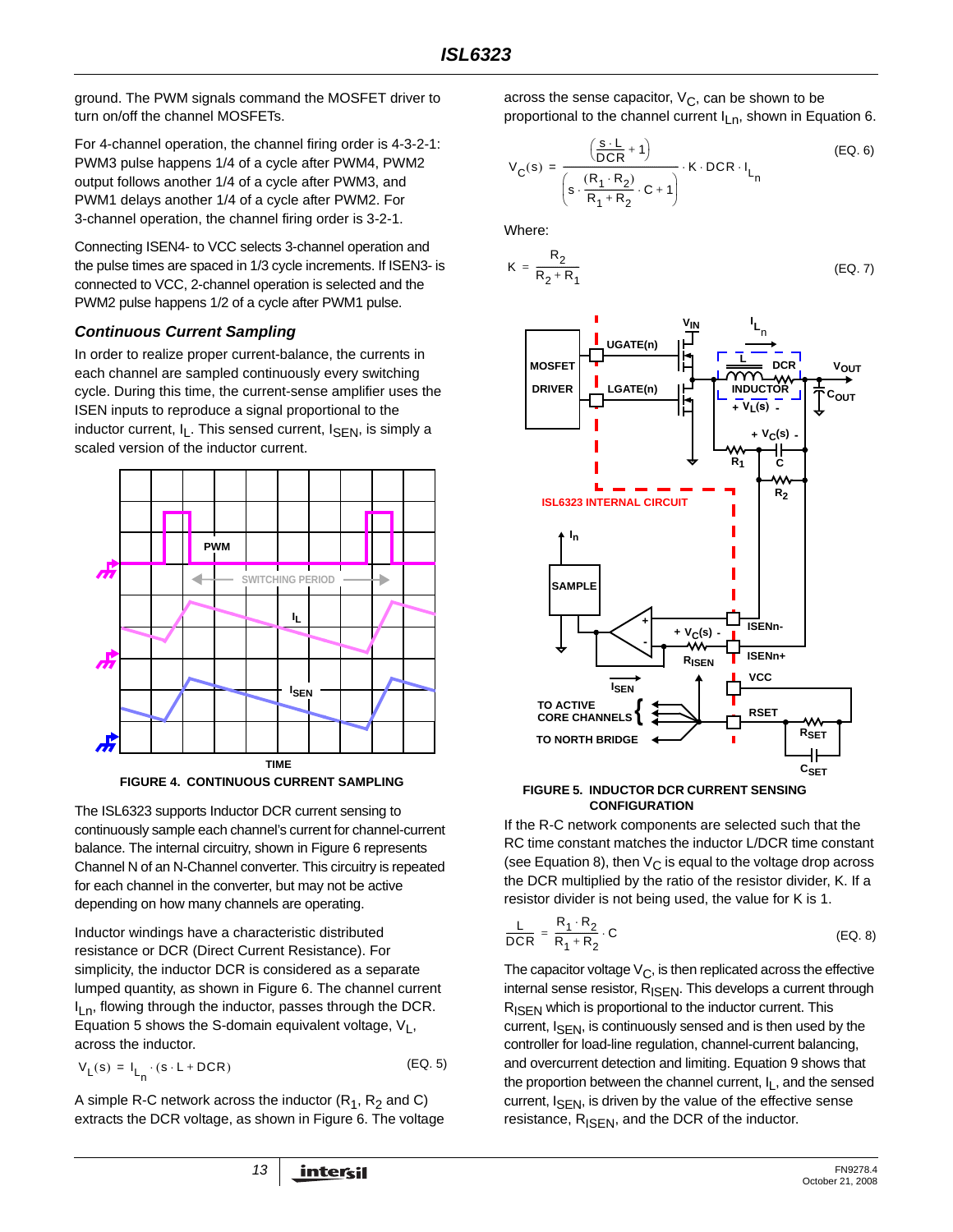$$
I_{\text{SEN}} = I_{\text{L}} \cdot \frac{\text{DCR}}{R_{\text{ISBN}}}
$$
 (EQ. 9)

The effective internal  $R_{\text{ISEN}}$  resistance is important to the current sensing process because it sets the gain of the load line regulation loop when droop is enabled as well as the gain of the channel-current balance loop and the overcurrent trip level. The effective internal  $R_{\text{ISEN}}$  resistance is user programmable and is set through use of the RSET pin. Placing a single resistor,  $R_{\text{SET}}$ , from the RSET pin to the VCC pin programs the effective internal  $R_{\text{ISFN}}$  resistance according to Equation [10](#page-13-0).

$$
R_{\text{ISEN}} = \frac{3}{400} \cdot R_{\text{SET}} \tag{Eq. 10}
$$

The North Bridge regulator samples the load current in the same manner as the Core regulator does. The  $R_{\text{SFT}}$  resistor will program all the effective internal  $R_{\text{ISEN}}$  resistors to the same value.

## *Channel-Current Balance*

One important benefit of multiphase operation is the thermal advantage gained by distributing the dissipated heat over multiple devices and greater area. By doing this the designer avoids the complexity of driving parallel MOSFETs and the expense of using expensive heat sinks and exotic magnetic materials.



NOTE: Channel 3 and 4 are optional.

#### **FIGURE 6. CHANNEL-1 PWM FUNCTION AND CURRENT-BALANCE ADJUSTMENT**

In order to realize the thermal advantage, it is important that each channel in a multiphase converter be controlled to carry about the same amount of current at any load level. To achieve this, the currents through each channel must be sampled every switching cycle. The sampled currents,  $I_n$ , from each active channel are summed together and divided by the number of active channels. The resulting cycle average current,  $I_{AVG}$ , provides a measure of the total load current demand on the converter during each switching cycle. Channel-current balance is achieved by comparing the sampled current of each channel to the cycle average current, and making the proper adjustment to each channel pulse width based on the error. Intersil's patented current balance method is illustrated in Figure 6, with error

correction for Channel 1 represented. In the figure, the cycle average current,  $I_{AVG}$ , is compared with the Channel 1 sample,  $I_1$ , to create an error signal  $I_{FR}$ .

The filtered error signal modifies the pulse width commanded by V<sub>COMP</sub> to correct any unbalance and force  $I_{FR}$  toward zero. The same method for error signal correction is applied to each active channel.

# *VID Interface*

<span id="page-13-0"></span>The ISL6323 supports hybrid power control of AMD processors which operate from either a 6-bit parallel VID interface (PVI) or a serial VID interface (SVI). The VID1/SEL pin is used to command the ISL6323 into either the PVI mode or the SVI mode. Whenever the EN pin is held LOW, both the multiphase Core and single-phase North Bridge Regulators are disabled and the ISL6323 is continuously sampling voltage on the VID1/SEL pin. When the EN pin is toggled HIGH, the status of the VID1/SEL pin will latch the ISL6323 into either PVI or SVI mode. This latching occurs on the rising edge of the EN signal.If the VID1/SEL pin is held LOW during the latch, the ISL6323 will be placed into SVI mode. If the VID1/SEL pin is held HIGH during the latch, the ISL6323 will be placed into PVI mode. For the ISL6323 to properly enter into either mode, the level on the VID1/SEL pin must be stable no less that 1µs prior to the EN signal transitioning from low to high.

## *6-Bit Parallel VID Interface (PVI)*

With the ISL6323 in PVI mode, the single-phase North Bridge regulator is disabled. Only the multiphase controller is active in PVI mode to support uniplane VDD only processors. Table [1](#page-13-1) shows the 6-bit parallel VID codes and the corresponding reference voltage.

**TABLE 1. 6-BIT PARALLEL VID CODES**

<span id="page-13-1"></span>

| VID <sub>5</sub> | VID4 | VID <sub>3</sub> | VID <sub>2</sub> | VID1 | VID <sub>0</sub> | <b>VREF</b> |
|------------------|------|------------------|------------------|------|------------------|-------------|
| 0                | 0    | 0                | 0                | 0    | 0                | 1.5500      |
| 0                | 0    | 0                | 0                | 0    | 1                | 1.5250      |
| 0                | 0    | 0                | 0                | 1    | 0                | 1.5000      |
| 0                | 0    | 0                | 0                | 1    | 1                | 1.4750      |
| 0                | 0    | 0                | 1                | 0    | 0                | 1.4500      |
| 0                | 0    | 0                | 1                | 0    | 1                | 1.4250      |
| 0                | 0    | 0                | 1                | 1    | 0                | 1.4000      |
| 0                | 0    | 0                | 1                | 1    | 1                | 1.3750      |
| 0                | 0    | 1                | 0                | 0    | 0                | 1.3500      |
| 0                | 0    | 1                | 0                | 0    | 1                | 1.3250      |
| 0                | 0    | 1                | 0                | 1    | 0                | 1.3000      |
| 0                | 0    | 1                | 0                | 1    | 1                | 1.2750      |
| 0                | 0    | 1                | 1                | 0    | 0                | 1.2500      |
| 0                | 0    | 1                | 1                | 0    | 1                | 1.2250      |
| 0                | 0    | 1                | 1                | 1    | 0                | 1.2000      |
| 0                | 0    | 1                | 1                | 1    | 1                | 1.1750      |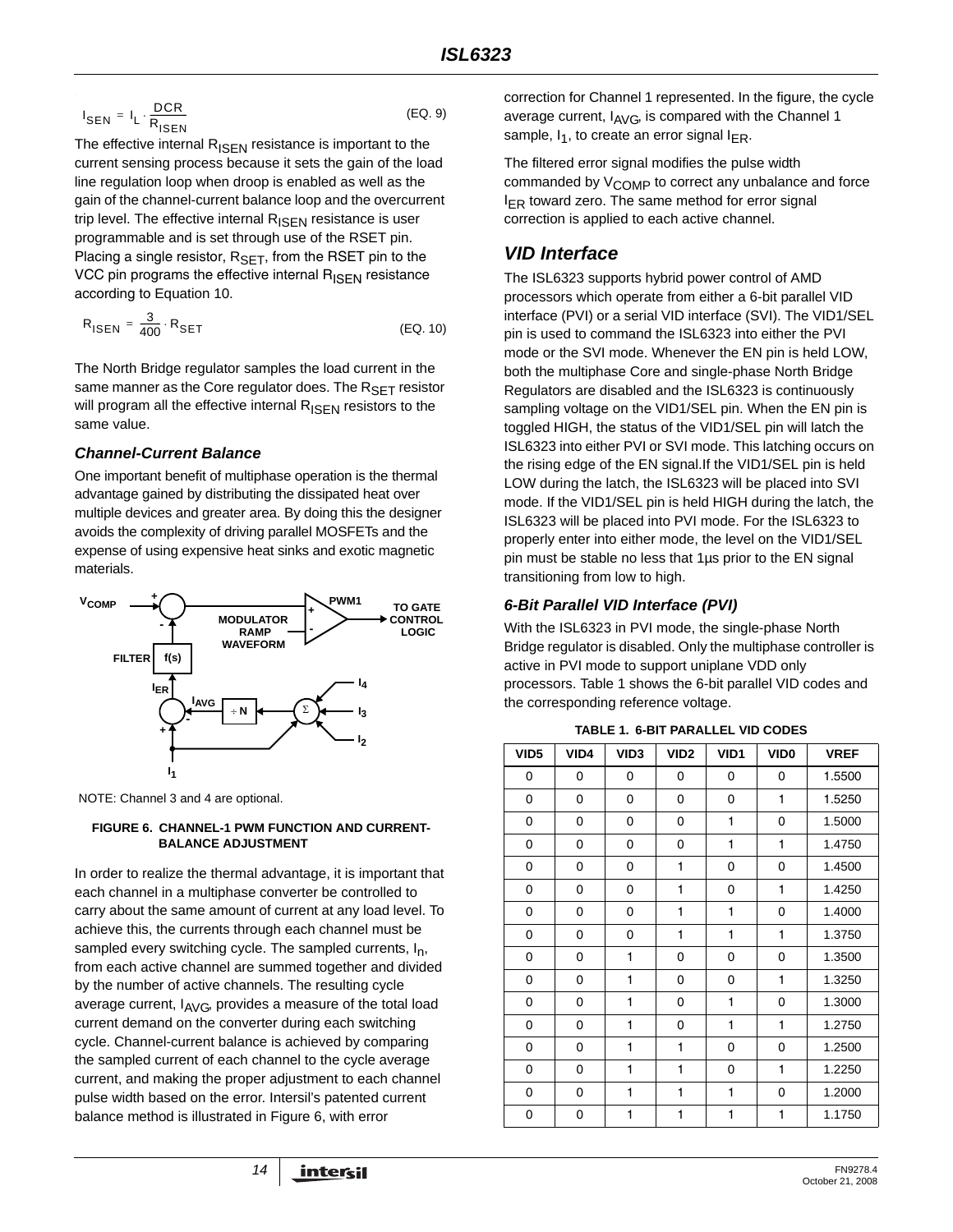0 1 0 0 0 0 1.1500 0 | 1 | 0 | 0 | 0 | 1 | 1.1250 0 1 0 0 1 0 1.1000 0 1 0 0 1 1 1 1.0750 0 1 0 1 0 0 1.0500 0 | 1 | 0 | 1 | 0 | 1 | 1.0250 0 1 0 1 1 0 1.0000 0 1 0 1 1 1 0.9750 0 1 1 0 0 0 0.9500 011001 0.9250 0 1 1 0 1 0 0.9000 011011 0.8750 0 1 1 1 1 0 0 0.8500 011101 0.8250 0 1 1 1 1 1 0 0.8000 0 1 1 1 1 1 1 0.7750 1 0 0 0 0 0 0.7625 1 0 0 0 0 1 0.7500 1 0 0 0 1 0 0.7375 1 0 0 0 1 1 0.7250 100100 0.7125 1 0 0 1 0 1 0.7000 100110 0.6875 1 0 0 1 1 1 1 0.6750 1 0 1 0 0 0 0.6625 101001 0.6500 1 0 1 0 1 0 0.6375 1 0 1 0 1 1 1 0.6250 1 0 1 1 0 0 0.6125 **TABLE 1. 6-BIT PARALLEL VID CODES (Continued) VID5 VID4 VID3 VID2 VID1 VID0 VREF**

#### **TABLE 1. 6-BIT PARALLEL VID CODES (Continued)**

| VID <sub>5</sub> | VID4         | VID <sub>3</sub> | VID <sub>2</sub> | VID1         | VID <sub>0</sub> | <b>VREF</b> |
|------------------|--------------|------------------|------------------|--------------|------------------|-------------|
| 1                | 0            | 1                | 1                | 0            | 1                | 0.6000      |
| $\mathbf{1}$     | 0            | $\mathbf{1}$     | $\mathbf{1}$     | 1            | 0                | 0.5875      |
| $\mathbf{1}$     | 0            | 1                | $\mathbf{1}$     | 1            | $\mathbf{1}$     | 0.5750      |
| $\mathbf{1}$     | 1            | 0                | 0                | 0            | 0                | 0.5625      |
| $\mathbf{1}$     | 1            | $\Omega$         | 0                | 0            | 1                | 0.5500      |
| $\mathbf{1}$     | $\mathbf{1}$ | 0                | 0                | 1            | 0                | 0.5375      |
| $\mathbf{1}$     | 1            | 0                | 0                | 1            | $\mathbf{1}$     | 0.5250      |
| 1                | 1            | 0                | 1                | 0            | 0                | 0.5125      |
| 1                | 1            | 0                | 1                | 0            | 1                | 0.5000      |
| $\mathbf{1}$     | 1            | 0                | $\mathbf{1}$     | 1            | 0                | 0.4875      |
| 1                | 1            | 0                | $\mathbf{1}$     | 1            | $\mathbf{1}$     | 0.4750      |
| $\mathbf{1}$     | 1            | 1                | 0                | $\mathbf 0$  | 0                | 0.4625      |
| 1                | 1            | 1                | 0                | 0            | 1                | 0.4500      |
| $\mathbf{1}$     | 1            | $\mathbf{1}$     | 0                | 1            | 0                | 0.4375      |
| $\mathbf{1}$     | $\mathbf{1}$ | $\mathbf{1}$     | 0                | $\mathbf{1}$ | $\mathbf{1}$     | 0.4250      |
| $\mathbf{1}$     | 1            | 1                | 1                | 0            | 0                | 0.4125      |
| 1                | 1            | 1                | 1                | 0            | $\mathbf{1}$     | 0.4000      |
| 1                | 1            | 1                | $\mathbf{1}$     | 1            | 0                | 0.3875      |
| $\mathbf{1}$     | 1            | 1                | $\mathbf{1}$     | 1            | 1                | 0.3750      |

## <span id="page-14-0"></span>*Serial VID Interface (SVI)*

The on-board Serial VID interface (SVI) circuitry allows the processor to directly drive the core voltage and Northbridge voltage reference level within the ISL6323. The SVC and SVD states are decoded with direction from the PWROK and VFIXEN inputs as described in the following sections. The ISL6323 uses a digital to analog converter (DAC) to generate a reference voltage based on the decoded SVI value. See Figure 7 for a simple SVI interface timing diagram.



**FIGURE 7. SVI INTERFACE TIMING DIAGRAM: TYPICAL PRE-PWROK METAL VID START-UP**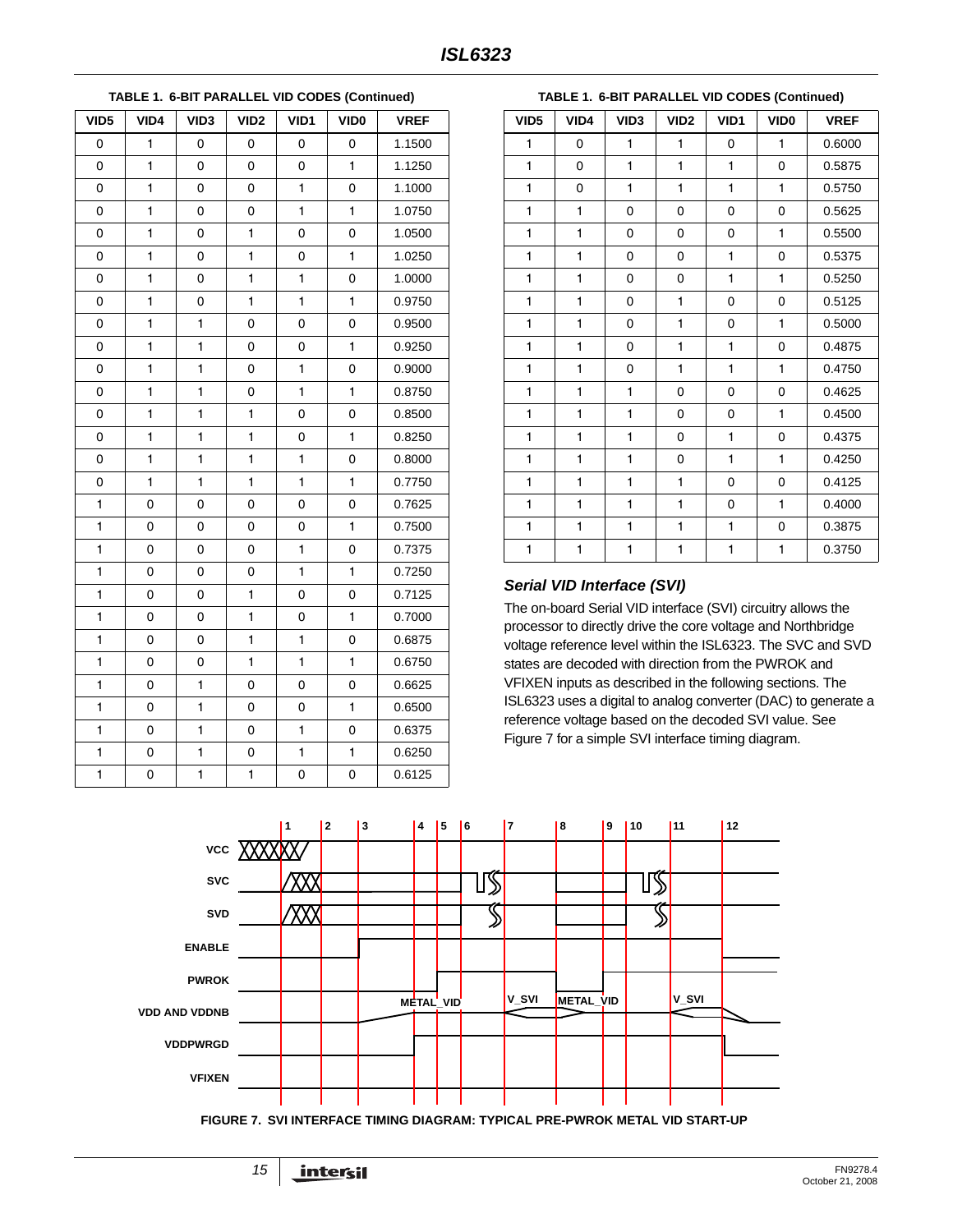#### **PRE-PWROK METAL VID**

Typical motherboard start-up occurs with the VFIXEN input low. The controller decodes the SVC and SVD inputs to determine the Pre-PWROK metal VID setting. Once the POR circuitry is satisfied, the ISL6323 begins decoding the inputs per Table 2. Once the EN input exceeds the rising enable threshold, the ISL6323 saves the Pre-PWROK metal VID value in an on-board holding register and passes this target to the internal DAC circuitry.

| <b>SVC</b> | <b>SVD</b> | <b>OUTPUT VOLTAGE (V)</b> |
|------------|------------|---------------------------|
|            |            | 1.1                       |
|            |            | 1.0                       |
|            |            | 0.9                       |
|            |            | 0.8                       |

**TABLE 2. PRE-PWROK METAL VID CODES**

The Pre-PWROK metal VID code is decoded and latched on the rising edge of the enable signal. Once enabled, the ISL6323 passes the Pre-PWROK metal VID code on to internal DAC circuitry. The internal DAC circuitry begins to ramp both the VDD and VDDNB planes to the decoded Pre-PWROK metal VID output level. The digital soft-start circuitry actually stair steps the internal reference to the target gradually over a fix interval. The controlled ramp of both output voltage planes reduces in-rush current during the soft-start interval. At the end of the soft-start interval, the VDDPWRGD output transitions high indicating both output planes are within regulation limits.

If the EN input falls below the enable falling threshold, the ISL6323 ramps the internal reference voltage down to near zero. The VDDPWRGD de-asserts with the loss of enable. The VDD and VDDNB planes will linearly decrease to near zero.

#### **VFIX MODE**

In VFIX Mode, the SVC, SVD and VFIXEN inputs are fixed external to the controller through jumpers to either GND or VDDIO. These inputs are not expected to change, but the ISL6323 is designed to support the potential change of state of these inputs. If VFIXEN is high, the IC decodes the SVC and SVD states per Table 3.

Once enabled, the ISL6323 begins to soft-start both VDD and VDDNB planes to the programmed VFIX level. The

internal soft-start circuitry slowly stair steps the reference up to the target value and this results in a controlled ramp of the power planes. Once soft-start has ended and both output planes are within regulation limits, the VDDPWRGD pin transitions high. If the EN input falls below the enable falling threshold, then the controller ramps both VDD and VDDNB down to near zero.

| TABLE 3.  VFIXEN VID CODES |  |  |
|----------------------------|--|--|
|                            |  |  |

| <b>SVC</b> | <b>SVD</b> | <b>OUTPUT VOLTAGE (V)</b> |  |  |
|------------|------------|---------------------------|--|--|
|            |            | 1.4                       |  |  |
|            |            | 1.2                       |  |  |
|            |            | 1.0                       |  |  |
|            |            | 0.8                       |  |  |

#### **SVI MODE**

Once the controller has successfully soft-started and VDDPWRGD transitions high, the Northbridge SVI interface can assert PWROK to signal the ISL6323 to prepare for SVI commands. The controller actively monitors the SVI interface for set VID commands to move the plane voltages to start-up VID values. Details of the SVI Bus protocol are provided in the AMD Design Guide for Voltage Regulator Controllers Accepting Serial VID Codes specification.

Once the set VID command is received, the ISL6323 decodes the information to determine which plane and the VID target required. See Table [4](#page-15-0). The internal DAC circuitry steps the required output plane voltage to the new VID level. During this time one or both of the planes could be targeted. In the event the core voltage plane, VDD, is commanded to power off by serial VID commands, the VDDPWRGD signal remains asserted. The Northbridge voltage plane must remain active during this time.

If the PWROK input is de-asserted, then the controller steps both VDD and VDDNB planes back to the stored Pre-PWROK metal VID level in the holding register from initial soft-start. No attempt is made to read the SVC and SVD inputs during this time. If PWROK is reasserted, then the on-board SVI interface waits for a set VID command.

If VDDPWRGD deasserts during normal operation, both voltage planes are powered down in a controlled fashion. The internal DAC circuitry stair steps both outputs down to near zero.

<span id="page-15-0"></span>

| <b>SVID[6:0]</b> | <b>VOLTAGE (V)</b> | <b>SVID[6:0]</b> | <b>VOLTAGE (V)</b> | <b>SVID[6:0]</b> | <b>VOLTAGE (V)</b> | <b>SVID[6:0]</b> | <b>VOLTAGE (V)</b> |
|------------------|--------------------|------------------|--------------------|------------------|--------------------|------------------|--------------------|
| 000 0000b        | .5500              | 010 0000b        | 1.1500             | 100 0000b        | 0.7500             | 110 0000b        | $0.3500*$          |
| 000 0001b        | 1.5375             | 010 0001b        | 1.1375             | 100 0001b        | 0.7375             | 110 0001b        | $0.3375*$          |
| 000 0010b        | .5250              | 010 0010b        | 1.1250             | 100 0010b        | 0.7250             | 110 0010b        | $0.3250*$          |
| 000 0011b        | 1.5125             | 010 0011b        | 1.1125             | 100 0011b        | 0.7125             | 110 0011b        | $0.3125*$          |
| 000 0100b        | .5000              | 010 0100b        | 1.1000             | 100 0100b        | 0.7000             | 110 0100b        | $0.3000*$          |
| 000 0101b        | 1.4875             | 010 0101b        | 1.0875             | 100 0101b        | 0.6875             | 110 0101b        | $0.2875*$          |

#### **TABLE 4. SERIAL VID CODES**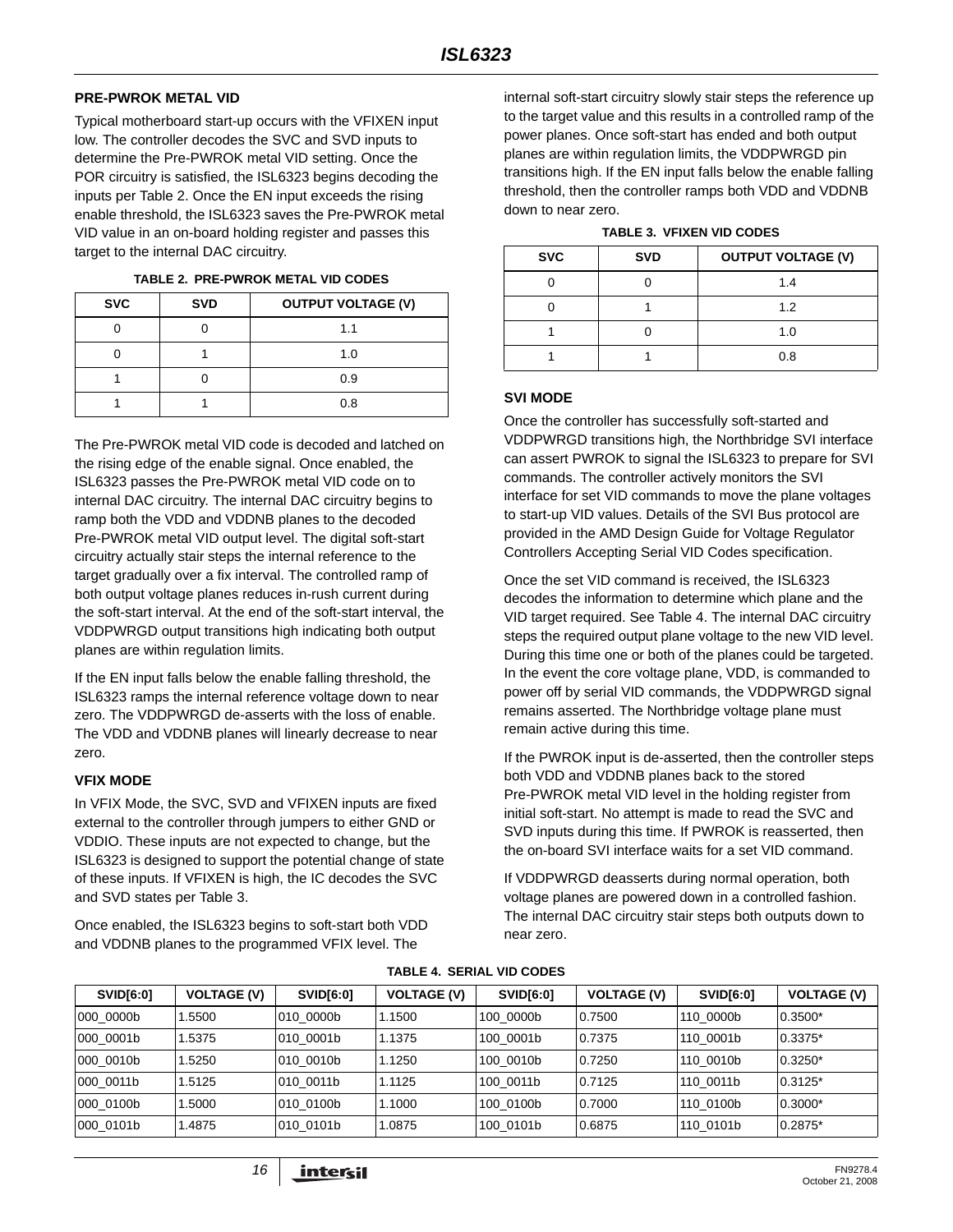| SVID[6:0] | <b>VOLTAGE (V)</b> | SVID[6:0] | <b>VOLTAGE (V)</b> | SVID[6:0] | <b>VOLTAGE (V)</b> | <b>SVID[6:0]</b> | <b>VOLTAGE (V)</b> |
|-----------|--------------------|-----------|--------------------|-----------|--------------------|------------------|--------------------|
| 000_0110b | 1.4750             | 010_0110b | 1.0750             | 100_0110b | 0.6750             | 110_0110b        | $0.2750*$          |
| 000_0111b | 1.4625             | 010_0111b | 1.0625             | 100_0111b | 0.6625             | 110_0111b        | $0.2625*$          |
| 000_1000b | 1.4500             | 010_1000b | 1.0500             | 100_1000b | 0.6500             | 110_1000b        | $0.2500*$          |
| 000_1001b | 1.4375             | 010_1001b | 1.0375             | 100_1001b | 0.6375             | 110 1001b        | $0.2375*$          |
| 000_1010b | 1.4250             | 010 1010b | 1.0250             | 100 1010b | 0.6250             | 110_1010b        | $0.2250*$          |
| 000_1011b | 1.4125             | 010_1011b | 1.0125             | 100_1011b | 0.6125             | 110_1011b        | $0.2125*$          |
| 000_1100b | 1.4000             | 010_1100b | 1.0000             | 100_1100b | 0.6000             | 110_1100b        | $0.2000*$          |
| 000_1101b | 1.3875             | 010_1101b | 0.9875             | 100_1101b | 0.5875             | 110_1101b        | $0.1875*$          |
| 000_1110b | 1.3750             | 010_1110b | 0.9750             | 100_1110b | 0.5750             | 110_1110b        | $0.1750*$          |
| 000_1111b | 1.3625             | 010_1111b | 0.9625             | 100 1111b | 0.5625             | 110_1111b        | $0.1625*$          |
| 001_0000b | 1.3500             | 011_0000b | 0.9500             | 101_0000b | 0.5500             | 111_0000b        | $0.1500*$          |
| 001_0001b | 1.3375             | 011_0001b | 0.9375             | 101_0001b | 0.5375             | 111_0001b        | $0.1375*$          |
| 001_0010b | 1.3250             | 011 0010b | 0.9250             | 101_0010b | 0.5250             | 111_0010b        | $0.1250*$          |
| 001_0011b | 1.3125             | 011_0011b | 0.9125             | 101_0011b | 0.5125             | 111_0011b        | $0.1125*$          |
| 001_0100b | 1.3000             | 011_0100b | 0.9000             | 101_0100b | 0.5000             | 111_0100b        | $0.1000*$          |
| 001_0101b | 1.2875             | 011_0101b | 0.8875             | 101_0101b | $0.4875*$          | 111_0101b        | $0.0875*$          |
| 001_0110b | 1.2750             | 011_0110b | 0.8750             | 101_0110b | $0.4750*$          | 111_0110b        | $0.0750*$          |
| 001_0111b | 1.2625             | 011_0111b | 0.8625             | 101_0111b | $0.4625*$          | 111_0111b        | $0.0625*$          |
| 001_1000b | 1.2500             | 011_1000b | 0.8500             | 101_1000b | $0.4500*$          | 111_1000b        | $0.0500*$          |
| 001_1001b | 1.2375             | 011_1001b | 0.8375             | 101_1001b | $0.4375*$          | 111_1001b        | $0.0375*$          |
| 001_1010b | 1.2250             | 011_1010b | 0.8250             | 101_1010b | $0.4250*$          | 111_1010b        | $0.0250*$          |
| 001_1011b | 1.2125             | 011_1011b | 0.8125             | 101_1011b | $0.4125*$          | 111_1011b        | $0.0125*$          |
| 001_1100b | 1.2000             | 011_1100b | 0.8000             | 101_1100b | $0.4000*$          | 111_1100b        | <b>OFF</b>         |
| 001_1101b | 1.1875             | 011_1101b | 0.7875             | 101_1101b | 0.3875*            | 111_1101b        | <b>OFF</b>         |
| 001_1110b | 1.1750             | 011_1110b | 0.7750             | 101_1110b | $0.3750*$          | 111_1110b        | OFF                |
| 001_1111b | 1.1625             | 011_1111b | 0.7625             | 101_1111b | 0.3625*            | 111_1111b        | OFF                |

**TABLE 4. SERIAL VID CODES (Continued)**

**NOTE:** \* Indicates a VID not required for AMD Family 10h processors.

### *Voltage Regulation*

The integrating compensation network shown in Figure 8 insures that the steady-state error in the output voltage is limited only to the error in the reference voltage and offset errors in the OFS current source, remote-sense and error amplifiers. Intersil specifies the guaranteed tolerance of the ISL6323 to include the combined tolerances of each of these elements.

The output of the error amplifier,  $V_{\text{COMP}}$ , is used by the modulator to generate the PWM signals. The PWM signals control the timing of the Internal MOSFET drivers and regulate the converter output so that the voltage at FB is equal to the voltage at REF. This will regulate the output voltage to be equal to Equation 11. The internal and external circuitry that controls voltage regulation is illustrated in Figure 8.

 $V_{\text{OUT}} = V_{\text{REF}} - V_{\text{OPS}} - V_{\text{DROOP}}$  (EQ. 11)

The ISL6323 incorporates differential remote-sense amplification in the feedback path. The differential sensing removes the voltage error encountered when measuring the output voltage relative to the controller ground reference point resulting in a more accurate means of sensing output voltage.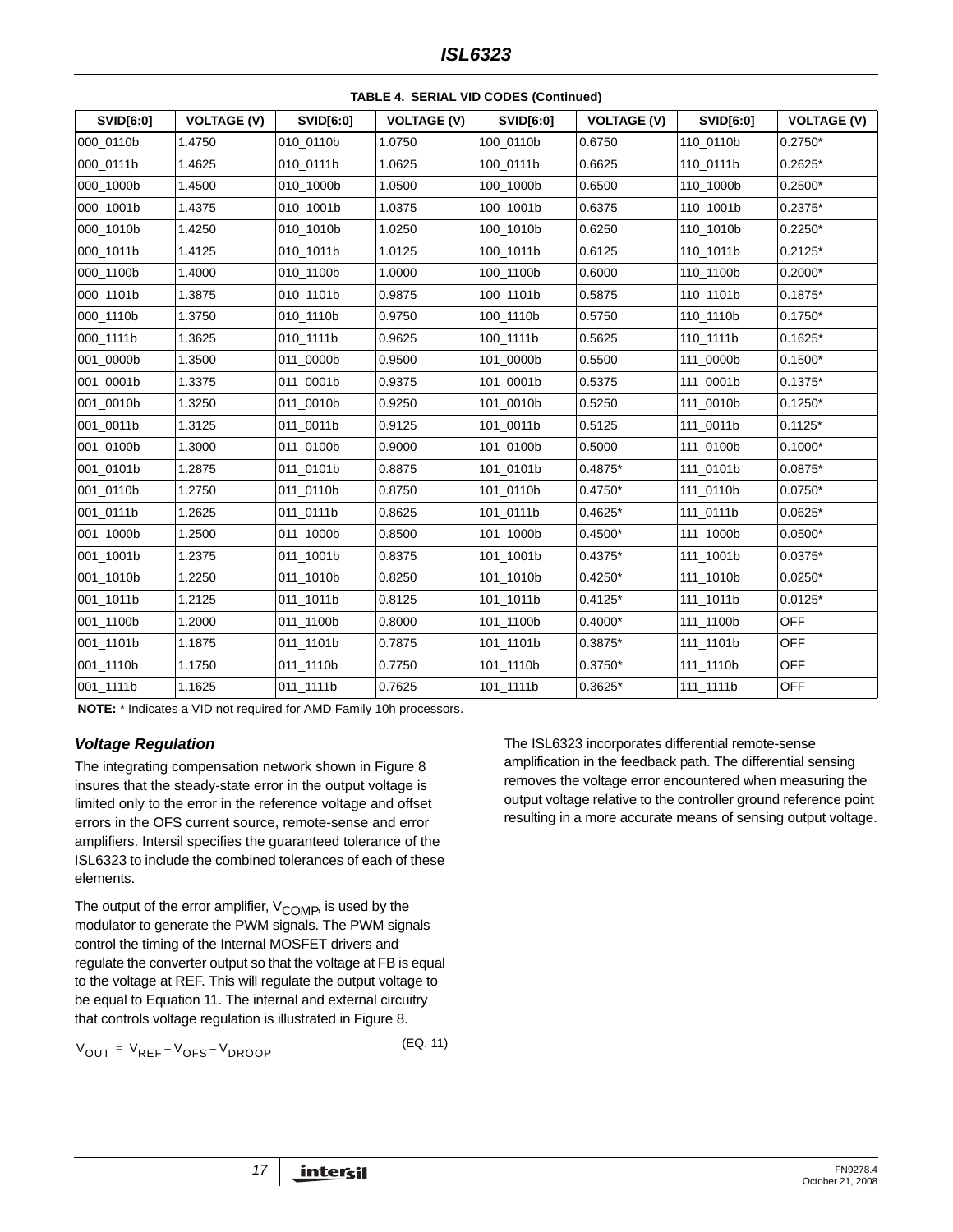

**FIGURE 8. OUTPUT VOLTAGE AND LOAD-LINE REGULATION WITH OFFSET ADJUSTMENT**

#### *Load-Line (Droop) Regulation*

By adding a well controlled output impedance, the output voltage can effectively be level shifted in a direction which works to achieve a cost-effective solution can help to reduce the output-voltage spike that results from fast load-current demand changes.

The magnitude of the spike is dictated by the ESR and ESL of the output capacitors selected. By positioning the no-load voltage level near the upper specification limit, a larger negative spike can be sustained without crossing the lower limit. By adding a well controlled output impedance, the output voltage under load can effectively be level shifted down so that a larger positive spike can be sustained without crossing the upper specification limit.

As shown in Figure 8, with the FS resistor tied to ground, the average current of all active channels,  $I_{\text{AVG}}$ , flows from FB through a load-line regulation resistor  $R_{FB}$ . The resulting voltage drop across  $R_{FB}$  is proportional to the output current, effectively creating an output voltage droop with a steadystate value defined as in Equation 12:

$$
V_{\text{DROOP}} = I_{\text{AVG}} \cdot R_{\text{FB}} \tag{Eq. 12}
$$

The regulated output voltage is reduced by the droop voltage  $V_{\text{DROOP}}$ . The output voltage as a function of load current is shown in Equation 13.

$$
V_{OUT} = V_{REF} - V_{OFS} - \left(\frac{I_{OUT}}{N} \cdot DCR \cdot \left(\frac{400}{3} \cdot \frac{1}{R_{SET}}\right) \cdot K \cdot R_{FB}\right)
$$
\n(EQ. 13)

Where,  $V_{REF}$  is the reference voltage,  $V_{OFF}$  is the programmed offset voltage,  $I_{\text{OUT}}$  is the total output current of the converter, K is the DC gain of the RC filter across the inductor (K is defined in Equation [7](#page-12-3)), N is the number of active channels, and DCR is the Inductor DCR value.

## *Output-Voltage Offset Programming*

The ISL6323 allows the designer to accurately adjust the offset voltage by connecting a resistor,  $R<sub>OFS</sub>$ , from the OFS pin to VCC or GND. When R<sub>OFS</sub> is connected between OFS and VCC, the voltage across it is regulated to 1.6V. This causes a proportional current  $(I_{\text{OFS}})$  to flow into the FB pin and out of the OFS pin. If  $R<sub>OFS</sub>$  is connected to ground, the voltage across it is regulated to 0.3V, and  $I<sub>OFS</sub>$  flows into the OFS pin and out of the FB pin. The offset current flowing through the resistor between VDIFF and FB will generate the desired offset voltage which is equal to the product  $(I<sub>OFS</sub> x R<sub>FB</sub>)$ . These functions are shown in Figures [9](#page-17-0) and [10](#page-18-0).

Once the desired output offset voltage has been determined, use Equations [14](#page-17-1) and [15](#page-17-2) to set  $R_{\text{OFS}}$ :

For Positive Offset (connect  $R_{\text{OFS}}$  to GND):

<span id="page-17-1"></span>
$$
R_{\text{OFS}} = \frac{0.3 \times R_{\text{FB}}}{V_{\text{OFFSET}}}
$$
 (EQ. 14)

For Negative Offset (connect  $R_{\text{OFS}}$  to VCC):

<span id="page-17-2"></span>
$$
R_{\text{OFS}} = \frac{1.6 \times R_{\text{FB}}}{V_{\text{OFFSET}}}
$$
 (EQ. 15)



<span id="page-17-0"></span>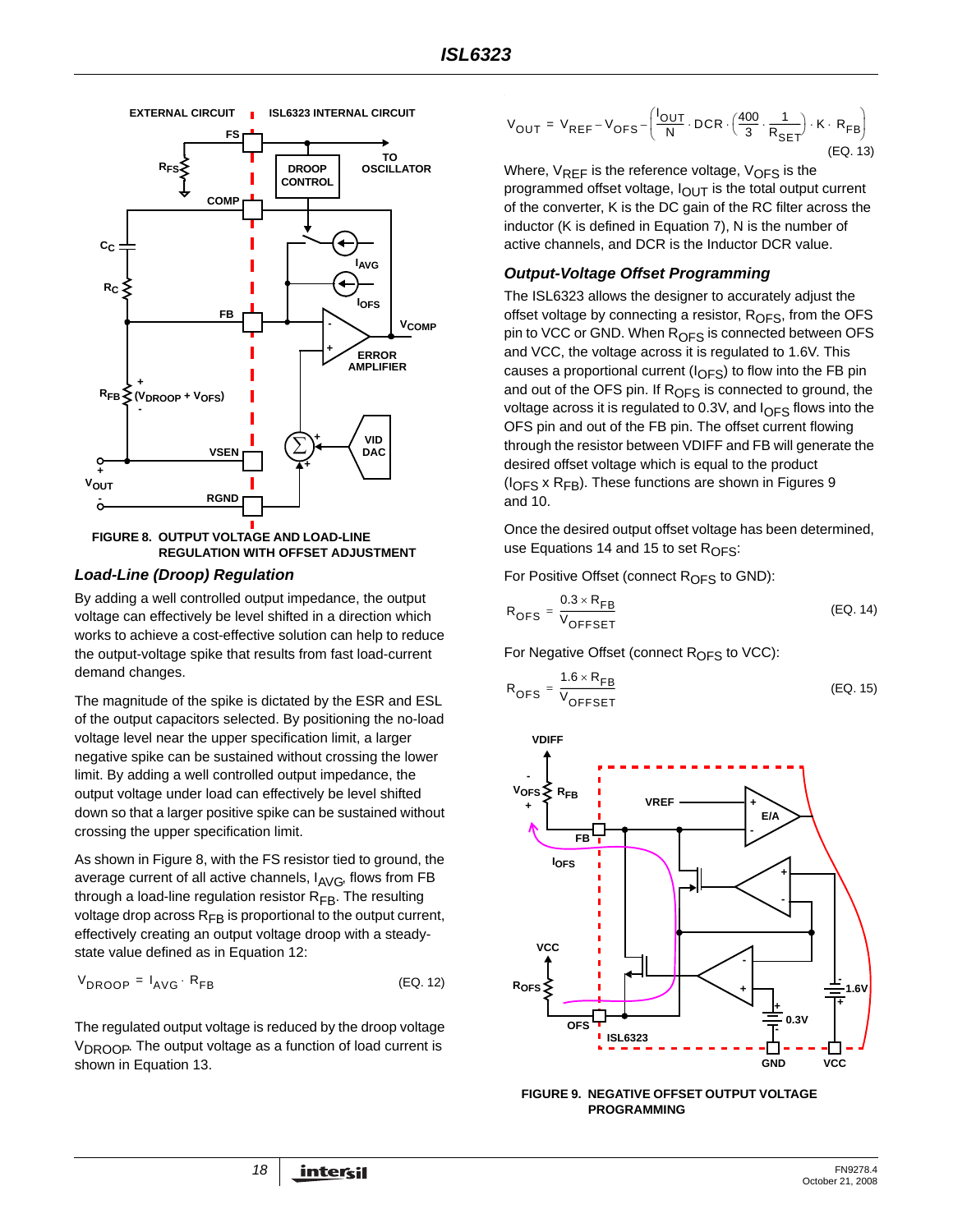

#### <span id="page-18-0"></span>**FIGURE 10. POSITIVE OFFSET OUTPUT VOLTAGE PROGRAMMING**

## *Dynamic VID*

The AMD processor does not step the output voltage commands up or down to the target voltage, but instead passes only the target voltage to the ISL6323 through either the PVI or SVI interface. The ISL6323 manages the resulting VID-on-the-Fly transition in a controlled manner, supervising a safe output voltage transition without discontinuity or disruption. The ISL6323 begins slewing the DAC at 3.25mV/µs until the DAC and target voltage are equal. Thus, the total time required for a dynamic VID transition is dependent only on the size of the DAC change.

To further improve dynamic VID performance, ISL6323 also implements a proprietary DAC smoothing feature. The external series RC components connected between DVC and FB limit any stair-stepping of the output voltage during a VID-on-the-Fly transition.

### *Compensating Dynamic VID Transitions*

During a VID transition, the resulting change in voltage on the FB pin and the COMP pin causes an AC current to flow through the error amplifier compensation components from the FB to the COMP pin. This current then flows through the feedback resistor,  $R_{FB}$ , and can cause the output voltage to overshoot or undershoot at the end of the VID transition. In order to ensure the smooth transition of the output voltage during a VID change, a VID-on-the-fly compensation network is required. This network is composed of a resistor and capacitor in series,  $R_{\text{DVC}}$  and  $C_{\text{DVC}}$ , between the DVC and the FB pin.



**FIGURE 11. DYNAMIC VID COMPENSATION NETWORK** 

This VID-on-the-fly compensation network works by sourcing AC current into the FB node to offset the effects of the AC current flowing from the FB to the COMP pin during a VID transition. To create this compensation current the ISL6323 sets the voltage on the DVC pin to be 2x the voltage on the REF pin. Since the error amplifier forces the voltage on the FB pin and the REF pin to be equal, the resulting voltage across the series RC between DVC and FB is equal to the REF pin voltage. The RC compensation components,  $R_{\text{DVC}}$  and  $C_{\text{DVC}}$ , can then be selected to create the desired amount of compensation current.

The amount of compensation current required is dependant on the modulator gain of the system, K1, and the error amplifier RC components,  $R_C$  and  $C_C$ , that are in series between the FB and COMP pins. Use Equations [16](#page-18-1), [17,](#page-18-2) and [18](#page-18-3) to calculate the RC component values,  $R_{\text{DVC}}$  and  $C_{\text{DVC}}$ , for the VID-on-the-fly compensation network. For these equations:  $V_{\text{IN}}$  is the input voltage for the power train;  $V_{\text{P-P}}$ is the oscillator ramp amplitude (1.5V); and  $R_C$  and  $C_C$  are the error amplifier RC components between the FB and COMP pins.

<span id="page-18-1"></span>
$$
K1 = \frac{V_{1N}}{V_{P-P}} \qquad A = \frac{K1}{K1 - 1}
$$
 (EQ. 16)

 $R_{RCOMP} = A \times R_C$  (EQ. 17)

<span id="page-18-3"></span><span id="page-18-2"></span>
$$
C_{RCOMP} = \frac{C_C}{A}
$$
 (EQ. 18)

### *Advanced Adaptive Zero Shoot-Through Deadtime Control (Patent Pending)*

The integrated drivers incorporate a unique adaptive deadtime control technique to minimize deadtime, resulting in high efficiency from the reduced freewheeling time of the lower MOSFET body-diode conduction, and to prevent the upper and lower MOSFETs from conducting simultaneously. This is accomplished by ensuring either rising gate turns on its MOSFET with minimum and sufficient delay after the other has turned off.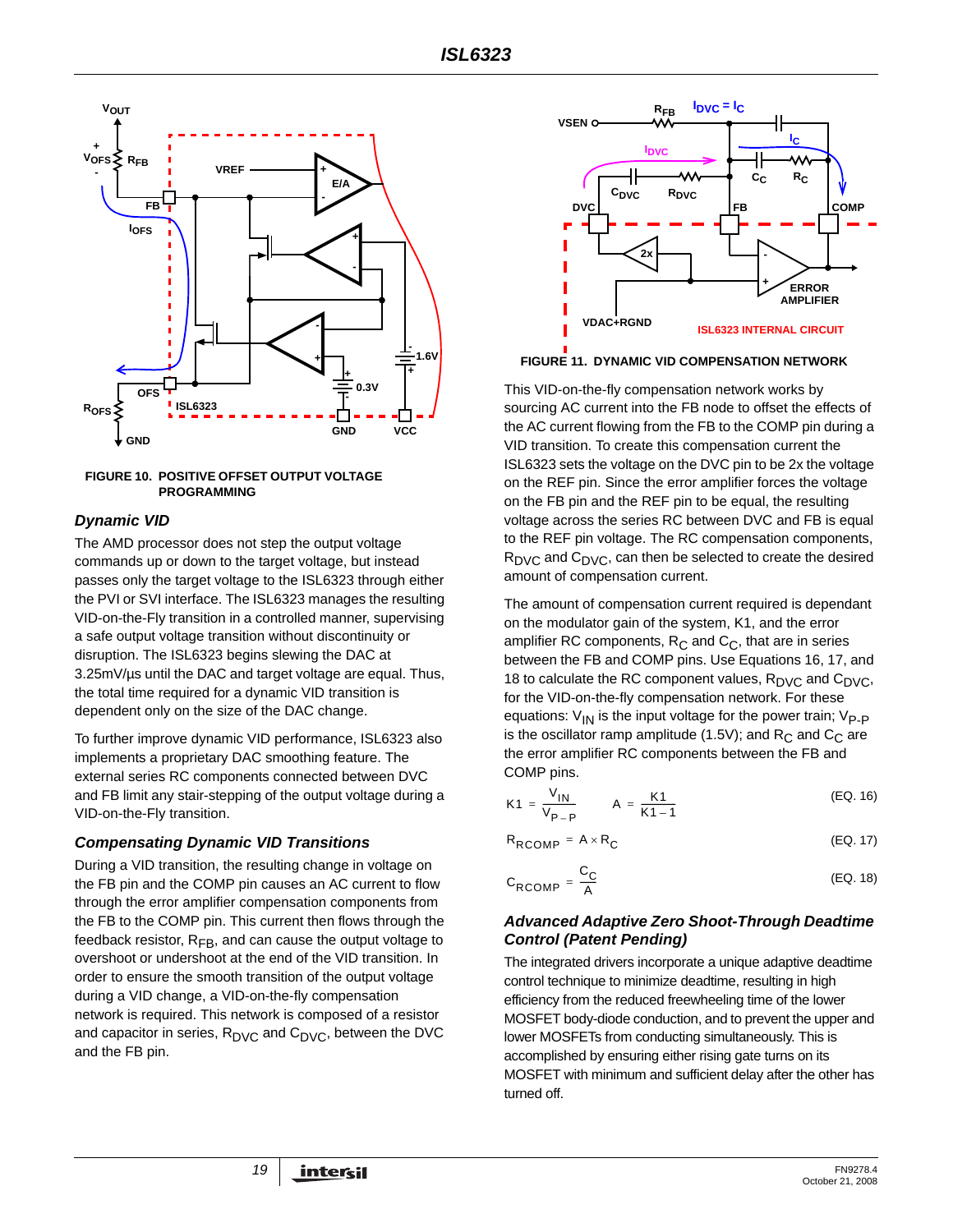During turn-off of the lower MOSFET, the PHASE voltage is monitored until it reaches a -0.3V/+0.8V (forward/reverse inductor current). At this time the UGATE is released to rise. An auto-zero comparator is used to correct the  $r_{DS(ON)}$  drop in the phase voltage preventing false detection of the -0.3V phase level during r<sub>DS(ON)</sub> conduction period. In the case of zero current, the UGATE is released after 35ns delay of the LGATE dropping below 0.5V. When LGATE first begins to transition low, this quick transition can disturb the PHASE node and cause a false trip, so there is 20ns of blanking time once LGATE falls until PHASE is monitored.

Once the PHASE is high, the advanced adaptive shoot-through circuitry monitors the PHASE and UGATE voltages during a PWM falling edge and the subsequent UGATE turn-off. If either the UGATE falls to less than 1.75V above the PHASE or the PHASE falls to less than +0.8V, the LGATE is released to turn-on.

# *Initialization*

Prior to initialization, proper conditions must exist on the EN, VCC, PVCC1\_2, PVCC\_NB, ISEN3-, and ISEN4- pins. When the conditions are met, the controller begins soft-start. Once the output voltage is within the proper window of operation, the controller asserts VDDPWRGD.



#### <span id="page-19-0"></span>**FIGURE 12. POWER SEQUENCING USING THRESHOLD-SENSITIVE ENABLE (EN) FUNCTION**

## *Power-On Reset*

The ISL6323 requires VCC, PVCC1\_2, and PVCC\_NB inputs to exceed their rising POR thresholds before the ISL6323 has sufficient bias to guarantee proper operation. The bias voltage applied to VCC must reach the internal power-on reset (POR) rising threshold. Once this threshold is reached, the ISL6323 has enough bias to begin checking the driver POR inputs, EN, and channel detect portions of the initialization cycle. Hysteresis between the rising and falling thresholds assure the ISL6323 will not advertently turn off unless the bias voltage drops substantially (see "Electrical Specifications" on [page 6](#page-5-1)).

The bias voltage applied to the PVCC1\_2 and PVCC\_NB pins power the internal MOSFET drivers of each output channel. In order for the ISL6323 to begin operation, both PVCC inputs must exceed their POR rising threshold to guarantee proper operation of the internal drivers. Hysteresis between the rising and falling thresholds assure that once enabled, the ISL6323 will not inadvertently turn off unless the PVCC bias voltage drops substantially (see "Electrical Specifications" on [page 6](#page-5-1)). Depending on the number of active CORE channels determined by the Phase Detect block, the external driver POR checking is supported by the Enable Comparator.

## *Enable Comparator*

The ISL6323 features a dual function enable input (EN) for enabling the controller and power sequencing between the controller and external drivers or another voltage rail. The enable comparator holds the ISL6323 in shutdown until the voltage at EN rises above 0.86V. The enable comparator has about 110mV of hysteresis to prevent bounce. It is important that the driver ICs reach their rising POR level before the ISL6323 becomes enabled. The schematic in Figure [12](#page-19-0) demonstrates sequencing the ISL6323 with the ISL66xx family of Intersil MOSFET drivers, which require 12V bias.

When selecting the value of the resistor divider the driver maximum rising POR threshold should be used for calculating the proper resistor values. This will prevent improper sequencing events from creating false trips during soft-start.

If the controller is configured for 2-phase CORE operation, then the resistor divider can be used for sequencing the controller with another voltage rail. The resistor divider to EN should be selected using a similar approach as the previous driver discussion.

The EN pin is also used to force the ISL6323 into either PVI or SVI mode. The mode is set upon the rising edge of the EN signal. When the voltage on the EN pin rises above 0.86V, the mode will be set depending upon the status of the VID1/SEL pin.

## *Phase Detection*

The ISEN3- and ISEN4- pins are monitored prior to soft-start to determine the number of active CORE channel phases. If ISEN4- is tied to VCC, the controller will configure the channel firing order and timing for 3-phase operation. If ISEN3- and ISEN4- are tied to VCC, the controller will set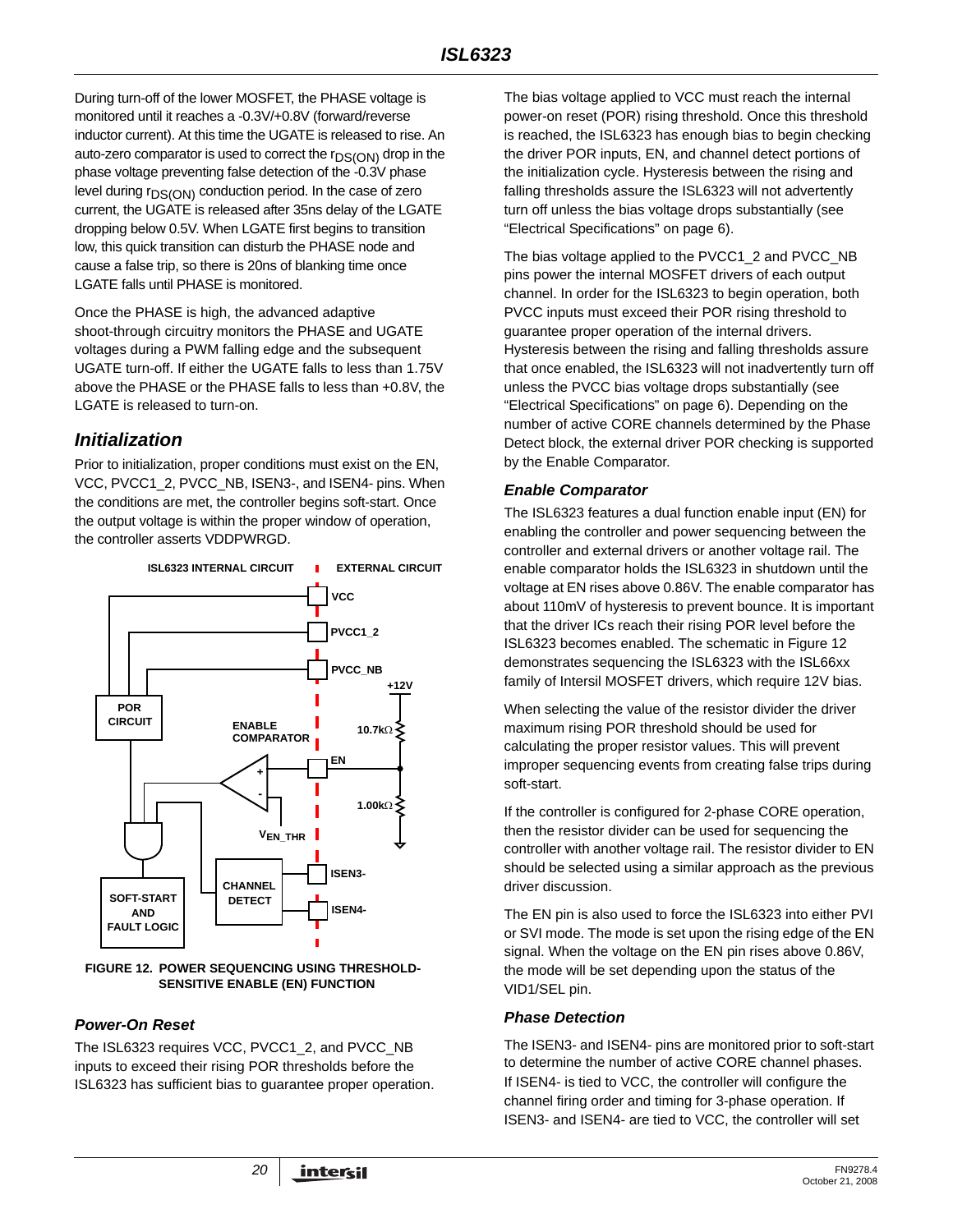the channel firing order and timing for 2-phase operation (see ["PWM Operation" on page 12](#page-11-3) for details). If Channel 4 and/or Channel 3 are disabled, then the corresponding PWMn and ISENn+ pins may be left unconnected.

## *Soft-Start Output Voltage Targets*

Once the POR and Phase Detect blocks and enable comparator are satisfied, the controller will begin the soft-start sequence and will ramp the CORE and NB output voltages up to the SVI interface designated target level if the controller is set SVI mode. If set to PVI mode, the North Bridge regulator is disabled and the core is soft started to the level designated by the parallel VID code.

## *SVI MODE*

Prior to soft-starting both CORE and NB outputs, the ISL6323 must check the state of the SVI interface inputs to determine the correct target voltages for both outputs. When the controller is enabled, the state of the VFIXEN, SVD and SVC inputs are checked and the target output voltages set for both CORE and NB outputs are set by the DAC (see ["Serial VID Interface \(SVI\)" on page 15](#page-14-0)). These targets will only change if the EN signal is pulled low or after a POR reset of VCC.

## *Soft-Start*

The soft-start sequence is composed of three periods, as shown in Figure 13. At the beginning of soft-start, the DAC immediately obtains the output voltage targets for both outputs by decoding the state of the SVI or PVI inputs. A 100µs fixed delay time, TDA, proceeds the output voltage rise. After this delay period the ISL6323 will begin ramping both CORE and NB output voltages to the programmed DAC level at a fixed rate of 3.25mV/µs. The amount of time required to ramp the output voltage to the final DAC voltage is referred to as TDB, and can be calculated as shown in Equation 19.

$$
TDB = \frac{V_{DAC}}{3.25 \times 10^{-3}}
$$
 (EQ. 19)

After the DAC voltage reaches the final VID setting, VDDPWRGD will be set to high.



## *Pre-Biased Soft-Start*

The ISL6323 also has the ability to start up into a pre-charged output, without causing any unnecessary disturbance. The FB pin is monitored during soft-start, and should it be higher than the equivalent internal ramping reference voltage, the output drives hold both MOSFETs off.

Once the internal ramping reference exceeds the FB pin potential, the output drives are enabled, allowing the output to ramp from the pre-charged level to the final level dictated by the DAC setting. Should the output be pre-charged to a level exceeding the DAC setting, the output drives are enabled at the end of the soft-start period, leading to an abrupt correction in the output voltage down to the DAC-set level.

Both CORE and NB output support start up into a pre-charged output.



**FIGURE 14. SOFT-START WAVEFORMS FOR ISL6323-BASED MULTIPHASE CONVERTER**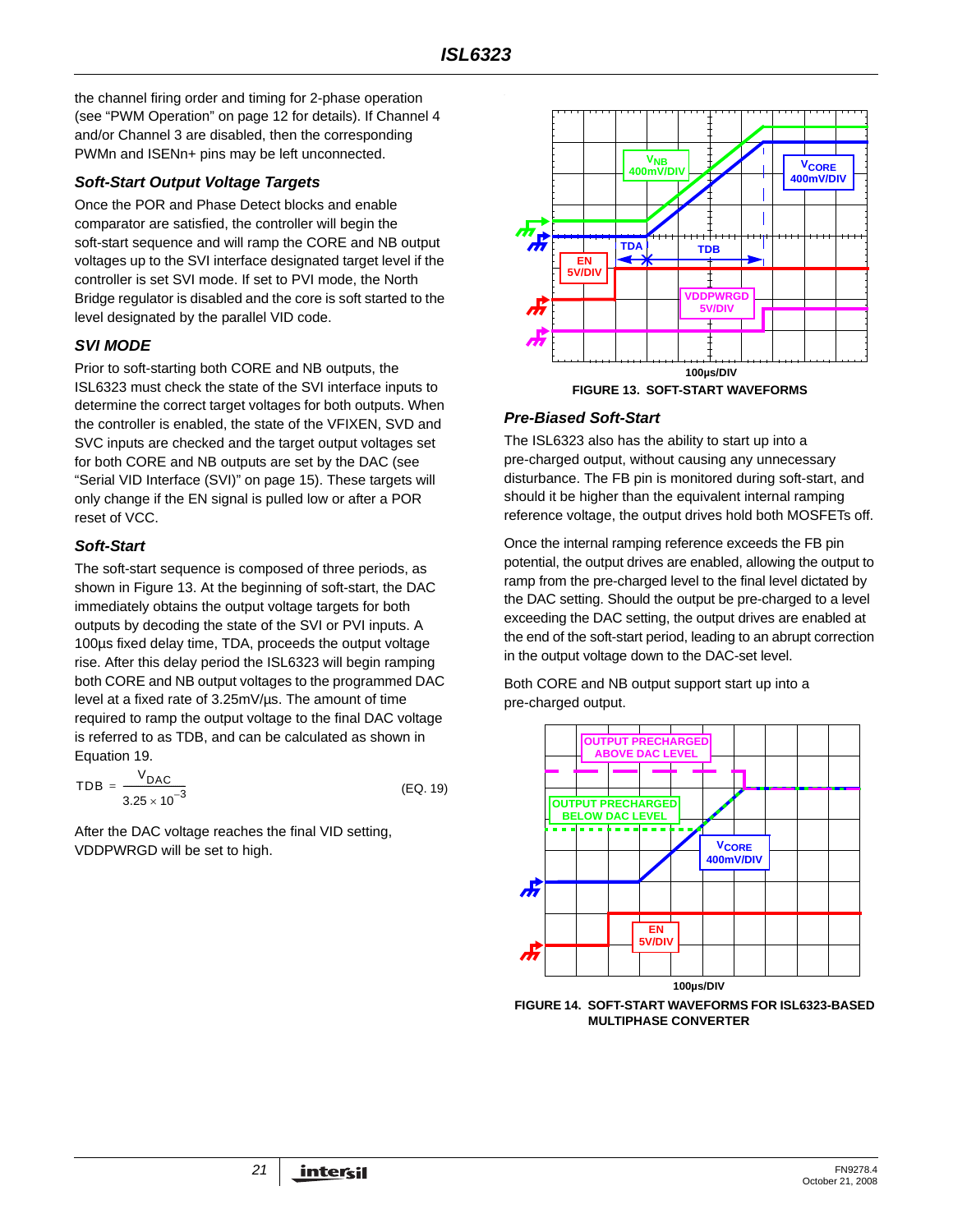

**FIGURE 15. POWER-GOOD AND PROTECTION CIRCUITRY**

# *Fault Monitoring and Protection*

The ISL6323 actively monitors both CORE and NB output voltages and currents to detect fault conditions. Fault monitors trigger protective measures to prevent damage to either load. One common power good indicator is provided for linking to external system monitors. The schematic in Figure 15 outlines the interaction between the fault monitors and the power good signal.

## *Power-Good Signal*

The power-good pin (VDDPWRGD) is an open-drain logic output that signals whether or not the ISL6323 is regulating both NB and CORE output voltages within the proper levels, and whether any fault conditions exist. This pin should be tied to a +5V source through a resistor.

During shutdown and soft-start, VDDPWRGD pulls low and releases high after a successful soft-start and both output voltages are operating between the undervoltage and overvoltage limits. VDDPWRGD transitions low when an undervoltage, overvoltage, or overcurrent condition is detected on either output or when the controller is disabled by a POR reset or EN. In the event of an overvoltage or overcurrent condition, the controller latches off and VDDPWRGD will not return high. Pending a POR reset of the ISL6323 and successful soft-start, the VDDPWRGD will return high.

## *Overvoltage Protection*

The ISL6323 constantly monitors the sensed output voltage on the VSEN pin to detect if an overvoltage event occurs. When the output voltage rises above the OVP trip level and exceeds the VDDPWRGD OV limit actions are taken by the ISL6323 to protect the microprocessor load.

At the inception of an overvoltage event, both on-board lower gate pins are commanded low as are the active PWM outputs to the external drivers, the VDDPWRGD signal is driven low, and the ISL6323 latches off normal PWM action. This turns on the all of the lower MOSFETs and pulls the output voltage below a level that might cause damage to the load. The lower MOSFETs remain driven ON until VDIFF falls below 400mV. The ISL6323 will continue to protect the load in this fashion as long as the overvoltage condition recurs. Once an overvoltage condition ends the ISL6323 latches off, and must be reset by toggling POR, before a soft-start can be re-initiated.

## *Pre-POR Overvoltage Protection*

Prior to PVCC and VCC exceeding their POR levels, the ISL6323 is designed to protect either load from any overvoltage events that may occur. This is accomplished by means of an internal 10kΩ resistor tied from PHASE to LGATE, which turns on the lower MOSFET to control the output voltage until the overvoltage event ceases or the input power supply cuts off. For complete protection, the low side MOSFET should have a gate threshold well below the maximum voltage rating of the load/microprocessor.

In the event that during normal operation the PVCC or VCC voltage falls back below the POR threshold, the pre-POR overvoltage protection circuitry reactivates to protect from any more pre-POR overvoltage events.

### *Undervoltage Detection*

The undervoltage threshold is set at VDAC - 300mV typical. When the output voltage (VSEN-RGND) is below the undervoltage threshold, VDDPWRGD gets pulled low. No other action is taken by the controller. VDDPWRGD will return high if the output voltage rises above VDAC - 250mV typical.

### *Open Sense Line Protection*

In the case that either of the remote sense lines, VSEN or GND, become open, the ISL6323 is designed to detect this and shut down the controller. This event is detected by monitoring small currents that are fed out the VSEN and RGND pins. In the event of an open sense line fault, the controller will continue to remain off until the fault goes away, at which point the controller will re-initiate a soft-start sequence.

### *Overcurrent Protection*

The ISL6323 takes advantage of the proportionality between the load current and the average current,  $I_{AVG}$ , to detect an overcurrent condition. See ["Continuous Current Sampling"](#page-12-4)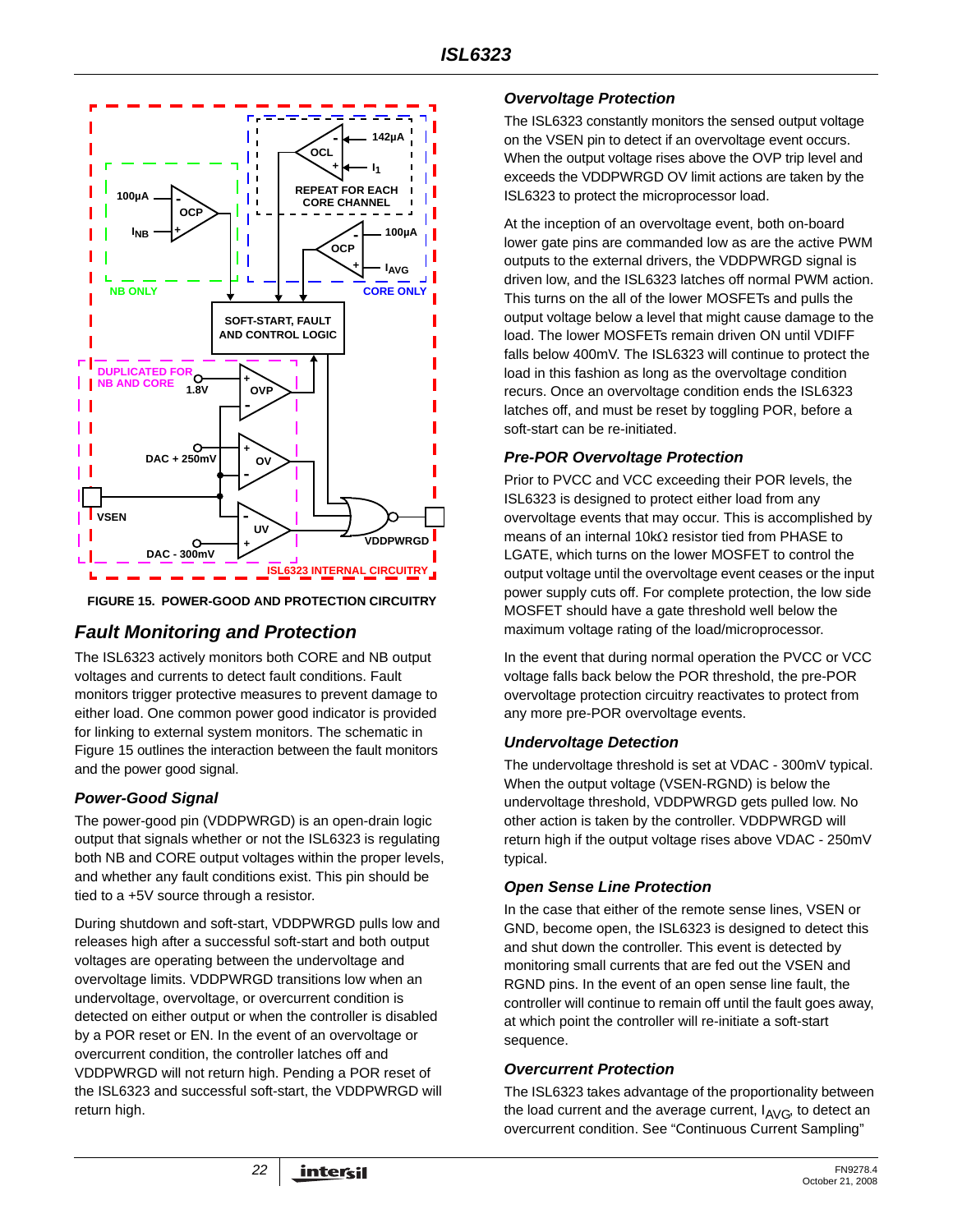[on page 13](#page-12-4) and "Channel-Current Balance" on page 14 for more detail on how the average current is measured. Once the average current exceeds 100µA, a comparator triggers the converter to begin overcurrent protection procedures. The Core regulator and the North Bridge regulator have the same type of overcurrent protection.

The overcurrent trip threshold is dictated by the DCR of the inductors, the number of active channels, the DC gain of the inductor RC filter and the  $R_{\text{SET}}$  resistor. The overcurrent trip threshold is shown in Equation 20.

$$
I_{OCP} = 100 \mu A \cdot \frac{N}{DCR} \cdot \frac{1}{K} \cdot \left(\frac{3}{400} \cdot R_{SET}\right) - \frac{V_{IN} - N \cdot V_{OUT}}{2 \cdot L \cdot f_S} \cdot \frac{V_{OUT}}{V_{IN}}
$$
\n(EQ. 20)

Where:

 $K = \frac{R_2}{R_1}$ See "Continuous Current Sampling" on [page 13.](#page-12-4)

 $f_S$  = Switching Frequency

Equation 20 is valid for both the Core regulator and the North Bridge regulator. This equation includes the DC load current as well as the total ripple current contributed by all the phases. For the North Bridge regulator, N is 1.

During soft-start, the overcurrent trip point is boosted by a factor of 1.4. Instead of comparing the average measured current to 100µA, the average current is compared to 140µA. Immediately after soft-start is over, the comparison level changes to 100µA. This is done to allow for start-up into an active load while still supplying output capacitor in-rush current.

## **CORE REGULATOR OVERCURRENT**

At the beginning of overcurrent shutdown, the controller sets all of the UGATE and LGATE signals low, puts PWM3 and PWM4 (if active) in a high-impedance state, and forces VDDPWRGD low. This turns off all of the upper and lower MOSFETs. The system remains in this state for fixed period of 12ms. If the controller is still enabled at the end of this wait period, it will attempt a soft-start, as shown in Figure 16. If the fault remains, the trip-retry cycles will continue until either the fault is cleared or for a total of seven attempts. If the fault is not cleared on the final attempt, the controller disables UGATE and LGATE signals for both Core and North Bridge and latches off requiring a POR of VCC to reset the ISL6323.

It is important to note that during soft start, the overcurrent trip point is increased by a factor of 1.4. If the fault draws enough current to trip overcurrent during normal run mode, it may not draw enough current during the soft-start ramp period to trip overcurrent while the output is ramping up. If a fault of this type is affecting the output, then the regulator will complete soft-start and the trip-retry counter will be reset to zero. Once the regulator has completed soft-start, the overcurrent trip point will return to it's nominal setting and an

overcurrent shutdown will be initiated. This will result in a continuous hiccup mode.

Note that the energy delivered during trip-retry cycling is much less than during full-load operation, so there is no thermal hazard.



**FIGURE 16. OVERCURRENT BEHAVIOR IN HICCUP MODE**

## **NORTH BRIDGE REGULATOR OVERCURRENT**

The overcurrent shutdown sequence for the North Bridge regulator is identical to the Core regulator with the exception that it is a single phase regulator and will only disable the MOSFET drivers for the North Bridge. Once 7 retry attempts have been executed unsuccessfully, the controller will disable UGATE and LGATE signals for both Core and North Bridge and will latch off requiring a POR of VCC to reset the ISL6323.

Note that the energy delivered during trip-retry cycling is much less than during full-load operation, so there is no thermal hazard.

## *Individual Channel Overcurrent Limiting*

The ISL6323 has the ability to limit the current in each individual channel of the Core regulator without shutting down the entire regulator. This is accomplished by continuously comparing the sensed currents of each channel with a constant 140µA OCL reference current. If a channel's individual sensed current exceeds this OCL limit, the UGATE signal of that channel is immediately forced low, and the LGATE signal is forced high. This turns off the upper MOSFET(s), turns on the lower MOSFET(s), and stops the rise of current in that channel, forcing the current in the channel to decrease. That channel's UGATE signal will not be able to return high until the sensed channel current falls back below the 140µA reference.

# *Exclusive Operation in Parallel Mode*

The ISL6323 was designed such that the processor would be the determining factor of whether the ISL6323 operated in PVI mode or in SVI mode. If, however, the ISL6323 is to be used in a system that will be used exclusively in parallel mode and the North Bridge regulator will not be populated at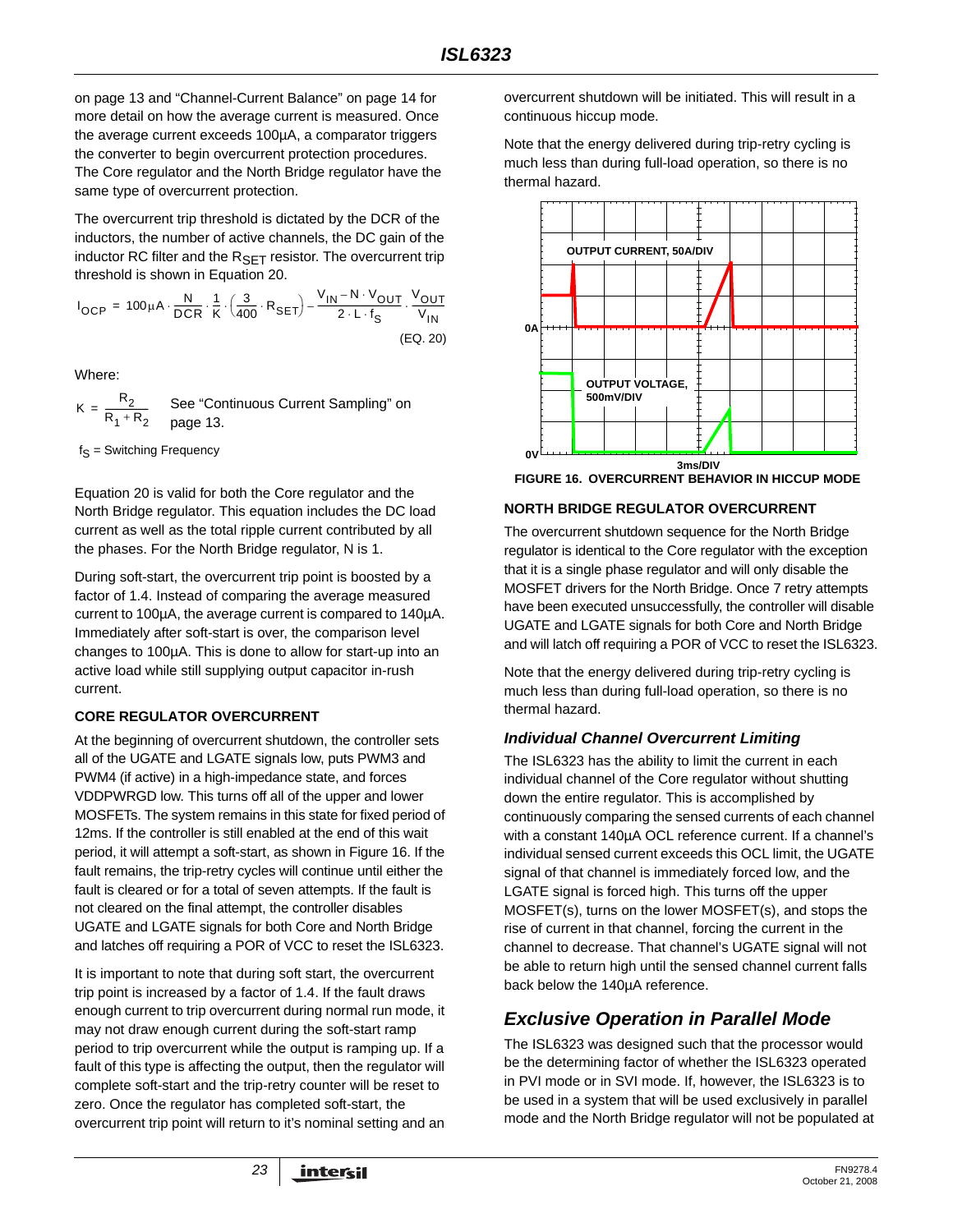all, there are some pin connections that must be made in order for the ISL6323 to function properly. The ISEN\_NB+ (pin 2) and ISEN\_NB- (pin 47) pins as well as the RGND\_NB pin (pin 3) must be tied to ground. A small trace from the pin to the ground pad under the part is all that is required. The PVCC\_NB pin (pin 42) should be tied to either +5V or to +12V with a samll decoupling capacitor to ground. All other pins associated with the North Bridge regulator may be left unconnected.

# *General Design Guide*

This design guide is intended to provide a high-level explanation of the steps necessary to create a multiphase power converter. It is assumed that the reader is familiar with many of the basic skills and techniques referenced in the following. In addition to this guide, Intersil provides complete reference designs that include schematics, bills of materials, and example board layouts for all common microprocessor applications.

## *Power Stages*

The first step in designing a multiphase converter is to determine the number of phases. This determination depends heavily on the cost analysis which in turn depends on system constraints that differ from one design to the next. Principally, the designer will be concerned with whether components can be mounted on both sides of the circuit board, whether through-hole components are permitted, the total board space available for power-supply circuitry, and the maximum amount of load current. Generally speaking, the most economical solutions are those in which each phase handles between 25A and 30A. All surface-mount designs will tend toward the lower end of this current range. If through-hole MOSFETs and inductors can be used, higher per-phase currents are possible. In cases where board space is the limiting constraint, current can be pushed as high as 40A per phase, but these designs require heat sinks and forced air to cool the MOSFETs, inductors and heat dissipating surfaces.

### **MOSFETS**

The choice of MOSFETs depends on the current each MOSFET will be required to conduct, the switching frequency, the capability of the MOSFETs to dissipate heat, and the availability and nature of heat sinking and air flow.

### **LOWER MOSFET POWER CALCULATION**

The calculation for power loss in the lower MOSFET is simple, since virtually all of the loss in the lower MOSFET is due to current conducted through the channel resistance  $(r_{DS(ON)})$ . In Equation 21,  $I_M$  is the maximum continuous output current, I<sub>P-P</sub> is the peak-to-peak inductor current (see Equation 2), and d is the duty cycle  $(V_{\text{OUT}}/V_{\text{IN}})$ .

$$
P_{LOW, 1} = r_{DS(ON)} \cdot \left[ \left( \frac{I_M}{N} \right)^2 \cdot (1 - d) + \frac{I_{L(P-P)}^2 \cdot (1 - d)}{12} \right] \tag{Eq. 21}
$$

An additional term can be added to the lower-MOSFET loss equation to account for additional loss accrued during the dead time when inductor current is flowing through the lower-MOSFET body diode. This term is dependent on the diode forward voltage at  $I_M$ ,  $V_{D(ON)}$ , the switching frequency, f<sub>S</sub>, and the length of dead times,  $t_{d1}$  and  $t_{d2}$ , at the beginning and the end of the lower-MOSFET conduction interval respectively.

(EQ. 22) PLOW 2, VD ON ( ) <sup>f</sup> S I M N ------ <sup>I</sup> P-P <sup>2</sup> <sup>+</sup> ----------- ⎝ ⎠ ⎜ ⎟ ⎛ ⎞ t d1 <sup>⋅</sup> <sup>I</sup> M N ------ <sup>I</sup> P-P <sup>2</sup> – ----------- ⎝ ⎠ ⎜ ⎟ ⎜ ⎟ ⎛ ⎞ t d2 <sup>+</sup> <sup>⋅</sup> <sup>=</sup> ⋅ ⋅

The total maximum power dissipated in each lower MOSFET is approximated by the summation of  $P_{LOW,1}$  and  $P_{LOW,2}$ .

### **UPPER MOSFET POWER CALCULATION**

In addition to  $r_{DS(ON)}$  losses, a large portion of the upper MOSFET losses are due to currents conducted across the input voltage  $(V_{1N})$  during switching. Since a substantially higher portion of the upper-MOSFET losses are dependent on switching frequency, the power calculation is more complex. Upper MOSFET losses can be divided into separate components involving the upper-MOSFET switching times, the lower-MOSFET body-diode reverse recovery charge,  $Q_{rr}$ , and the upper MOSFET  $r_{DS(ON)}$ conduction loss.

When the upper MOSFET turns off, the lower MOSFET does not conduct any portion of the inductor current until the voltage at the phase node falls below ground. Once the lower MOSFET begins conducting, the current in the upper MOSFET falls to zero as the current in the lower MOSFET ramps up to assume the full inductor current. In Equation 23, the required time for this commutation is  $t_1$  and the approximated associated power loss is  $P_{UP(1)}$ .

$$
P_{UP(1)} \approx V_{IN} \cdot \left(\frac{I_M}{N} + \frac{I_{P-P}}{2}\right) \cdot \left(\frac{t_1}{2}\right) \cdot f_S
$$
 (EQ. 23)

At turn-on, the upper MOSFET begins to conduct and this transition occurs over a time  $t<sub>2</sub>$ . In Equation 24, the approximate power loss is  $P_{UP(2)}$ .

$$
P_{UP(2)} \approx V_{1N} \cdot \left(\frac{I_M}{N} - \frac{I_{P-P}}{2}\right) \cdot \left(\frac{t_2}{2}\right) \cdot f_S
$$
 (EQ. 24)

A third component involves the lower MOSFET reverse-recovery charge,  $Q_{rr}$ . Since the inductor current has fully commutated to the upper MOSFET before the lower-MOSFET body diode can recover all of  $Q_{rr}$ , it is conducted through the upper MOSFET across VIN. The power dissipated as a result is  $P_{UP(3)}$  as shown in Equation 25.

$$
P_{UP(3)} = V_{IN} \cdot Q_{rr} \cdot f_S
$$
 (EQ. 25)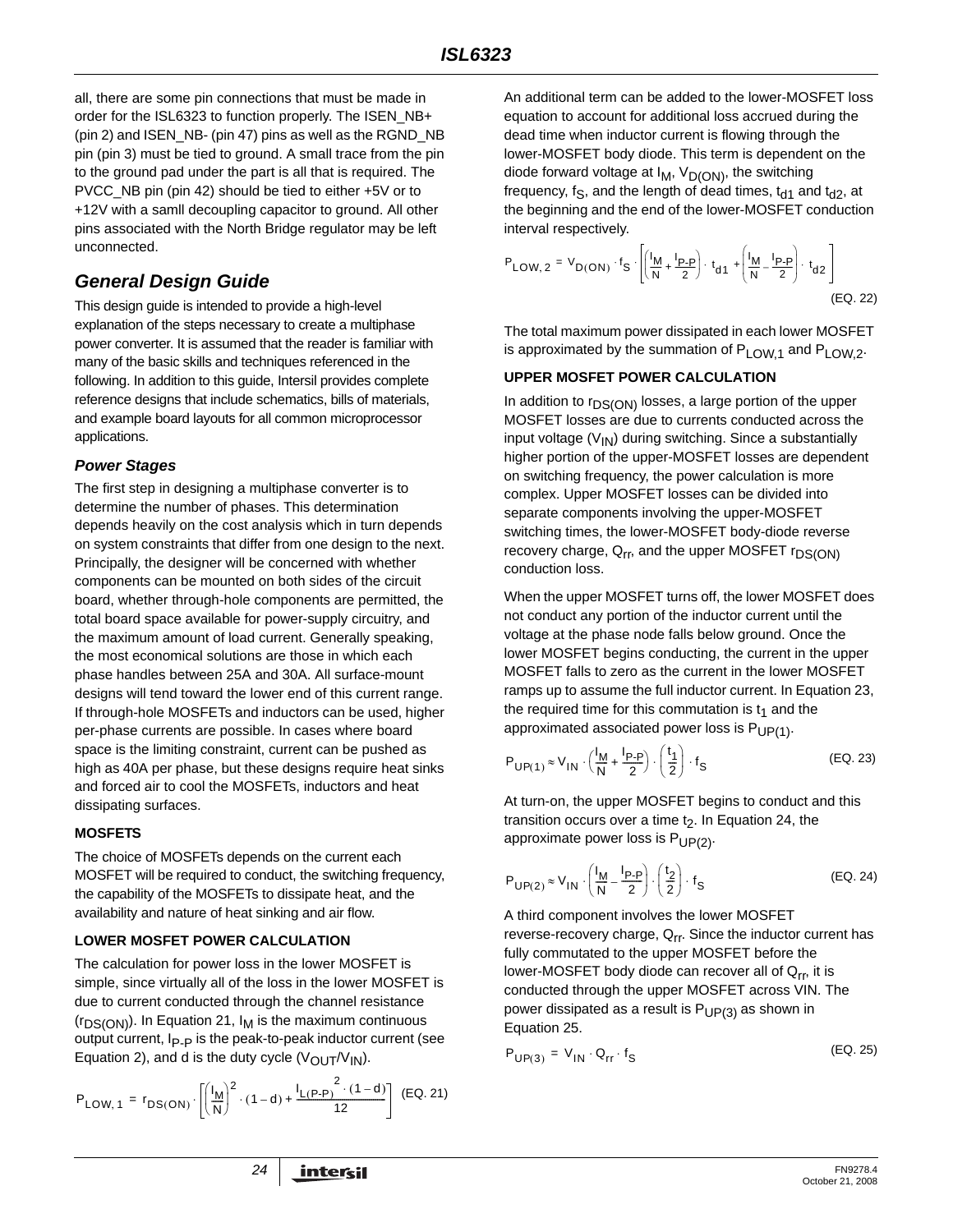Finally, the resistive part of the upper MOSFET is given in Equation 26 as  $P_{UP(4)}$ .

$$
P_{UP(4)} \approx r_{DS(ON)} \cdot \left[ \left( \frac{I_M}{N} \right)^2 \cdot d + \frac{I_{P-P}}{12} \right]^2 \tag{EQ.26}
$$

The total power dissipated by the upper MOSFET at full load can now be approximated as the summation of the results from Equations 23, 24, 25 and 26. Since the power equations depend on MOSFET parameters, choosing the correct MOSFETs can be an iterative process involving repetitive solutions to the loss equations for different MOSFETs and different switching frequencies.

#### *Internal Bootstrap Device*

All three integrated drivers feature an internal bootstrap Schottky diode. Simply adding an external capacitor across the BOOT and PHASE pins completes the bootstrap circuit. The bootstrap function is also designed to prevent the bootstrap capacitor from overcharging due to the large negative swing at the PHASE node. This reduces voltage stress on the boot to phase pins.

The bootstrap capacitor must have a maximum voltage rating above PVCC + 4V and its capacitance value can be chosen from Equation [27:](#page-24-0)

$$
C_{\text{BOOT}\_\text{CAP}} \ge \frac{Q_{\text{GATE}}}{\Delta V_{\text{BOOT}\_\text{CAP}}}
$$
 (EQ. 27)

$$
\mathbf{Q}_{\text{GATE}} \text{=}\ \frac{\mathbf{Q}_{\text{G1}} \bullet \text{PVCC}}{V_{\text{GS1}}} \bullet \text{N}_{\text{Q1}}
$$

where  $Q_{G1}$  is the amount of gate charge per upper MOSFET at  $V_{GS1}$  gate-source voltage and  $N_{O1}$  is the number of control MOSFETs. The  $\Delta V_{\text{BOOT}}$  CAP term is defined as the allowable droop in the rail of the upper gate drive.



*Gate Drive Voltage Versatility*

The ISL6323 provides the user flexibility in choosing the gate drive voltage for efficiency optimization. The controller ties the upper and lower drive rails together. Simply applying a voltage from 5V up to 12V on PVCC sets both gate drive rail voltages simultaneously.

#### *Package Power Dissipation*

When choosing MOSFETs it is important to consider the amount of power being dissipated in the integrated drivers located in the controller. Since there are a total of three drivers in the controller package, the total power dissipated by all three drivers must be less than the maximum allowable power dissipation for the QFN package.

Calculating the power dissipation in the drivers for a desired application is critical to ensure safe operation. Exceeding the maximum allowable power dissipation level will push the IC beyond the maximum recommended operating junction temperature of +125°C. The maximum allowable IC power dissipation for the 7x7 QFN package is approximately 3.5W at room temperature. See ["Layout Considerations" on](#page-31-0)  [page 32](#page-31-0) for thermal transfer improvement suggestions.

<span id="page-24-0"></span>When designing the ISL6323 into an application, it is recommended that the following calculations is used to ensure safe operation at the desired frequency for the selected MOSFETs. The total gate drive power losses,  $P_{\text{Og}}$   $T_{\text{OT}}$ , due to the gate charge of MOSFETs and the integrated driver's internal circuitry and their corresponding average driver current can be estimated with Equations 28 and 29, respectively.

$$
P_{Qg\_TOT} = P_{Qg\_Q1} + P_{Qg\_Q2} + I_Q \cdot VCC
$$
 (EQ. 28)  
\n
$$
P_{Qg\_Q1} = \frac{3}{2} \cdot Q_{G1} \cdot PVCC \cdot f_{SW} \cdot N_{Q1} \cdot N_{PHASE}
$$
  
\n
$$
P_{Qg\_Q2} = Q_{G2} \cdot PVCC \cdot f_{SW} \cdot N_{Q2} \cdot N_{PHASE}
$$

(EQ. 29)

$$
I_{DR} = \left(\frac{3}{2} \cdot Q_{G1} \cdot N_{Q1} + Q_{G2} \cdot N_{Q2}\right) \cdot N_{PHASE} \cdot f_{SW} + I_Q
$$

Where,  $P_{Qq}$   $_{Q1}$  is the total upper gate drive power loss and  $P_{Qq\ Q2}$  is the total lower gate drive power loss; the gate charge ( $Q_{G1}$  and  $Q_{G2}$ ) is defined at the particular gate to source drive voltage PVCC in the corresponding MOSFET data sheet;  $I<sub>O</sub>$  is the driver total quiescent current with no load at both drive outputs;  $N_{Q1}$  and  $N_{Q2}$  are the number of upper and lower MOSFETs per phase, respectively; N<sub>PHASF</sub> is the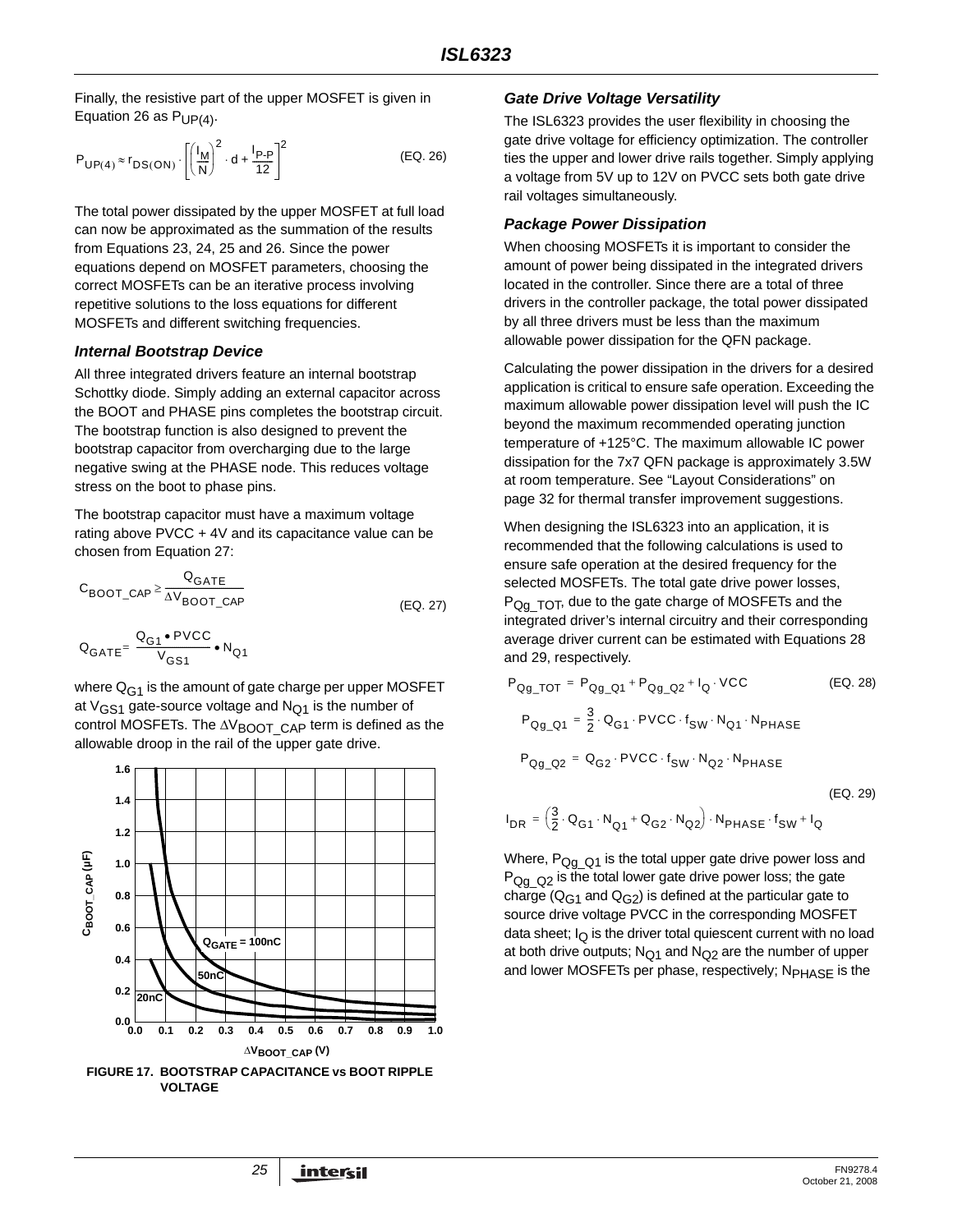number of active phases. The  $I<sub>Q</sub><sup>*</sup> VCC$  product is the quiescent power of the controller without load on the drives.



**FIGURE 18. TYPICAL UPPER-GATE DRIVE TURN-ON PATH**



**FIGURE 19. TYPICAL LOWER-GATE DRIVE TURN-ON PATH**

The total gate drive power losses are dissipated among the resistive components along the transition path and in the bootstrap diode. The portion of the total power dissipated in the controller itself is the power dissipated in the upper drive path resistance ( $P_{DR\_UP}$ ) the lower drive path resistance ( $P_{DR~UP}$ ) and in the boot strap diode ( $P_{BOOT}$ ). The rest of the power will be dissipated by the external gate resistors  $(R<sub>G1</sub>$  and  $R<sub>G2</sub>$ ) and the internal gate resistors ( $R<sub>G11</sub>$  and R<sub>GI2</sub>) of the MOSFETs. Figures 18 and 19 show the typical upper and lower gate drives turn-on transition path. The total power dissipation in the controller itself, P<sub>DR</sub>, can be roughly estimated as Equation [30](#page-25-2):

$$
P_{DR} = P_{DR\_UP} + P_{DR\_LOW} + P_{BOOT} + (I_Q \cdot VCC)
$$
\n
$$
P_{BOOT} = \frac{P_{Qg\_Q1}}{3}
$$
\n
$$
P_{DR\_UP} = \left(\frac{R_{H11}}{R_{H11} + R_{EXT1}} + \frac{R_{LO1}}{R_{LO1} + R_{EXT1}}\right) \cdot \frac{P_{Qg\_Q1}}{3}
$$
\n
$$
P_{DR\_LOW} = \left(\frac{R_{H12}}{R_{H12} + R_{EXT2}} + \frac{R_{LO2}}{R_{LO2} + R_{EXT2}}\right) \cdot \frac{P_{Qg\_Q2}}{2}
$$
\n
$$
R_{EXT1} = R_{G1} + \frac{R_{GI1}}{N_{Q1}} \qquad R_{EXT2} = R_{G2} + \frac{R_{GI2}}{N_{Q2}} \tag{EQ. 30}
$$

## *Inductor DCR Current Sensing Component Selection and RSET Value Calculation*

With the single  $R_{SET}$  resistor setting the value of the effective internal sense resistors for both the North Bridge and Core regulators, it is important to set the  $R_{\text{SET}}$  value and the inductor RC filter gain, K, properly. See ["Continuous](#page-12-4)  [Current Sampling" on page 13](#page-12-4) and "Channel-Current Balance" on page 14 for more details on the application of the  $R_{\text{SFT}}$  resistor and the RC filter gain.

There are 3 separate cases to consider when calculating these component values. If the system under design will never utilize the North Bridge regulator and the ISL6323 will always be in parallel mode, then follow the instructions for Case 3 and only calculate values for Core regulator components.

For all three cases, use the expected VID voltage that would be used at TDC for Core and North Bridge for the  $V_{\text{CORF}}$ and  $V_{\text{NB}}$  variables, respectively.

#### **CASE 1**

$$
I_{NB_{MAX}} \cdot DCR_{NB} < \frac{I_{Core_{MAX}}}{N} \cdot DCR_{Core}
$$
 (EQ. 31)

In Case 1, the DC voltage across the North Bridge inductor at full load is less than the DC voltage across a single phase of the Core regulator while at full load. Here, the DC voltage across the Core inductors must be scaled down to match the DC voltage across the North Bridge inductor, which will be impressed across the ISEN\_NB pins without any gain. So, the  $R_2$  resistor for the North Bridge inductor RC filter is left unpopulated and  $K = 1$ .

- 1. Choose a capacitor value for the North Bridge RC filter. A 0.1µF capacitor is a recommended starting point.
- <span id="page-25-3"></span>2. Calculate the value for resistor  $R_1$  using Equation [32:](#page-25-3)

$$
R_{1}_{NB} = \frac{L_{NB}}{DCR_{NB} \cdot C_{NB}}
$$
 (EQ. 32)

3. Calculate the value for the  $R_{\text{SFT}}$  resistor using Equation [33](#page-25-0): (Derived from Equation 20).

$$
R_{\text{SET}} = \frac{400}{3} \cdot \frac{\text{DCR}_{\text{NB}} \cdot \text{K}}{100 \mu \text{A}} \cdot \left( I_{\text{OCP}_{\text{NB}}} + \frac{V_{\text{IN}} - V_{\text{NB}}}{2 \cdot L_{\text{NB}} \cdot f_{\text{S}}} \cdot \frac{V_{\text{NB}}}{V_{\text{IN}}} \right)
$$

Where: 
$$
K = 1
$$
 (EQ. 33)

<span id="page-25-0"></span>4. Using Equation [34](#page-25-1) (also derived from Equation 20), calculate the value of K for the Core regulator.

$$
K = \frac{3}{400} \cdot R_{SET} \cdot \frac{N}{DCR_{CORE}} \cdot \frac{100 \mu A}{100 P_{CORE} + \frac{V_{IN} - N \cdot V_{CORE}}{2 \cdot L_{CORE} \cdot f_S} \cdot \frac{V_{CORE}}{V_{IN}}}
$$
\n(EQ. 34)

<span id="page-25-2"></span><span id="page-25-1"></span>5. Choose a capacitor value for the Core RC filters. A 0.1µF capacitor is a recommended starting point.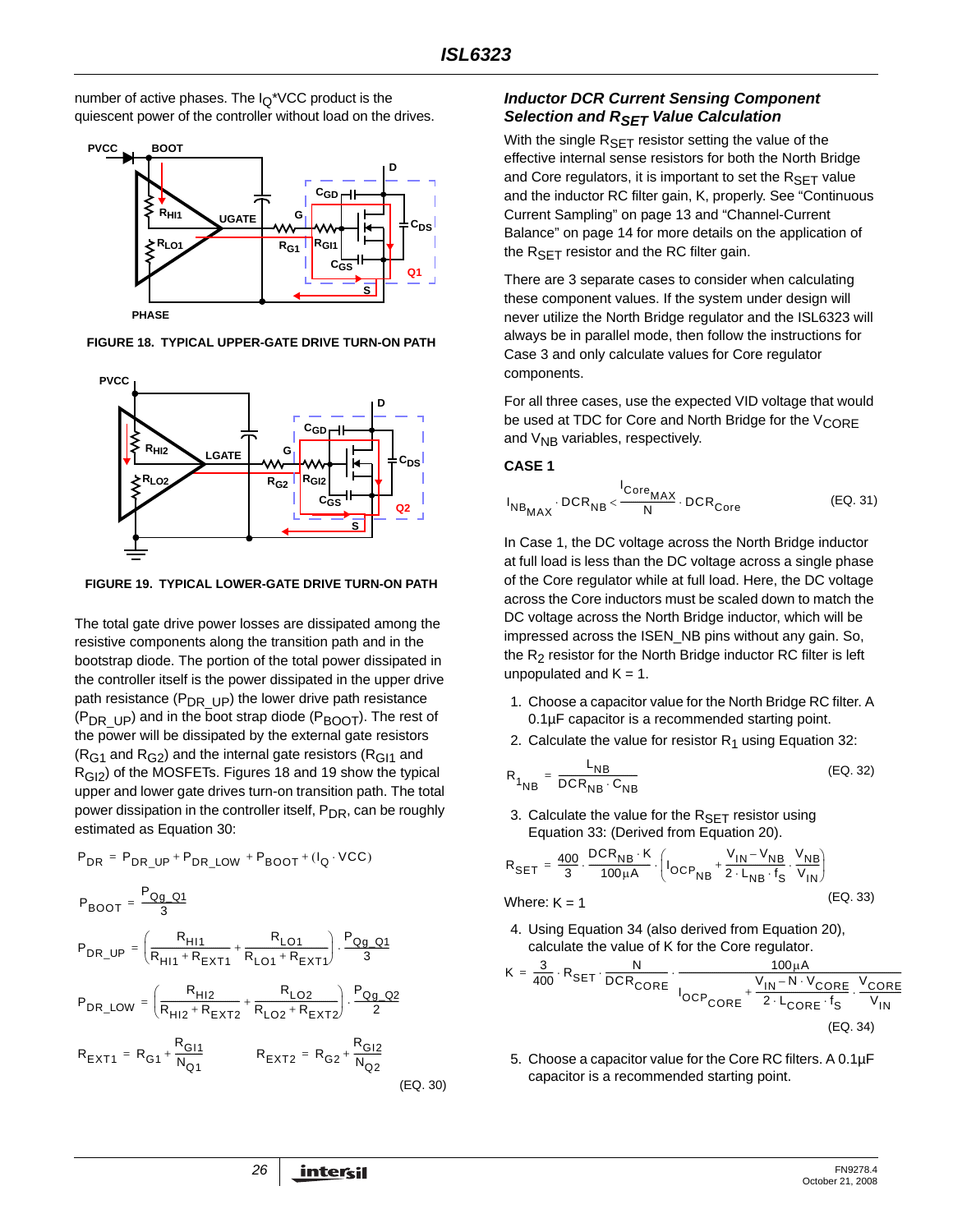6. Calculate the values for  $R_1$  and  $R_2$  for Core. Equations [35](#page-26-4) and [36](#page-26-5) will allow for their computation.

$$
K = \frac{R_{2_{\text{Core}}}}{R_{1_{\text{Core}}} + R_{2_{\text{Core}}}}
$$
(EQ. 35)

$$
\frac{L_{Core}}{DCR_{Core}} = \frac{R_1_{Core} \cdot R_2_{Core}}{R_1_{Core} + R_2_{Core}} \cdot C_{Core}
$$
 (EQ. 36)

**CASE 2**

$$
I_{NB_{MAX}} \cdot DCR_{NB} > \frac{I_{Core_{MAX}}}{N} \cdot DCR_{Core}
$$
 (EQ. 37)

In Case 2, the DC voltage across the North Bridge inductor at full load is greater than the DC voltage across a single phase of the Core regulator while at full load. Here, the DC voltage across the North Bridge inductor must be scaled down to match the DC voltage across the Core inductors, which will be impressed across the ISEN pins without any gain. So, the  $R<sub>2</sub>$  resistor for the Core inductor RC filters is left unpopulated and  $K = 1$ .

- 1. Choose a capacitor value for the Core RC filter. A 0.1µF capacitor is a recommended starting point.
- 2. Calculate the value for resistor  $R_1$ :

$$
R_{1_{\text{Core}}} = \frac{L_{\text{Core}}}{DCR_{\text{Core}} \cdot C_{\text{Core}}}
$$
 (EQ. 38)

3. Calculate the value for the  $R_{\text{SET}}$  resistor using Equation [39:](#page-26-0)

$$
R_{\text{SET}} = \frac{400}{3} \cdot \frac{\text{DCR}_{\text{CORE}} \cdot \text{K}}{N \cdot 100 \mu \text{A}} \cdot \left( I_{\text{OCP}_{\text{CORE}}} + \frac{V_{\text{IN}} - N \cdot V_{\text{CORE}}}{2 \cdot L_{\text{CORE}} \cdot f_{\text{S}}} \cdot \frac{V_{\text{CORE}}}{V_{\text{IN}}}\right)
$$
  
Where: K = 1 (EQ. 39)

(Derived from Equation 20).

4. Using Equation [40](#page-26-1) (also derived from Equation 20), calculate the value of K for the North bridge regulator.

$$
K = \frac{3}{400} \cdot R_{\text{SET}} \cdot \frac{1}{DCR_{\text{NB}}}
$$

$$
I_{OCP_{\text{NB}}} + \frac{V_{\text{IN}} - V_{\text{NB}}}{2 \cdot L_{\text{NB}} \cdot f_{\text{S}}} \cdot \frac{V_{\text{NB}}}{V_{\text{IN}}}
$$
  
(EQ. 40)

- 5. Choose a capacitor value for the North Bridge RC filter. A 0.1µF capacitor is a recommended starting point.
- 6. Calculate the values for  $R_1$  and  $R_2$  for North Bridge. Equations [41](#page-26-2) and [42](#page-26-3) will allow for their computation.

$$
K = \frac{R_{2_{\text{NB}}}}{R_{1_{\text{NB}}} + R_{2_{\text{NB}}}}
$$
(EQ. 41)

$$
\frac{L_{NB}}{DCR_{NB}} = \frac{R_{1_{NB}} \cdot R_{2_{NB}}}{R_{1_{NB}} + R_{2_{NB}}} \cdot C_{NB}
$$
 (EQ. 42)

#### **CASE 3**

<span id="page-26-4"></span>
$$
I_{NB_{MAX}} \cdot DCR_{NB} = \frac{I_{Core_{MAX}}}{N} \cdot DCR_{Core}
$$
 (EQ. 43)

<span id="page-26-5"></span>In Case 3, the DC voltage across the North Bridge inductor at full load is equal to the DC voltage across a single phase of the Core regulator while at full load. Here, the full scale DC inductor voltages for both North Bridge and Core will be impressed across the ISEN pins without any gain. So, the  $R_2$ resistors for the Core and North Bridge inductor RC filters are left unpopulated and  $K = 1$  for both regulators.

For this Case, it is recommended that the overcurrent trip point for the North Bridge regulator be equal to the overcurrent trip point for the Core regulator divided by the number of core phases.

- 1. Choose a capacitor value for the North Bridge RC filter. A 0.1µF capacitor is a recommended starting point.
- 2. Calculate the value for the North Bridge resistor  $R_1$ :

$$
R_{1}_{NB} = \frac{L_{NB}}{DCR_{NB} \cdot C_{NB}}
$$
 (EQ. 44)

- 3. Choose a capacitor value for the Core RC filter. A 0.1µF capacitor is a recommended starting point.
- 4. Calculate the value for the Core resistor  $R_1$ :

$$
R_{1_{\text{Core}}} = \frac{L_{\text{Core}}}{DCR_{\text{Core}} \cdot C_{\text{Core}}}
$$
 (EQ. 45)

5. Calculate the value for the  $R_{\text{SET}}$  resistor using Equation [46:](#page-26-6)

<span id="page-26-0"></span>
$$
R_{\text{SET}} = \frac{400}{3} \cdot \frac{\text{DCR}_{\text{CORE}} \cdot \text{K}}{N \cdot 100 \mu \text{A}} \cdot \left( I_{\text{OCP}_{\text{CORE}}} + \frac{V_{\text{IN}} - N \cdot V_{\text{CORE}}}{2 \cdot L_{\text{CORE}} \cdot f_{\text{S}}} \cdot \frac{V_{\text{CORE}}}{V_{\text{IN}}}\right)
$$
  
Where: K = 1 (EQ. 46)

<span id="page-26-6"></span>6. Calculate the OCP trip point for the North Bridge regulator using equation 47. If the OCP trip point is higher than desired, then the component values must be recalculated utilizing Case 1. If the OCP trip point is lower than desired, then the component values must be recalculated utilizing Case 2.

<span id="page-26-1"></span>
$$
I_{OCP_{NB}} = 100 \mu A \cdot \frac{1}{DCR_{NB}} \cdot \left(\frac{3}{400} \cdot R_{SET}\right) + \frac{V_{IN} - V_{NB}}{2 \cdot L_{NB} \cdot f_S} \cdot \frac{V_{NB}}{V_{IN}}
$$
\n(EQ. 47)

<span id="page-26-3"></span><span id="page-26-2"></span>NOTE: The values of R<sub>SET</sub> must be greater than 20kΩ and less than 80kΩ. For all of the 3 previous cases, if the calculated value of  $R_{\text{SET}}$  is less than 20k $\Omega$ , then either the OCP trip point needs to be increased or the inductor must be changed to an inductor with higher DCR. If the  $R_{\mathsf{SET}}$  resistor is greater than 80kΩ, then a value of  $R_{\sf SET}$  that is less than 80kΩ must be chosen and a resistor divider across both North Bridge and Core inductors must be set up with proper gain. This gain will represent the variable "K" in all equations. It is also very important that the  $R_{\sf SET}$  resistor be tied between the RSET pin and the VCC pin of the ISL6323.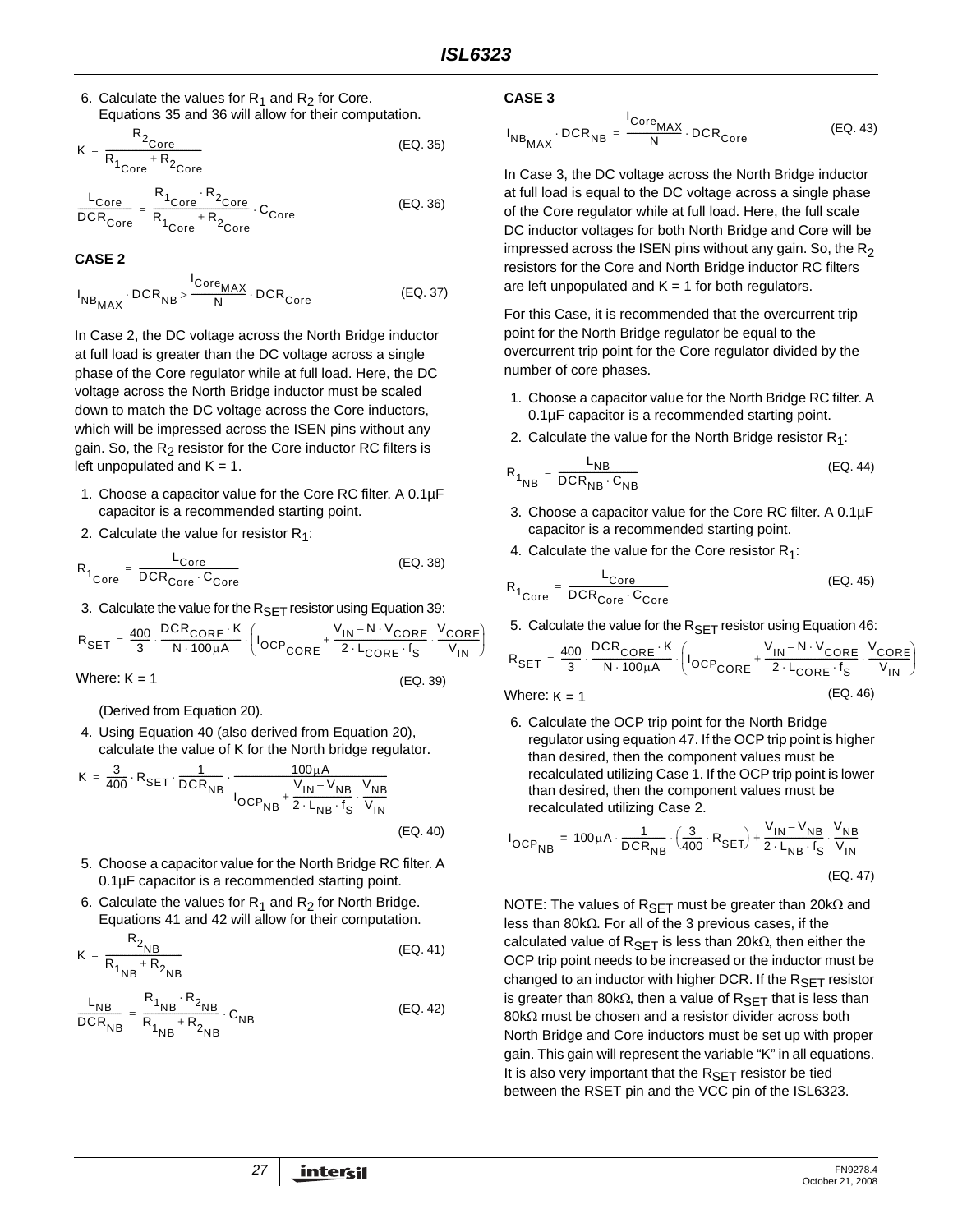## *Inductor DCR Current Sensing Component Fine Tuning*



**FIGURE 20. DCR SENSING CONFIGURATION**

Due to errors in the inductance and/or DCR it may be necessary to adjust the value of  $R_1$  and  $R_2$  to match the time constants correctly. The effects of time constant mismatch can be seen in the form of droop overshoot or undershoot during the initial load transient spike, as shown in Figure 21. Follow the steps below to ensure the RC and inductor L/DCR time constants are matched accurately.

- 1. If the regulator is not utilizing droop, modify the circuit by placing the frequency set resistor between FS and Ground for the duration of this procedure.
- 2. Capture a transient event with the oscilloscope set to about L/DCR/2 (sec/div). For example, with  $L = 1\mu H$  and DCR = 1m $\Omega$ , set the oscilloscope to 500 $\mu$ s/div.
- 3. Record ΔV1 and ΔV2 as shown in Figure 21. Select new values,  $R_{1(NEW)}$  and  $R_{2(NEW)}$  for the time constant resistors based on the original values,  $R_{1(OLD)}$  and R2(OLD) using Equations 48 and 49.

$$
R_{1(NEW)} = R_{1(OLD)} \cdot \frac{\Delta V_1}{\Delta V_2}
$$
 (EQ. 48)

$$
R_{2(NEW)} = R_{2(OLD)} \cdot \frac{\Delta V_1}{\Delta V_2}
$$
 (EQ. 49)

4. Replace  $R_1$  and  $R_2$  with the new values and check to see that the error is corrected. Repeat the procedure if necessary.



**FIGURE 21. TIME CONSTANT MISMATCH BEHAVIOR**

## *Loadline Regulation Resistor*

The loadline regulation resistor, labeled  $R_{FB}$  in Figure 8, sets the desired loadline required for the application. Equation 50 can be used to calculate  $R_{FB}$ .

$$
R_{FB} = \frac{V_{DROOP_{MAX}}}{\frac{400}{3} \cdot \frac{I_{OUT_{MAX}}}{N} \cdot \frac{DCR}{R_{SET}} \cdot K}
$$
 (EQ. 50)

Where K is defined in Equation [7.](#page-12-3)

If no loadline regulation is required, FS resistor should be tied between the FS pin and VCC. To choose the value for R<sub>FB</sub> in this situation, please refer to "Compensation Without [Loadline Regulation" on page 29.](#page-28-0)

## *Compensation With Loadline Regulation*

The load-line regulated converter behaves in a similar manner to a peak current mode controller because the two poles at the output filter L-C resonant frequency split with the introduction of current information into the control loop. The final location of these poles is determined by the system function, the gain of the current signal, and the value of the compensation components,  $R_C$  and  $C_C$ .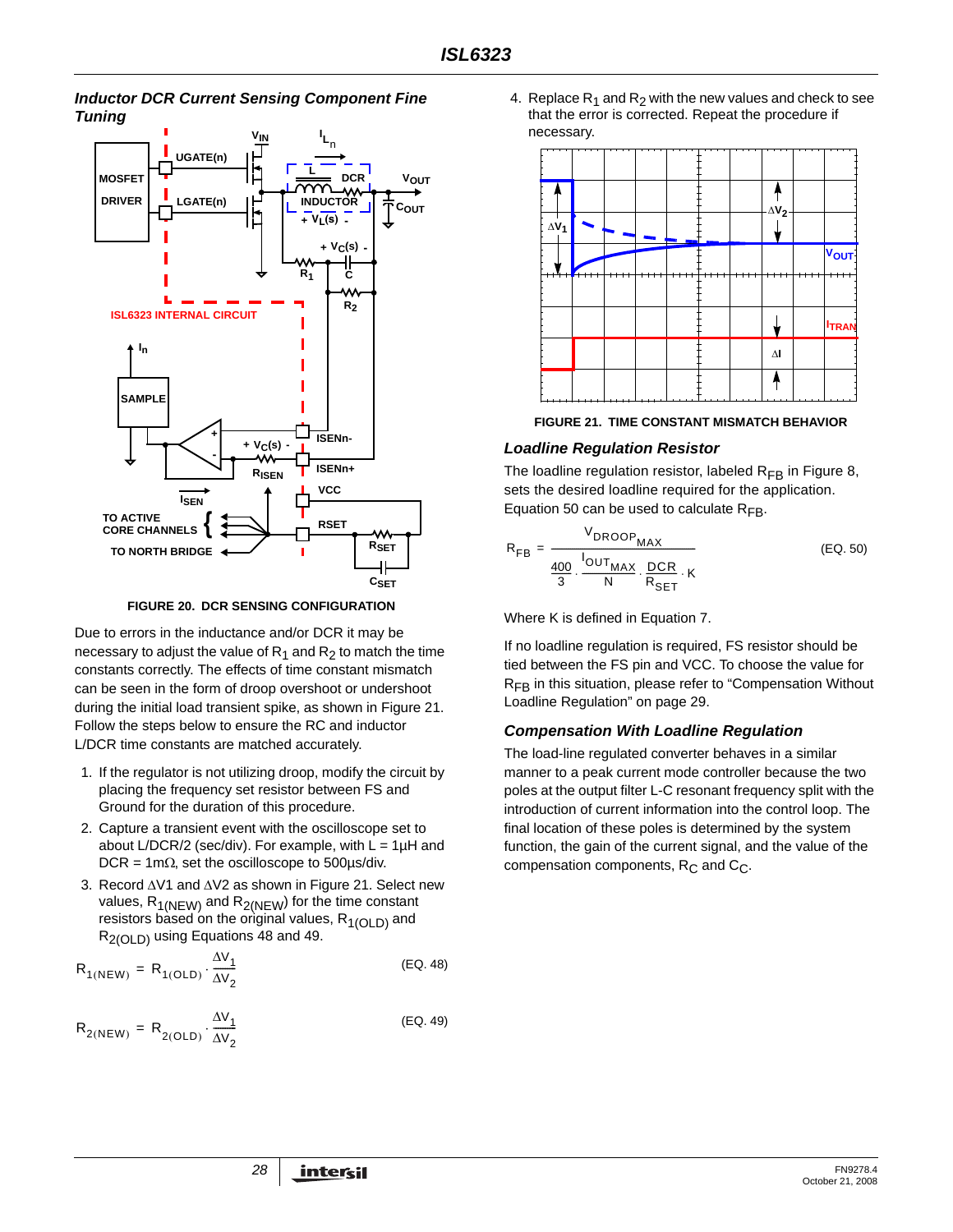



Since the system poles and zero are affected by the values of the components that are meant to compensate them, the solution to the system equation becomes fairly complicated. Fortunately, there is a simple approximation that comes very close to an optimal solution. Treating the system as though it were a voltage-mode regulator, by compensating the L-C poles and the ESR zero of the voltage mode approximation, yields a solution that is always stable with very close to ideal transient performance.

Select a target bandwidth for the compensated system,  $f_0$ . The target bandwidth must be large enough to assure adequate transient performance, but smaller than 1/3 of the per-channel switching frequency. The values of the compensation components depend on the relationships of  $f_0$ to the L-C pole frequency and the ESR zero frequency. For each of the following three, there is a separate set of equations for the compensation components.

In Equation [51,](#page-28-1) L is the per-channel filter inductance divided by the number of active channels; C is the sum total of all output capacitors; ESR is the equivalent series resistance of the bulk output filter capacitance; and  $V_{\text{P-P}}$  is the peak-to-peak sawtooth signal amplitude as described in the "Electrical Specifications" table on [page 6](#page-5-1).

Once selected, the compensation values in Equation [51](#page-28-1)  assure a stable converter with reasonable transient performance. In most cases, transient performance can be improved by making adjustments to  $R<sub>C</sub>$ . Slowly increase the value of  $R<sub>C</sub>$  while observing the transient performance on an oscilloscope until no further improvement is noted. Normally,  $C_{\text{C}}$  will not need adjustment. Keep the value of  $C_{\text{C}}$  from Equation [51](#page-28-1) unless some performance issue is noted.

The optional capacitor  $C_2$ , is sometimes needed to bypass noise away from the PWM comparator (see Figure 22). Keep a position available for  $C_2$ , and be prepared to install a high frequency capacitor of between 22pF and 150pF in case any leading edge jitter problem is noted.

Case 1:

$$
f_{\rm{max}}
$$

$$
Case 2:
$$

$$
R_C = R_{FB} \cdot \frac{P - P}{0.66 \cdot V_{IN}}
$$
  

$$
C_C = \frac{0.66 \cdot V_{IN}}{(2 \cdot \pi)^2 \cdot f_0^2 \cdot V_{P-P} \cdot R_{FB} \cdot \sqrt{L \cdot C}}
$$

 $R_C = R_{FB} \cdot \frac{V_{P-P} \cdot (2 \cdot \pi)^2 \cdot f_0^2 \cdot L \cdot C}{0.66 \cdot V_{\text{tot}}}$ 

<span id="page-28-1"></span>(EQ. 51)

 $R_C = R_{FB} \cdot \frac{2 \cdot \pi \cdot f_0 \cdot V_{pp} \cdot \sqrt{L \cdot C}}{0.66 \cdot V_{1N}}$ 

 $\frac{1}{2 \cdot \pi \cdot \sqrt{L \cdot C}} > f_0$ 

 $C_C = \frac{0.66 \cdot V_{IN}}{2 \cdot \pi \cdot V_{IN} \cdot R}$  $=\frac{1}{2 \cdot \pi \cdot V_{p-p} \cdot R_{FB} \cdot f_0}$ 

 $\frac{1}{2 \cdot \pi \cdot \sqrt{L \cdot C}} \leq f_0 < \frac{1}{2 \cdot \pi \cdot C \cdot ESR}$ 

Case 3:

$$
f_0 > \frac{1}{2 \cdot \pi \cdot C \cdot ESR}
$$
  
\n
$$
R_C = R_{FB} \cdot \frac{2 \cdot \pi \cdot f_0 \cdot V_{pp} \cdot L}{0.66 \cdot V_{IN} \cdot ESR}
$$
  
\n
$$
C_C = \frac{0.66 \cdot V_{IN} \cdot ESR \cdot \sqrt{C}}{2 \cdot \pi \cdot V_{p.p} \cdot R_{FB} \cdot f_0 \cdot \sqrt{L}}
$$

#### <span id="page-28-0"></span>*Compensation Without Loadline Regulation*

The non load-line regulated converter is accurately modeled as a voltage-mode regulator with two poles at the L-C resonant frequency and a zero at the ESR frequency. A type-III controller, as shown in Figure [23](#page-28-2), provides the necessary compensation.



#### <span id="page-28-2"></span>**FIGURE 23. COMPENSATION CIRCUIT WITHOUT LOAD-LINE REGULATION**

The first step is to choose the desired bandwidth,  $f_0$ , of the compensated system. Choose a frequency high enough to assure adequate transient performance but not higher than 1/3 of the switching frequency. The type-III compensator has an extra high-frequency pole,  $f_{HF}$ . This pole can be used for added noise rejection or to assure adequate attenuation at the error amplifier high-order pole and zero frequencies. A good general rule is to choose  $f_{HF} = 10f_0$ , but it can be higher if desired. Choosing f<sub>HF</sub> to be lower than 10f<sub>0</sub> can cause problems with too much phase shift below the system bandwidth as shown in Equation [52.](#page-29-0)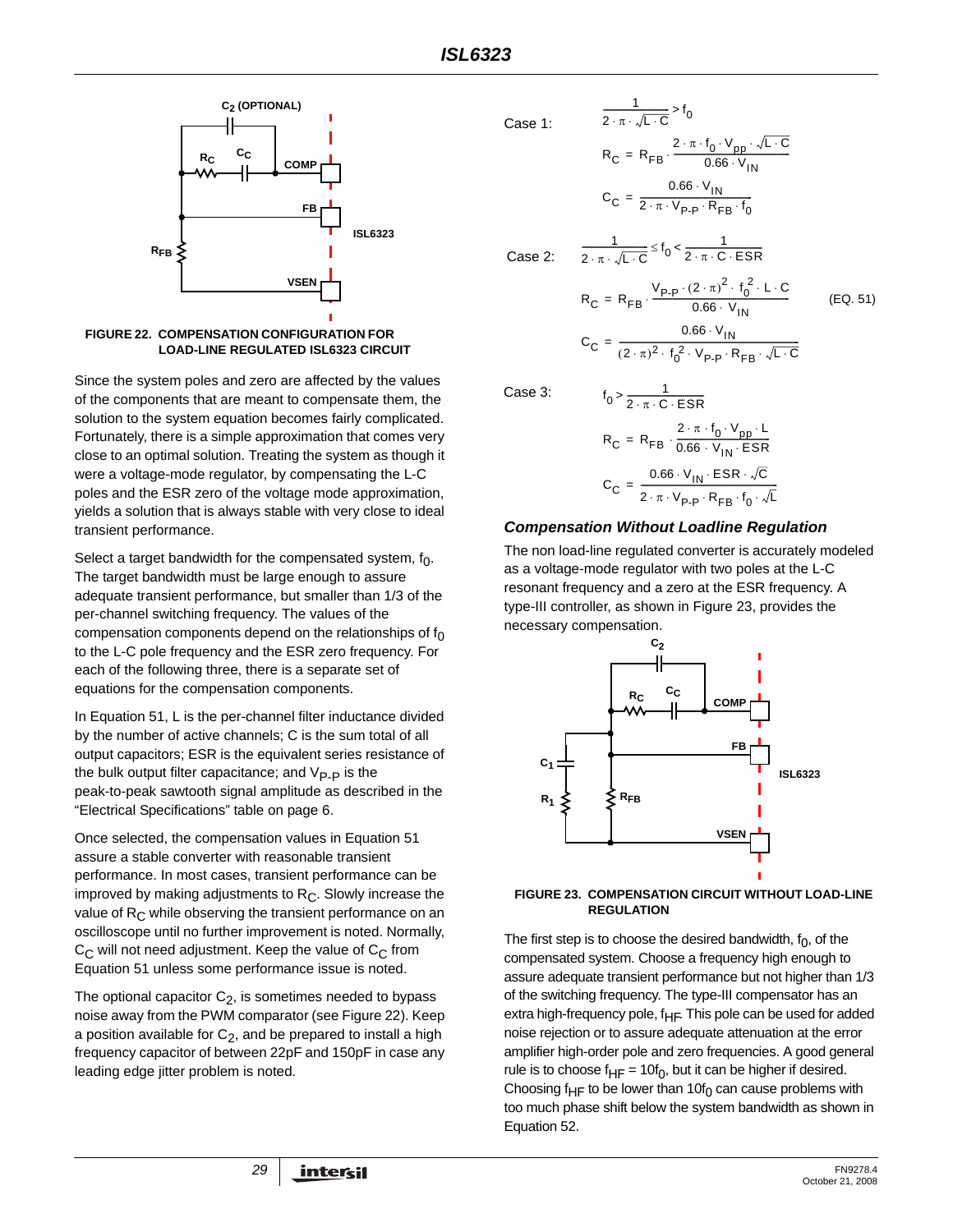$$
R_1 = R_{FB} \cdot \frac{C \cdot ESR}{\sqrt{L \cdot C} - C \cdot ESR}
$$

$$
C_1 = \frac{\sqrt{L \cdot C} - C \cdot ESR}{R_{FB}}
$$

$$
C_2 = \frac{0.75 \cdot V_{IN}}{(2 \cdot \pi)^2 \cdot f_0 \cdot f_{HF} \cdot (\sqrt{L \cdot C}) \cdot R_{FB} \cdot V_{P\cdot P}}
$$
(EQ. 52)

$$
R_C = \frac{V_{P-P} \cdot (2\pi)^2 \cdot f_0 \cdot f_{HF} \cdot L \cdot C \cdot R_{FB}}{0.75 \cdot V_{IN} \cdot (2 \cdot \pi \cdot f_{HF} \cdot \sqrt{L \cdot C} - 1)}
$$

$$
C_C = \frac{0.75 \cdot V_{IN} \cdot (2 \cdot \pi \cdot f_{HF} \cdot \sqrt{L \cdot C} - 1)}{(2 \cdot \pi)^2 \cdot f_0 \cdot f_{HF} \cdot (\sqrt{L \cdot C}) \cdot R_{FB} \cdot V_{P\cdot P}}
$$

In the solutions to the compensation equations, there is a single degree of freedom. For the solutions presented in Equation 53,  $R_{FB}$  is selected arbitrarily. The remaining compensation components are then selected according to Equation 53.

In Equation 53, L is the per-channel filter inductance divided by the number of active channels; C is the sum total of all output capacitors; ESR is the equivalent-series resistance of the bulk output-filter capacitance; and  $V_{\text{P-P}}$  is the peak-to-peak sawtooth signal amplitude as described in "Electrical Specifications" on [page 6](#page-5-1).

#### *Output Filter Design*

Case 1: 
$$
\frac{1}{2 \cdot \pi \cdot \sqrt{L \cdot C}} > f_0
$$

$$
R_C = R_{FB} \cdot \frac{2 \cdot \pi \cdot f_0 \cdot V_{P-P} \cdot \sqrt{L \cdot C}}{0.66 \cdot V_{IN}}
$$

$$
C_C = \frac{0.66 \cdot V_{IN}}{2 \cdot \pi \cdot V_{P-P} \cdot R_{FB} \cdot f_0}
$$

Case 2:

$$
\frac{1}{2 \cdot \pi \cdot \sqrt{L \cdot C}} \le f_0 < \frac{1}{2 \cdot \pi \cdot C \cdot ESR}
$$
\n
$$
R_C = R_{FB} \cdot \frac{V_{P-P} \cdot (2 \cdot \pi)^2 \cdot f_0^2 \cdot L \cdot C}{0.66 \cdot V_{IN}}
$$
\n
$$
C_C = \frac{0.66 \cdot V_{IN}}{(2 \cdot \pi)^2 \cdot f_0^2 \cdot V_{P-P} \cdot R_{FB} \cdot \sqrt{L \cdot C}}
$$
\n(EQ. 53)

 $-c$ 

Case 3:

$$
f_0 > \frac{1}{2 \cdot \pi \cdot C \cdot ESR}
$$
  
\n
$$
R_C = R_{FB} \cdot \frac{2 \cdot \pi \cdot f_0 \cdot V_{P-P} \cdot L}{0.66 \cdot V_{IN} \cdot ESR}
$$
  
\n
$$
C_C = \frac{0.66 \cdot V_{IN} \cdot ESR \cdot \sqrt{C}}{2 \cdot \pi \cdot V_{P-P} \cdot R_{FB} \cdot f_0 \cdot \sqrt{L}}
$$

1

The output inductors and the output capacitor bank together to form a low-pass filter responsible for smoothing the pulsating voltage at the phase nodes. The output filter also

must provide the transient energy until the regulator can respond. Because it has a low bandwidth compared to the switching frequency, the output filter limits the system transient response. The output capacitors must supply or sink load current while the current in the output inductors increases or decreases to meet the demand.

<span id="page-29-0"></span>In high-speed converters, the output capacitor bank is usually the most costly (and often the largest) part of the circuit. Output filter design begins with minimizing the cost of this part of the circuit. The critical load parameters in choosing the output capacitors are the maximum size of the load step, ΔI, the load-current slew rate, di/dt, and the maximum allowable output-voltage deviation under transient loading, ΔV<sub>MAX</sub>. Capacitors are characterized according to their capacitance, ESR, and ESL (equivalent series inductance).

At the beginning of the load transient, the output capacitors supply all of the transient current. The output voltage will initially deviate by an amount approximated by the voltage drop across the ESL. As the load current increases, the voltage drop across the ESR increases linearly until the load current reaches its final value. The capacitors selected must have sufficiently low ESL and ESR so that the total output voltage deviation is less than the allowable maximum. Neglecting the contribution of inductor current and regulator response, the output voltage initially deviates by an amount as shown in Equation [54:](#page-29-1)

<span id="page-29-1"></span>
$$
\Delta V \approx ESL \cdot \frac{di}{dt} + ESR \cdot \Delta I
$$
 (EQ. 54)

The filter capacitor must have sufficiently low ESL and ESR so that  $\Delta V < \Delta V_{MAX}$ .

Most capacitor solutions rely on a mixture of high frequency capacitors with relatively low capacitance in combination with bulk capacitors having high capacitance but limited high-frequency performance. Minimizing the ESL of the high-frequency capacitors allows them to support the output voltage as the current increases. Minimizing the ESR of the bulk capacitors allows them to supply the increased current with less output voltage deviation.

The ESR of the bulk capacitors also creates the majority of the output-voltage ripple. As the bulk capacitors sink and source the inductor AC ripple current (see "Interleaving" on page 11 and Equation 3), a voltage develops across the bulk capacitor ESR equal to  $I_{\text{C}}(P-P)$  (ESR). Thus, once the output capacitors are selected, the maximum allowable ripple voltage,  $V_{P- P(MAX)}$ , determines the lower limit on the inductance.

$$
L \ge ESR \cdot \frac{\left(V_{1N} - N \cdot V_{OUT}\right) \cdot V_{OUT}}{f_S \cdot V_{1N} \cdot V_{P\cdot P(MAX)}}
$$
\n(EQ. 55)

Since the capacitors are supplying a decreasing portion of the load current while the regulator recovers from the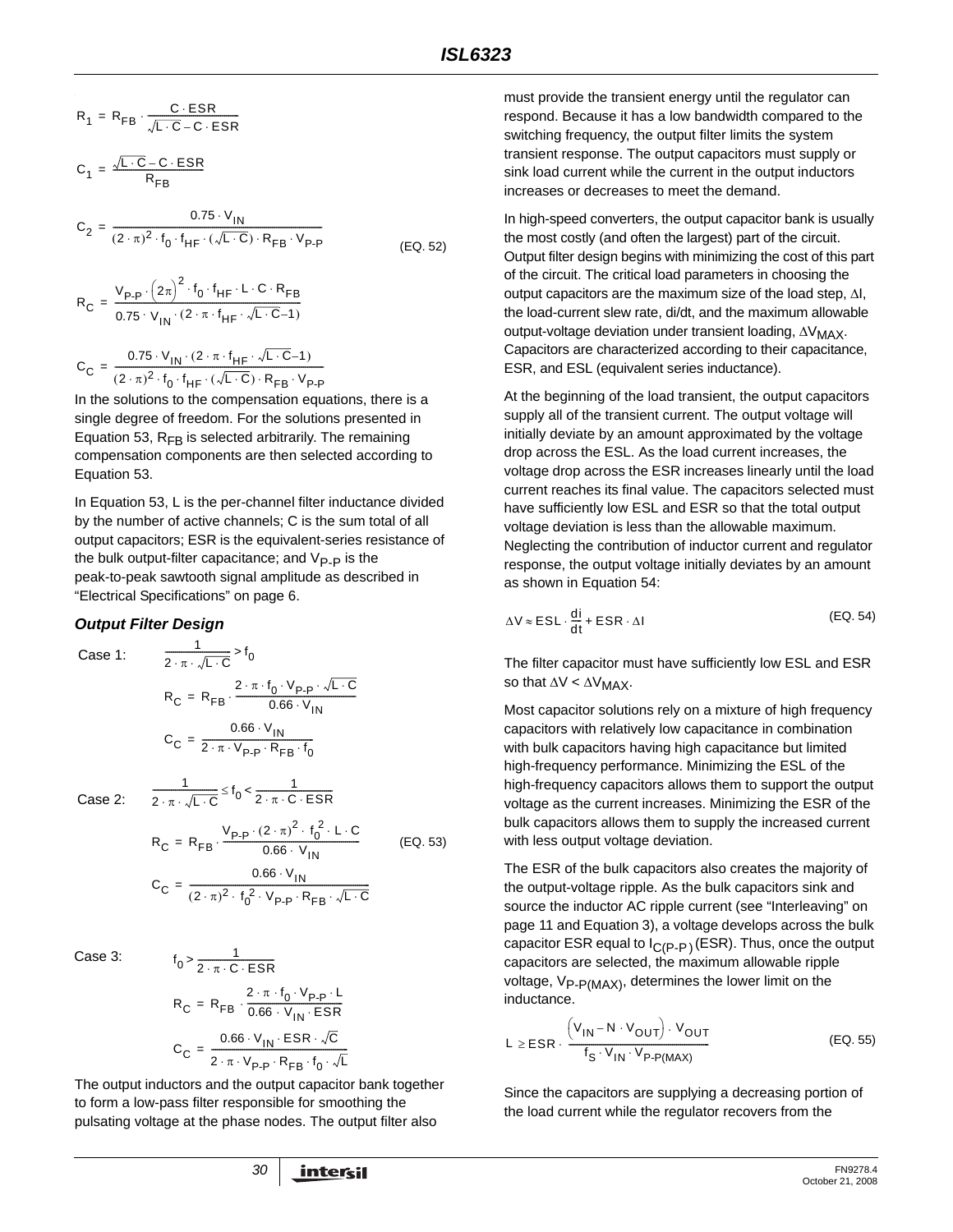transient, the capacitor voltage becomes slightly depleted. The output inductors must be capable of assuming the entire load current before the output voltage decreases more than  $\Delta V_{MAX}$ . This places an upper limit on inductance.

Equation 56 gives the upper limit on L for the cases when the trailing edge of the current transient causes a greater output-voltage deviation than the leading edge. Equation 57 addresses the leading edge. Normally, the trailing edge dictates the selection of L because duty cycles are usually less than 50%. Nevertheless, both inequalities should be evaluated, and L should be selected based on the lower of the two results. In each equation, L is the per-channel inductance, C is the total output capacitance, and N is the number of active channels.

$$
L \leq \frac{2 \cdot N \cdot C \cdot V_O}{(\Delta I)^2} \cdot \left[ \Delta V_{MAX} - (\Delta I \cdot ESR) \right]
$$
 (EQ. 56)

$$
L \leq \frac{1.25 \cdot N \cdot C}{(\Delta I)^2} \cdot \left[ \Delta V_{MAX} - (\Delta I \cdot ESR) \right] \cdot \left( V_{1N} - V_O \right) \tag{EQ.57}
$$

#### *Switching Frequency*

There are a number of variables to consider when choosing the switching frequency, as there are considerable effects on the upper MOSFET loss calculation. These effects are outlined in "MOSFETs" on page 24, and they establish the upper limit for the switching frequency. The lower limit is established by the requirement for fast transient response and small output-voltage ripple as outlined in "Output Filter Design" on page 30. Choose the lowest switching frequency that allows the regulator to meet the transient-response requirements.

Switching frequency is determined by the selection of the frequency-setting resistor,  $R_T$ . Figure 24 and Equation 58 are provided to assist in selecting the correct value for  $R_T$ .



#### <span id="page-30-0"></span>*Input Capacitor Selection*

The input capacitors are responsible for sourcing the AC component of the input current flowing into the upper MOSFETs. Their RMS current capacity must be sufficient to handle the AC component of the current drawn by the upper MOSFETs which is related to duty cycle and the number of active phases.



For a 4-phase design, use Figure 25 to determine the inputcapacitor RMS current requirement set by the duty cycle, maximum sustained output current  $(I<sub>O</sub>)$ , and the ratio of the peak-to-peak inductor current  $(I_L(p-p))$  to  $I_O$ . Select a bulk capacitor with a ripple current rating which will minimize the total number of input capacitors required to support the RMS current calculated.

The voltage rating of the capacitors should also be at least 1.25x greater than the maximum input voltage. Figures 26 and 27 provide the same input RMS current information for 3-phase and 2-phase designs respectively. Use the same approach for selecting the bulk capacitor type and number.

Low capacitance, high-frequency ceramic capacitors are needed in addition to the input bulk capacitors to suppress leading and falling edge voltage spikes. The spikes result from the high current slew rate produced by the upper MOSFET turn on and off. Select low ESL ceramic capacitors and place one as close as possible to each upper MOSFET drain to minimize board parasitics and maximize suppression.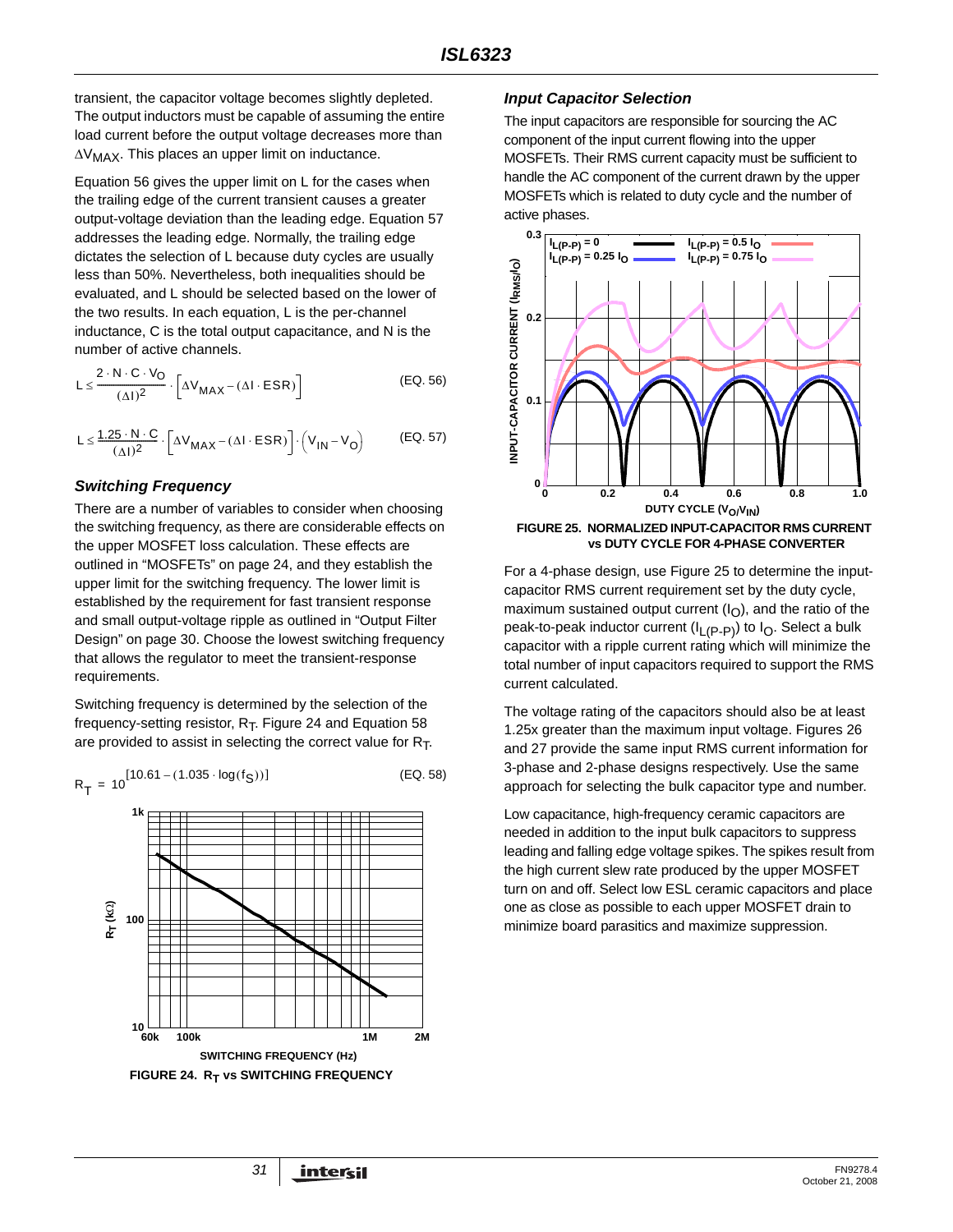

# <span id="page-31-0"></span>*Layout Considerations*

MOSFETs switch very fast and efficiently. The speed with which the current transitions from one device to another causes voltage spikes across the interconnecting impedances and parasitic circuit elements. These voltage spikes can degrade efficiency, radiate noise into the circuit and lead to device overvoltage stress. Careful component selection, layout, and placement minimizes these voltage spikes. Consider, as an example, the turnoff transition of the upper PWM MOSFET. Prior to turnoff, the upper MOSFET was carrying channel current. During the turn-off, current stops flowing in the upper MOSFET and is picked up by the lower MOSFET. Any inductance in the switched current path generates a large voltage spike during the switching interval. Careful component selection, tight layout of the critical components, and short, wide circuit traces minimize the magnitude of voltage spikes.

There are two sets of critical components in a DC/DC converter using a ISL6323 controller. The power components are the

most critical because they switch large amounts of energy. Next are small signal components that connect to sensitive nodes or supply critical bypassing current and signal coupling.

The power components should be placed first, which include the MOSFETs, input and output capacitors, and the inductors. It is important to have a symmetrical layout for each power train, preferably with the controller located equidistant from each. Symmetrical layout allows heat to be dissipated equally across all power trains. Equidistant placement of the controller to the CORE and NB power trains it controls through the integrated drivers helps keep the gate drive traces equally short, resulting in equal trace impedances and similar drive capability of all sets of MOSFETs.

When placing the MOSFETs try to keep the source of the upper FETs and the drain of the lower FETs as close as thermally possible. Input high-frequency capacitors, C<sub>HF</sub>, should be placed close to the drain of the upper FETs and the source of the lower FETs. Input bulk capacitors, CBULK, case size typically limits following the same rule as the high-frequency input capacitors. Place the input bulk capacitors as close to the drain of the upper FETs as possible and minimize the distance to the source of the lower FETs.

Locate the output inductors and output capacitors between the MOSFETs and the load. The high-frequency output decoupling capacitors (ceramic) should be placed as close as practicable to the decoupling target, making use of the shortest connection paths to any internal planes, such as vias to GND next or on the capacitor solder pad.

The critical small components include the bypass capacitors  $(C_{\text{Fill TFR}})$  for VCC and PVCC, and many of the components surrounding the controller including the feedback network and current sense components. Locate the VCC/PVCC bypass capacitors as close to the ISL6323 as possible. It is especially important to locate the components associated with the feedback circuit close to their respective controller pins, since they belong to a high-impedance circuit loop, sensitive to EMI pick-up.

A multi-layer printed circuit board is recommended. Figure 27 shows the connections of the critical components for the converter. Note that capacitors  $C_{1N}$  and  $C_{OUT}$  could each represent numerous physical capacitors. Dedicate one solid layer, usually the one underneath the component side of the board, for a ground plane and make all critical component ground connections with vias to this layer. Dedicate another solid layer as a power plane and break this plane into smaller islands of common voltage levels. Keep the metal runs from the PHASE terminal to output inductors short. The power plane should support the input power and output power nodes. Use copper filled polygons on the top and bottom circuit layers for the phase nodes. Use the remaining printed circuit layers for small signal wiring.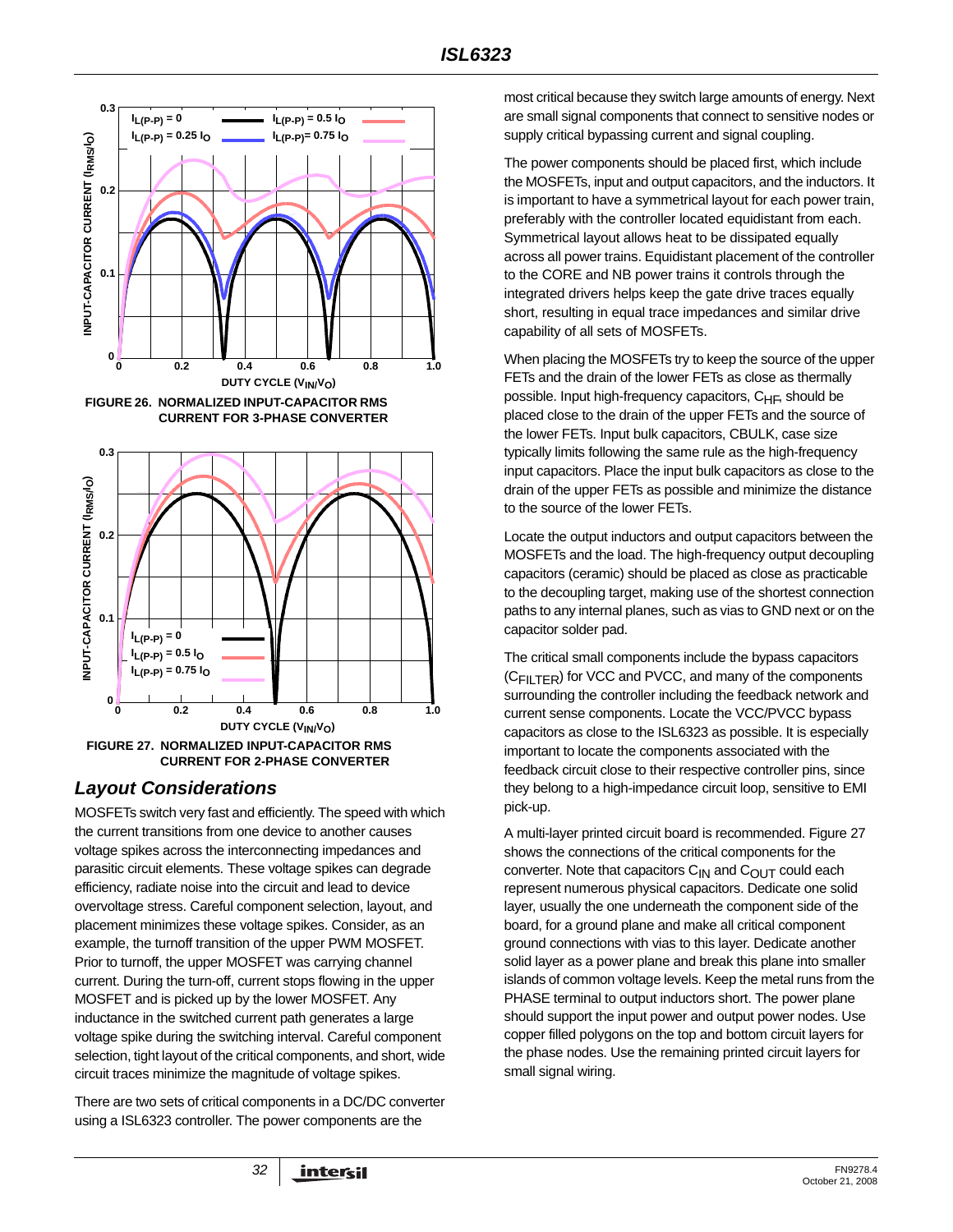

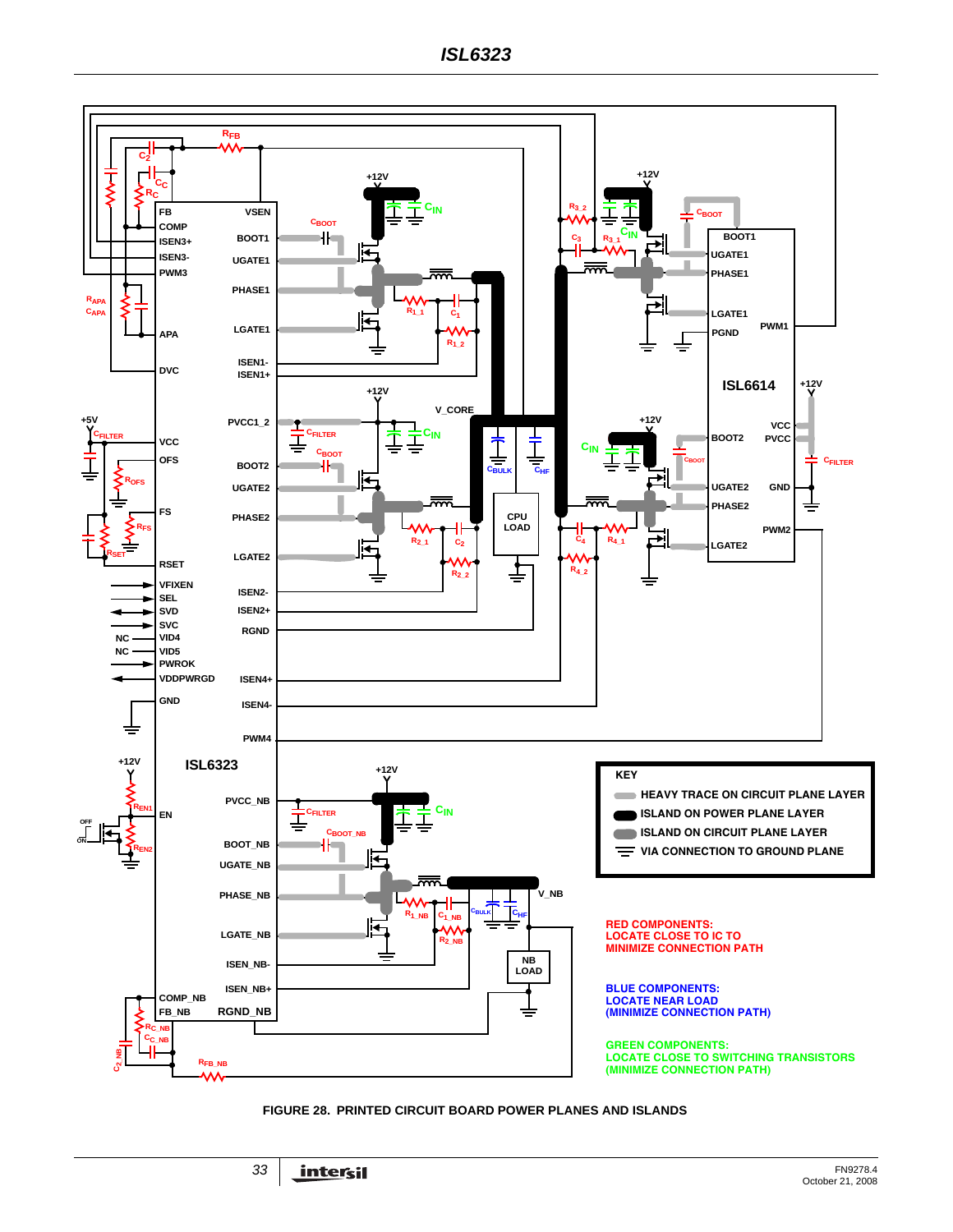## *Routing UGATE, LGATE, and PHASE Traces*

Great attention should be paid to routing the UGATE, LGATE, and PHASE traces since they drive the power train MOSFETs using short, high current pulses. It is important to size them as large and as short as possible to reduce their overall impedance and inductance. They should be sized to carry at least one ampere of current (0.02" to 0.05"). Going between layers with vias should also be avoided, but if so, use two vias for interconnection when possible.

Extra care should be given to the LGATE traces in particular since keeping their impedance and inductance low helps to significantly reduce the possibility of shoot-through. It is also important to route each channels UGATE and PHASE traces in as close proximity as possible to reduce their inductances.

#### *Current Sense Component Placement and Trace Routing*

One of the most critical aspects of the ISL6323 regulator layout is the placement of the inductor DCR current sense components and traces. The R-C current sense components must be placed as close to their respective ISEN+ and ISEN- pins on the ISL6323 as possible.

The sense traces that connect the R-C sense components to each side of the output inductors should be routed on the bottom of the board, away from the noisy switching components located on the top of the board. These traces should be routed side by side, and they should be very thin traces. It's important to route these traces as far away from any other noisy traces or planes as possible. These traces should pick up as little noise as possible.

#### *Thermal Management*

For maximum thermal performance in high current, high switching frequency applications, connecting the thermal GND pad of the ISL6323 to the ground plane with multiple vias is recommended. This heat spreading allows the part to achieve its full thermal potential. It is also recommended that the controller be placed in a direct path of airflow if possible to help thermally manage the part.

> All Intersil U.S. products are manufactured, assembled and tested utilizing ISO9000 quality systems. Intersil Corporation's quality certifications can be viewed at www.intersil.com/design/quality

*Intersil products are sold by description only. Intersil Corporation reserves the right to make changes in circuit design, software and/or specifications at any time without notice. Accordingly, the reader is cautioned to verify that data sheets are current before placing orders. Information furnished by Intersil is believed to be accurate and reliable. However, no responsibility is assumed by Intersil or its subsidiaries for its use; nor for any infringements of patents or other rights of third parties which may result from its use. No license is granted by implication or otherwise under any patent or patent rights of Intersil or its subsidiaries.*

For information regarding Intersil Corporation and its products, see www.intersil.com